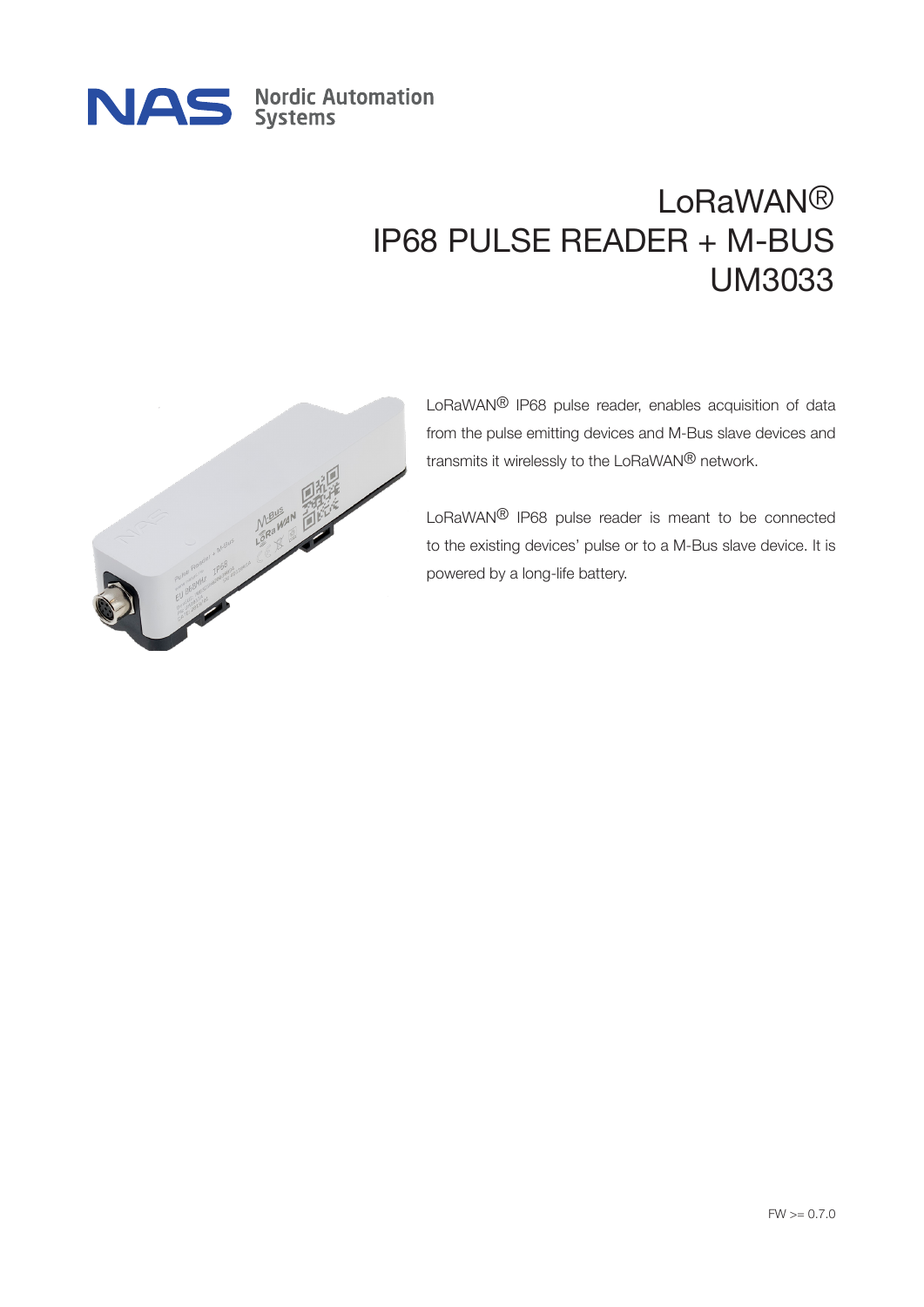## **OVERVIEW**

#### **Efficient**

LoRaWAN® IP68 Pulse Reader has a bidirectional, battery powered, long-range transceiver with low power consumption.

#### Intelligent

Real-time usage data is gathered wirelessly and processed automatically. Data is accessible from your LoRaWAN® provider.

## APPLICATIONS

#### Pulse metering

Frequent reporting provides a detailed usage overview. Can be used with any pulse emitting device (water, electricity, gas meter, etc.).

#### M-Bus interface

M-bus master, to be used with external power source.

#### Usage detection

LoRaWAN® Pulse Reader can be configured to trigger mode to send alerts when usage is detected.

## **FEATURES**

- Long range wireless data transmission
- Pulse counting
- M-Bus interface
- Pre-installed long-life battery (M-Bus needs external power supply)
- Built-in antenna
- DIN rail mount
- Trigger mode
- Configurable reporting interval
- Maintenance free install & forget
- Easy installation
- Average life 8 years\*
- Secure communication

\* Lifetime depends from the device location and reporting interval.

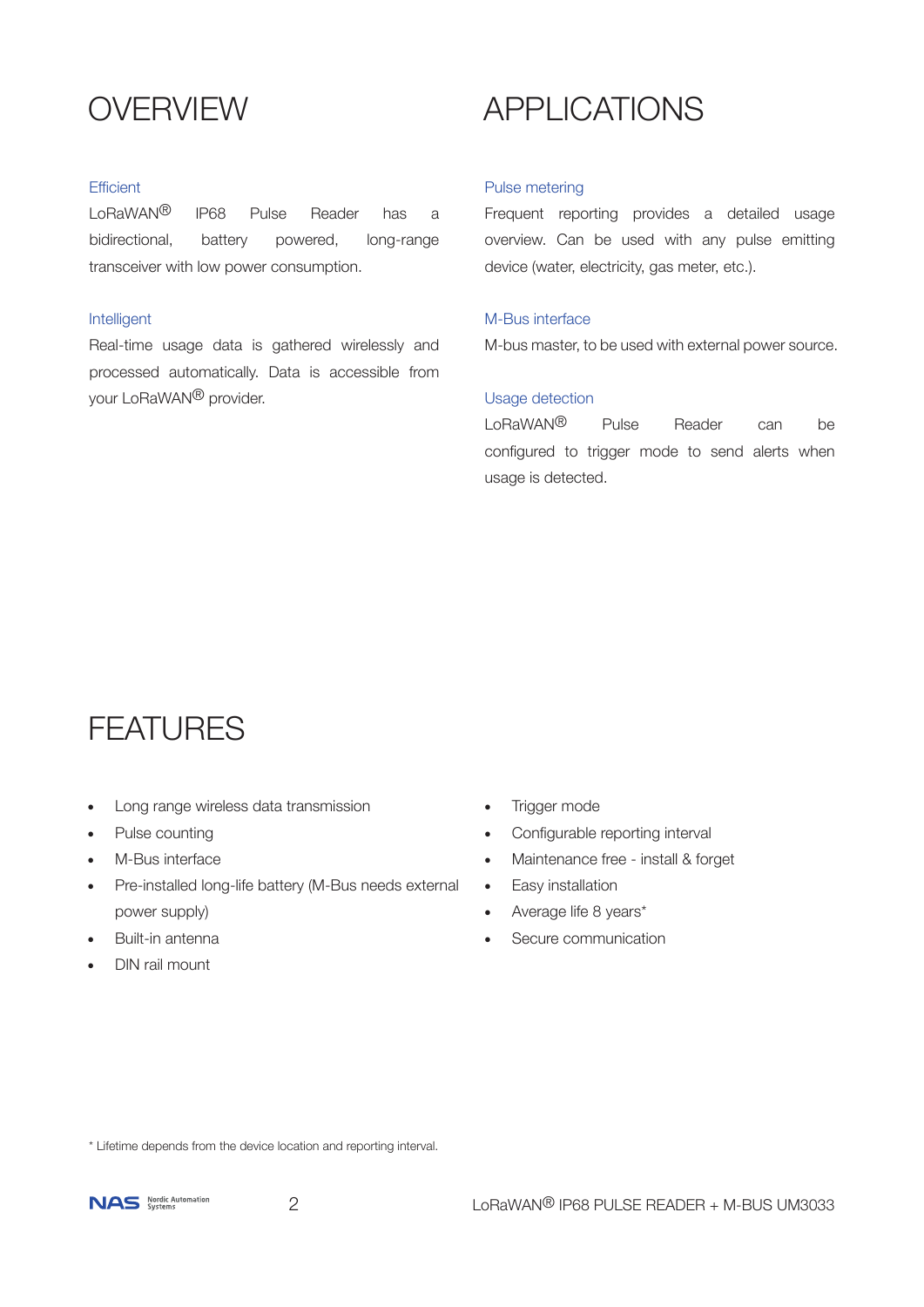# **SPECIFICATIONS**

| Length:                | 109 mm                          |
|------------------------|---------------------------------|
| Height:                | $27$ mm                         |
| Width:                 | 27 mm                           |
| Weight:                | 72 g                            |
| Cable length:          | 1 <sub>m</sub>                  |
| Operating temperature: | $-20^{\circ}$ C $+65^{\circ}$ C |
| Communication range:   | up to 15 km <sup>*</sup>        |
| Tx power:              | up to +20 dBm                   |
| Rx Sensitivity:        | $-142$ dBm                      |
| MAC Layer:             | LoRaWAN®                        |
| Physical Layer:        | $LoRa^{\circledR}$              |
| Connector:             | M <sub>8</sub>                  |
| Body material:         | PA <sub>6</sub>                 |
| IP Rating:             | IP68                            |
| Communication:         | LoRaWAN®                        |

\* Communication range is dependent on the location of the sensor and nearest base station.

# INPUT SPECIFICATIONS

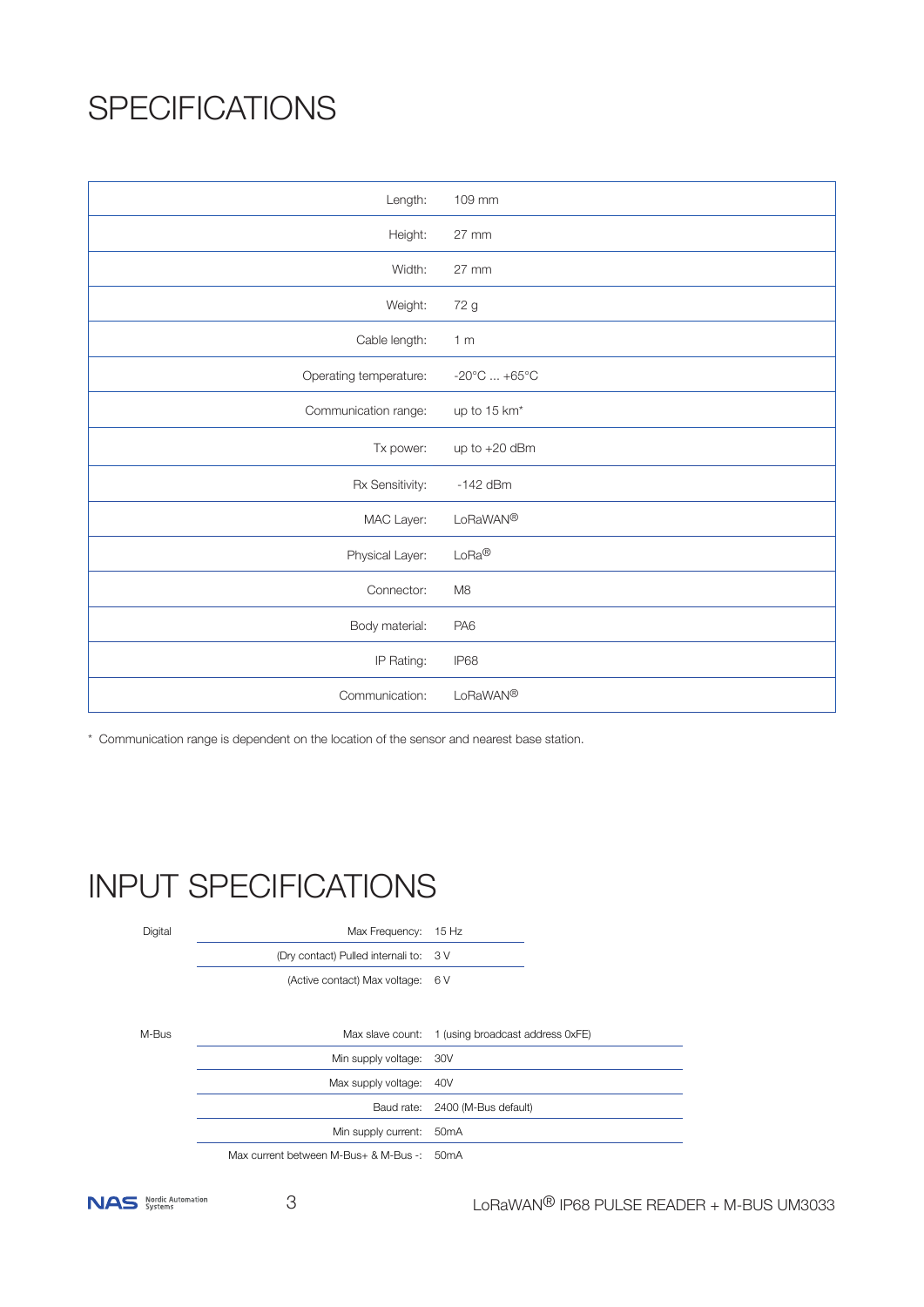# **COMMUNICATION**

| Bit order: | LSB                                   |
|------------|---------------------------------------|
|            | Usage reporting: Unconfirmed messages |
|            | Status reporting: Confirmed messages  |

# PORT LIST

| fPort | Usage          | Transmission       | Page |
|-------|----------------|--------------------|------|
| 24    | <b>Status</b>  | $\uparrow$         | 5    |
| 25    | Usage          | $\uparrow$         | 11   |
| 49    | Config request | 14                 | 16   |
| 50    | Configuration  | ⇊                  | 27   |
| 51    | Update mode    | ⇊                  | 36   |
| 53    | M-Bus connect  | $\uparrow$         | 37   |
| 99    | Boot/Debug     | $\uparrow\uparrow$ | 42   |

For FW version  $>= 0.7.0$ 

NAS Nordic Automation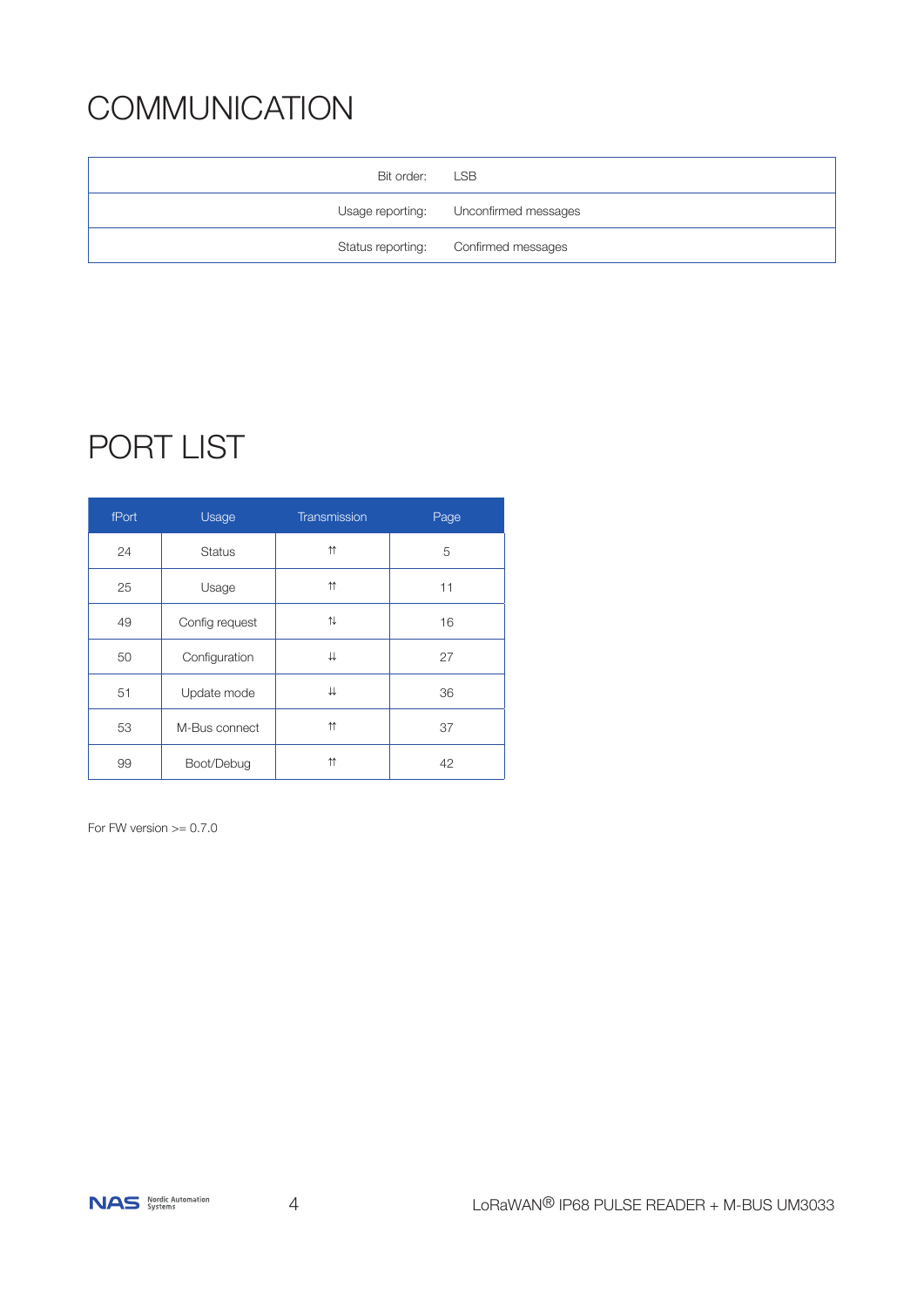# fPort 24 Status Message

|                | Byte 0                                                                               |  | Byte 1                       | Byte 2                                                                               | Byte 3                                                                                                                                                                      | Byte 4 | Byte            | Byte n                                                                                                           |  |  |  |
|----------------|--------------------------------------------------------------------------------------|--|------------------------------|--------------------------------------------------------------------------------------|-----------------------------------------------------------------------------------------------------------------------------------------------------------------------------|--------|-----------------|------------------------------------------------------------------------------------------------------------------|--|--|--|
|                | Inteface map                                                                         |  | Battery                      | <b>RSSI</b><br>Temp<br>Interface status blocks                                       |                                                                                                                                                                             |        |                 |                                                                                                                  |  |  |  |
|                | uint8<br>int <sub>8</sub><br>int <sub>8</sub><br>$(^{\circ}C)$<br>(dBm)<br>(mapped)* |  |                              |                                                                                      |                                                                                                                                                                             |        | Described below |                                                                                                                  |  |  |  |
|                |                                                                                      |  |                              |                                                                                      |                                                                                                                                                                             |        |                 |                                                                                                                  |  |  |  |
| Bit #          | Parameter                                                                            |  | Value                        | Interface values are reported according to the intercace map in the order defined in |                                                                                                                                                                             |        |                 |                                                                                                                  |  |  |  |
| $\circ$        | Digital 1                                                                            |  |                              | the interface map                                                                    |                                                                                                                                                                             |        |                 |                                                                                                                  |  |  |  |
| $\mathbf{1}$   | Digital 2                                                                            |  | $0 - not sent$<br>$1 - sent$ |                                                                                      | * depends from the battery type. (reported in boot message)                                                                                                                 |        |                 |                                                                                                                  |  |  |  |
| $\overline{c}$ | <b>RFU</b>                                                                           |  |                              |                                                                                      |                                                                                                                                                                             |        |                 |                                                                                                                  |  |  |  |
| 3              | <b>RFU</b>                                                                           |  |                              |                                                                                      | activating).<br>place<br>as                                                                                                                                                 |        |                 | Status message can be triggered with 1 second magnet switch (same<br>The time between two consecutive packets is |  |  |  |
| $\overline{4}$ | <b>RFU</b>                                                                           |  |                              |                                                                                      | dependent of the duty cycle. If the message is triggered too often, it will go to<br>lockdown for 1 hour. It will still be working as meant to, but will not send any data. |        |                 |                                                                                                                  |  |  |  |
| 5              | M-Bus                                                                                |  | 0 - not sent<br>$1 - sent$   |                                                                                      |                                                                                                                                                                             |        |                 |                                                                                                                  |  |  |  |
| 6              | User triggered                                                                       |  | $0 - false$<br>$1 - true$    |                                                                                      |                                                                                                                                                                             |        |                 |                                                                                                                  |  |  |  |
| $\overline{7}$ | <b>RFU</b>                                                                           |  |                              |                                                                                      |                                                                                                                                                                             |        |                 |                                                                                                                  |  |  |  |

## Digital interface status block

|                | r Byte 0               | r Byte 1                    |  | r Byte 2       |                   | r Byte 3 | r Byte 4 |
|----------------|------------------------|-----------------------------|--|----------------|-------------------|----------|----------|
|                | Settings               |                             |  |                | Counter           |          |          |
|                |                        | uint32                      |  |                |                   |          |          |
|                |                        |                             |  |                |                   |          |          |
| Bit #          | Parameter              | Value                       |  | Value          | Parameter         |          |          |
| $\circ$        | Value during reporting | $0 - low$<br>$1 - high$     |  | 00             | n/a               |          |          |
| $\mathbf{1}$   | Trigger mode           | 0 - disabled<br>1 - enabled |  | O <sub>1</sub> | Pulses            |          |          |
| $\overline{c}$ | Trigger alert          | $0 - no$<br>$1 -$ alert     |  | 02             | Water in L        |          |          |
| 3              | RFU                    |                             |  | 03             | Electricity in Wh |          |          |
| $\sqrt{4}$     |                        |                             |  | 04             | Gas in L          |          |          |
| 5              |                        |                             |  | 05             | Heat in Wh        |          |          |
| 6              | Medium type            |                             |  | $\cdots$       | RFU               |          |          |
| $\overline{7}$ |                        |                             |  | OF             | <b>RFU</b>        |          |          |

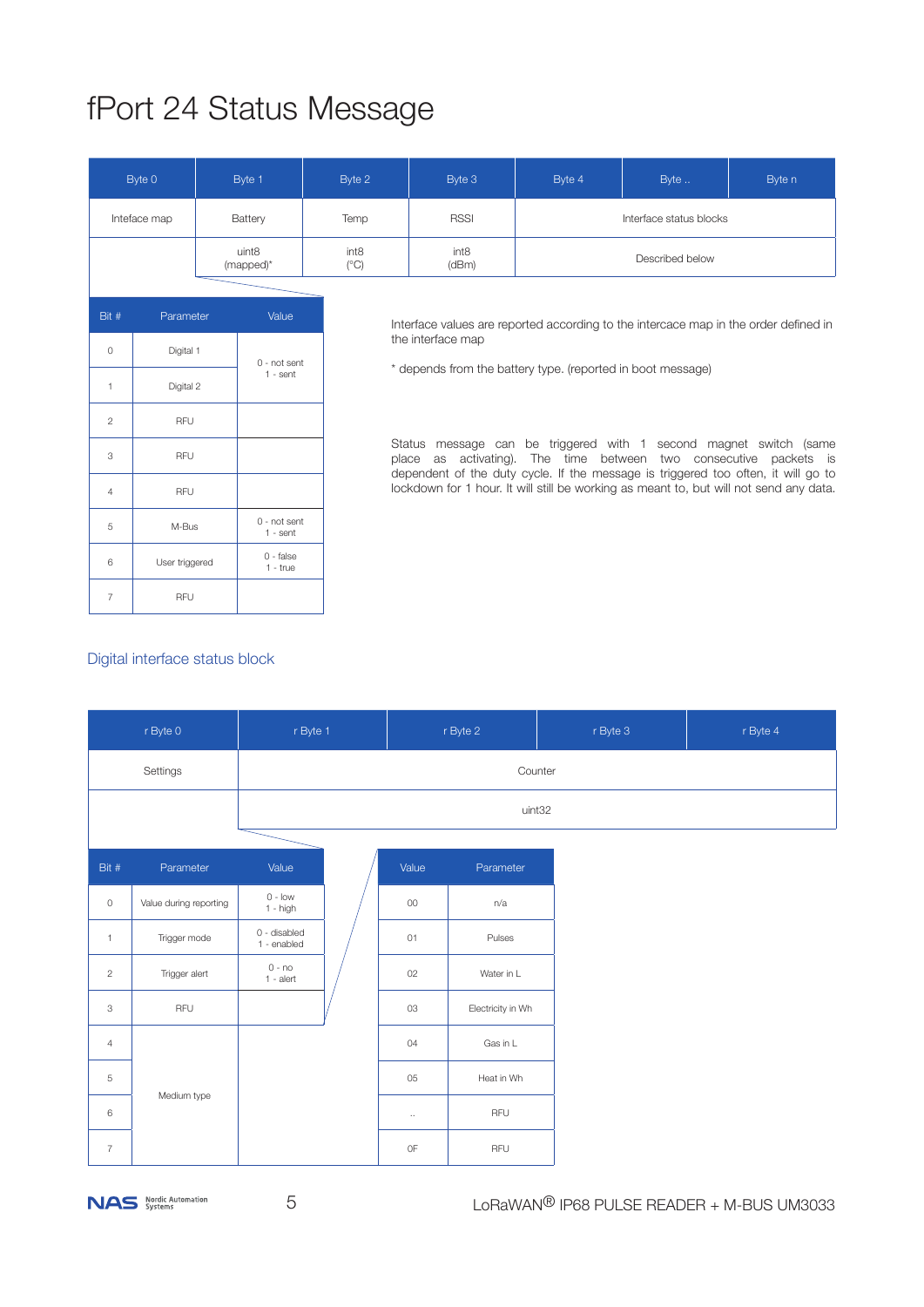#### M-Bus interface status block

|                | r Byte 0      | r Byte 1                              | r Byte 2 r Byte x        | r Byte x r Byte x |  | rr Byte x r Byte x | r Byte x r Byte x |  |
|----------------|---------------|---------------------------------------|--------------------------|-------------------|--|--------------------|-------------------|--|
|                |               |                                       | Data record (DR)*        |                   |  |                    |                   |  |
|                | <b>Status</b> | M-Bus status                          | Data record header (DRH) |                   |  |                    |                   |  |
|                |               | Status byte from fixed<br>data header | DIB                      | <b>VIB</b>        |  | (LVAR)             | Data              |  |
|                |               |                                       |                          |                   |  |                    |                   |  |
| Bit #          | Parameter     | Value                                 | Value                    | Parameter         |  |                    |                   |  |
| $\circ$        |               |                                       | 00                       | OK                |  |                    |                   |  |
| $\mathbf{1}$   |               |                                       | O <sub>1</sub>           | Nothing requested |  |                    |                   |  |
| $\overline{c}$ | Parameter     |                                       | 02                       | Bus unpowered     |  |                    |                   |  |
| 3              |               |                                       | 03                       | No response       |  |                    |                   |  |
| $\overline{4}$ | <b>RFU</b>    |                                       | 04                       | Empty response    |  |                    |                   |  |
| 5              | RFU           |                                       | 05                       | Invalid data      |  |                    |                   |  |
| $\,6\,$        | <b>RFU</b>    |                                       | 060F                     | <b>RFU</b>        |  |                    |                   |  |
| $\overline{7}$ | <b>RFU</b>    |                                       |                          |                   |  |                    |                   |  |

\* Only requested DR's are reported. All DR's are full length and are not split between packages. DR lenght is determined in the DRH.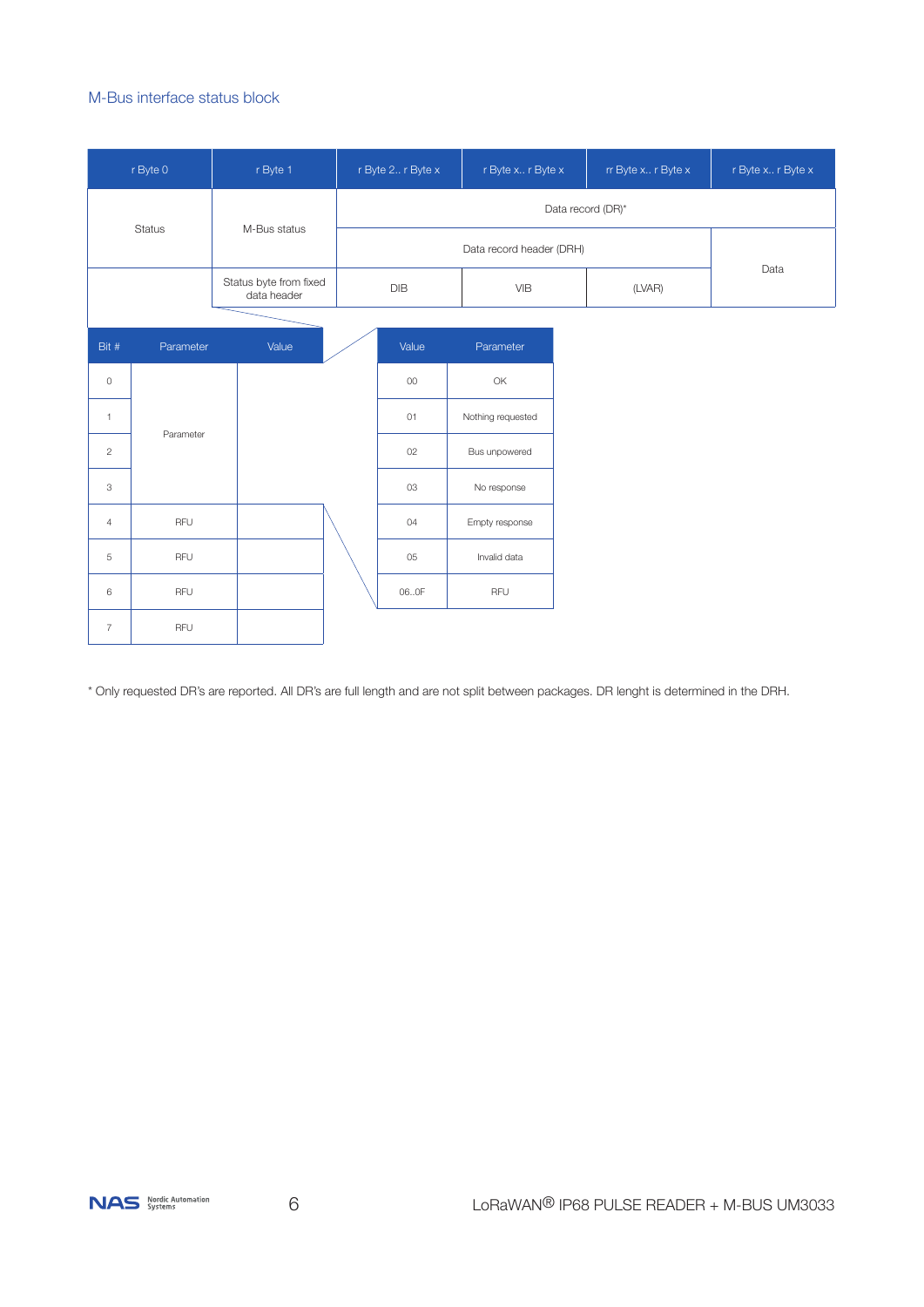#### Message sample

Message in base64

| Message in base64                                   |  |  |  |  |  |  |  |  |
|-----------------------------------------------------|--|--|--|--|--|--|--|--|
| UbNhAAAAAAEAAAAAAAAAAstRwAAmxAtWAAADAYWFgAABG0KDlcn |  |  |  |  |  |  |  |  |
| Message decoded to HEX                              |  |  |  |  |  |  |  |  |
| $63F51B3610000000001000000000000000082D470000$      |  |  |  |  |  |  |  |  |
| 9B102D5800000C0616160000046D0A0E5727                |  |  |  |  |  |  |  |  |
| Interface map HEX message                           |  |  |  |  |  |  |  |  |
| 0x63                                                |  |  |  |  |  |  |  |  |
| Interface map HEX message converted to binary       |  |  |  |  |  |  |  |  |
| 0B01100011                                          |  |  |  |  |  |  |  |  |
| Binary converted to statuses (LSB)                  |  |  |  |  |  |  |  |  |
| 1 : Digital 1 - sent                                |  |  |  |  |  |  |  |  |
| 1 : Digital 2 - sent                                |  |  |  |  |  |  |  |  |
| 0:RFU                                               |  |  |  |  |  |  |  |  |
| 0:RFU                                               |  |  |  |  |  |  |  |  |
| 0:RFU                                               |  |  |  |  |  |  |  |  |
| $1: M-Bus - sent$                                   |  |  |  |  |  |  |  |  |
| 1 : User triggered - true                           |  |  |  |  |  |  |  |  |
| 0:RFU                                               |  |  |  |  |  |  |  |  |
| Sensor Battery HEX message                          |  |  |  |  |  |  |  |  |
| 0xF5                                                |  |  |  |  |  |  |  |  |
| HEX message converted to decimal                    |  |  |  |  |  |  |  |  |
| 245                                                 |  |  |  |  |  |  |  |  |
| Decimal value mapped to voltage                     |  |  |  |  |  |  |  |  |
| $3.642$ (V)                                         |  |  |  |  |  |  |  |  |
|                                                     |  |  |  |  |  |  |  |  |

Sensor Tempertaure HEX message

## $0x1B$

HEX message converted to signed decimal

 $27$  (°C)

Sensor RSSI HEX message

#### 0x36

HEX message converted to decimal

54

Decimal value multiplied by -1

 $-54$  (dBm)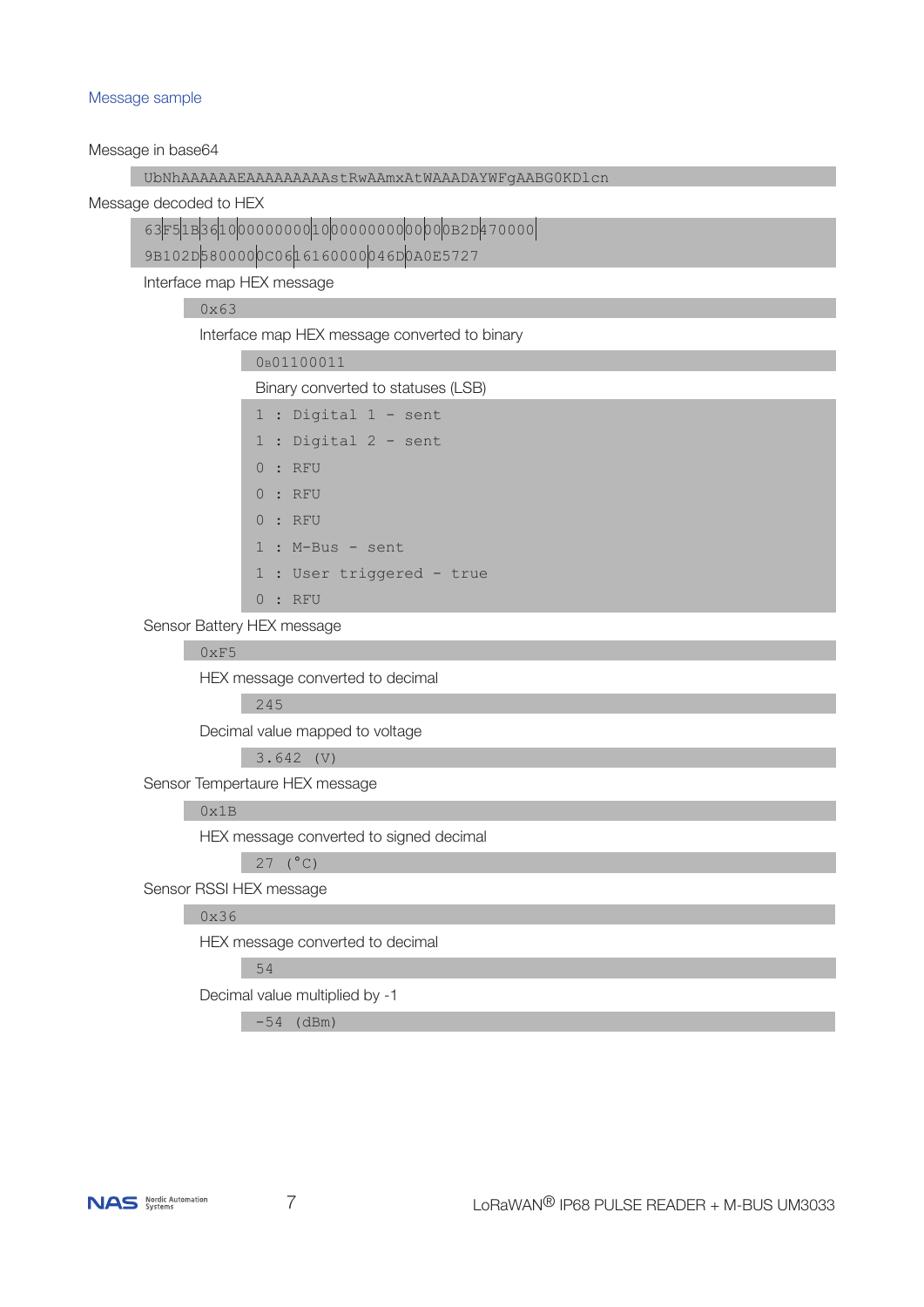### Digital 1 settings HEX message

#### 0x10

Interface map HEX message converted to binary

|                                | 0B00010000                                      |  |  |  |  |  |  |  |  |  |
|--------------------------------|-------------------------------------------------|--|--|--|--|--|--|--|--|--|
|                                | Binary converted to statuses (LSB)              |  |  |  |  |  |  |  |  |  |
|                                | $0:$ Value during reporting - 0                 |  |  |  |  |  |  |  |  |  |
|                                | 0 : Trigger mode - false                        |  |  |  |  |  |  |  |  |  |
|                                | : Alert - no<br>$\overline{0}$<br>$0:RFU - n/a$ |  |  |  |  |  |  |  |  |  |
|                                |                                                 |  |  |  |  |  |  |  |  |  |
| 1 : Medium type [0B0001]       |                                                 |  |  |  |  |  |  |  |  |  |
|                                | $\circ$<br>$\mathbf{r}$                         |  |  |  |  |  |  |  |  |  |
|                                | $\overline{0}$<br>$\mathbf{r}$                  |  |  |  |  |  |  |  |  |  |
|                                | 0:                                              |  |  |  |  |  |  |  |  |  |
|                                | Medium type binary value converted to HEX       |  |  |  |  |  |  |  |  |  |
|                                | $0 \times 01$                                   |  |  |  |  |  |  |  |  |  |
|                                | HEX message converted to medium                 |  |  |  |  |  |  |  |  |  |
|                                | Pulses                                          |  |  |  |  |  |  |  |  |  |
|                                | Counter 0x00000000 HEX message flip for MSB     |  |  |  |  |  |  |  |  |  |
|                                | 0x00000000                                      |  |  |  |  |  |  |  |  |  |
|                                | HEX message converted to decimal                |  |  |  |  |  |  |  |  |  |
|                                | 0 (Pulse)                                       |  |  |  |  |  |  |  |  |  |
| Digital 2 settings HEX message |                                                 |  |  |  |  |  |  |  |  |  |
| 0x10                           |                                                 |  |  |  |  |  |  |  |  |  |
|                                | Interface map HEX message converted to binary   |  |  |  |  |  |  |  |  |  |
|                                | OB00010000                                      |  |  |  |  |  |  |  |  |  |
|                                | Binary converted to statuses (LSB)              |  |  |  |  |  |  |  |  |  |
|                                | 0 : Value during reporting - 0                  |  |  |  |  |  |  |  |  |  |
|                                | 0 : Trigger mode - false                        |  |  |  |  |  |  |  |  |  |
|                                | : Alert - no<br>$\overline{0}$                  |  |  |  |  |  |  |  |  |  |
|                                | $:$ RFU - $n/a$<br>$\overline{0}$               |  |  |  |  |  |  |  |  |  |
|                                | 1 : Medium type [0B0001]                        |  |  |  |  |  |  |  |  |  |

 $\begin{array}{ccc} & & 0 & \vdots \\ & & & \end{array}$ 

 $0 :$ 

0 :

Medium type binary value converted to HEX

0x01

HEX message converted to medium

Pulses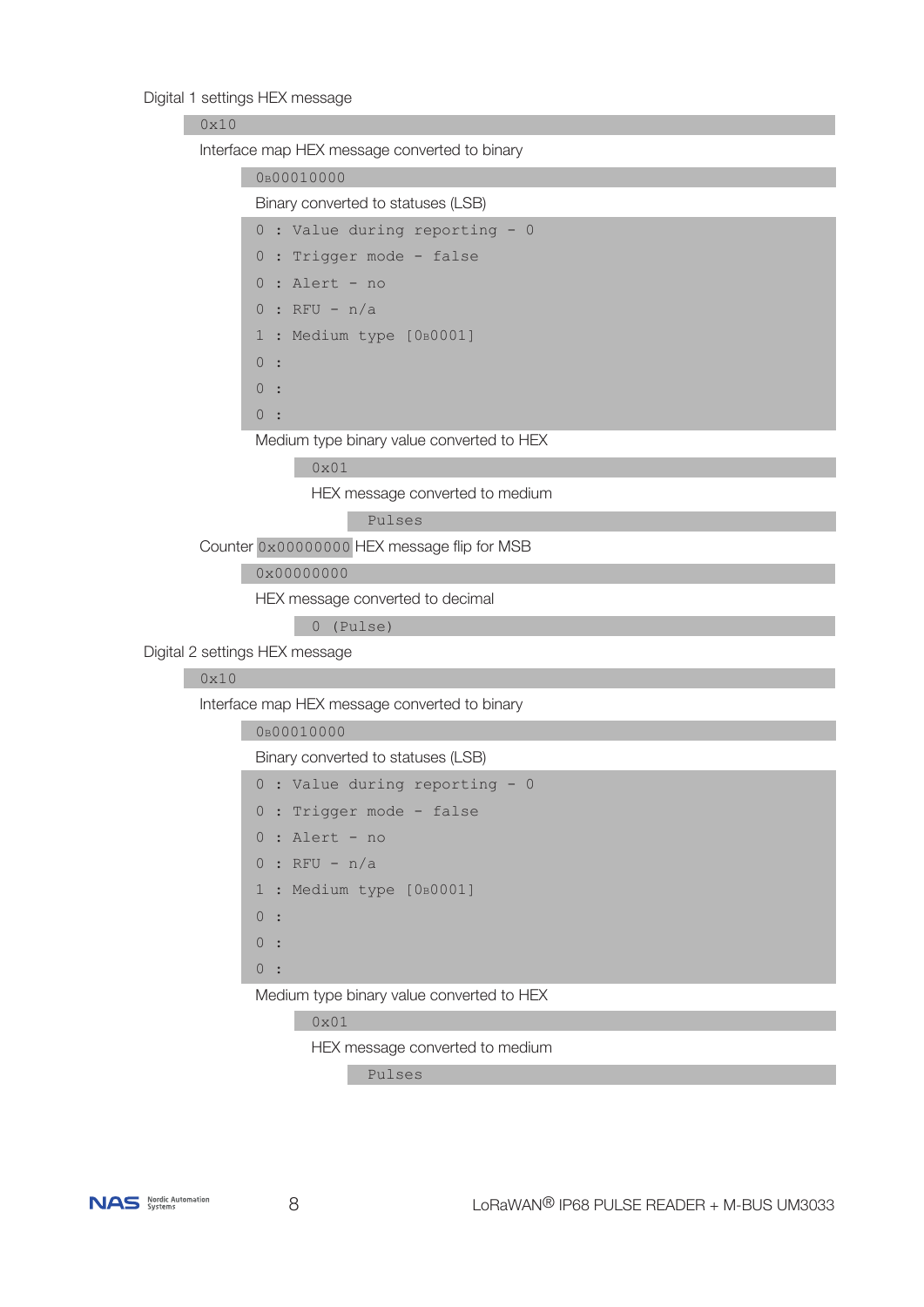Counter 0x00000000 HEX message flip for MSB

0x00000000

HEX message converted to decimal

0 (Pulses)

Pulse reader M-Bus status HEX message

## 0x00

Status HEX message converted to binary

|  | 0 <sub>B</sub> 00000000 |
|--|-------------------------|
|--|-------------------------|

Binary converted to statuses (LSB)

|                |                          |       | $0:$ Status [0B0000] |
|----------------|--------------------------|-------|----------------------|
| 0:             |                          |       |                      |
| 0:             |                          |       |                      |
| $\overline{0}$ | $\overline{\phantom{a}}$ |       |                      |
|                |                          | 0:RFU |                      |
|                |                          | 0:RFU |                      |
|                |                          | 0:RFU |                      |
| 0              |                          | : RFU |                      |

Status binary value converted to HEX

0x00

HEX message converted to status

<u>North Contract of the Contract of the Contract of the Contract of the Contract of the Contract of the Contract of the Contract of the Contract of the Contract of the Contract of the Contract of the Contract of the Contrac</u>

Status from M-Bus slave fixed data header

0x00

1<sup>st</sup> requested DR

DRH

0x0B2D

Data

0x470000

2<sup>nd</sup> requested DR

DRH

0x9B102D

Data

0x580000

3<sup>rd</sup> requested DR

DRH

0x0C06

Data

0x16160000

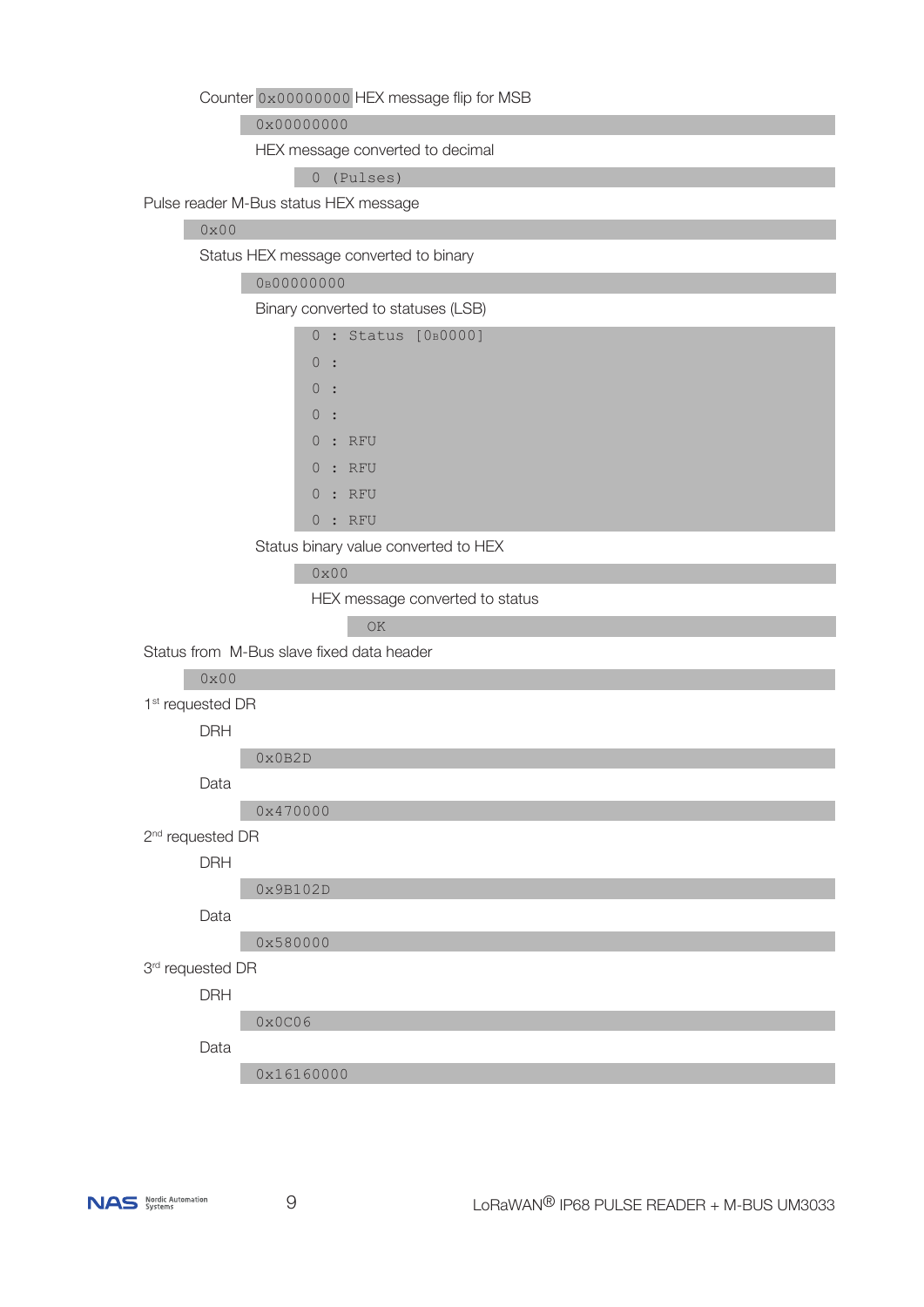## 4<sup>th</sup> requested DR

## DRH

Data

0x046D

0x0A0E5727

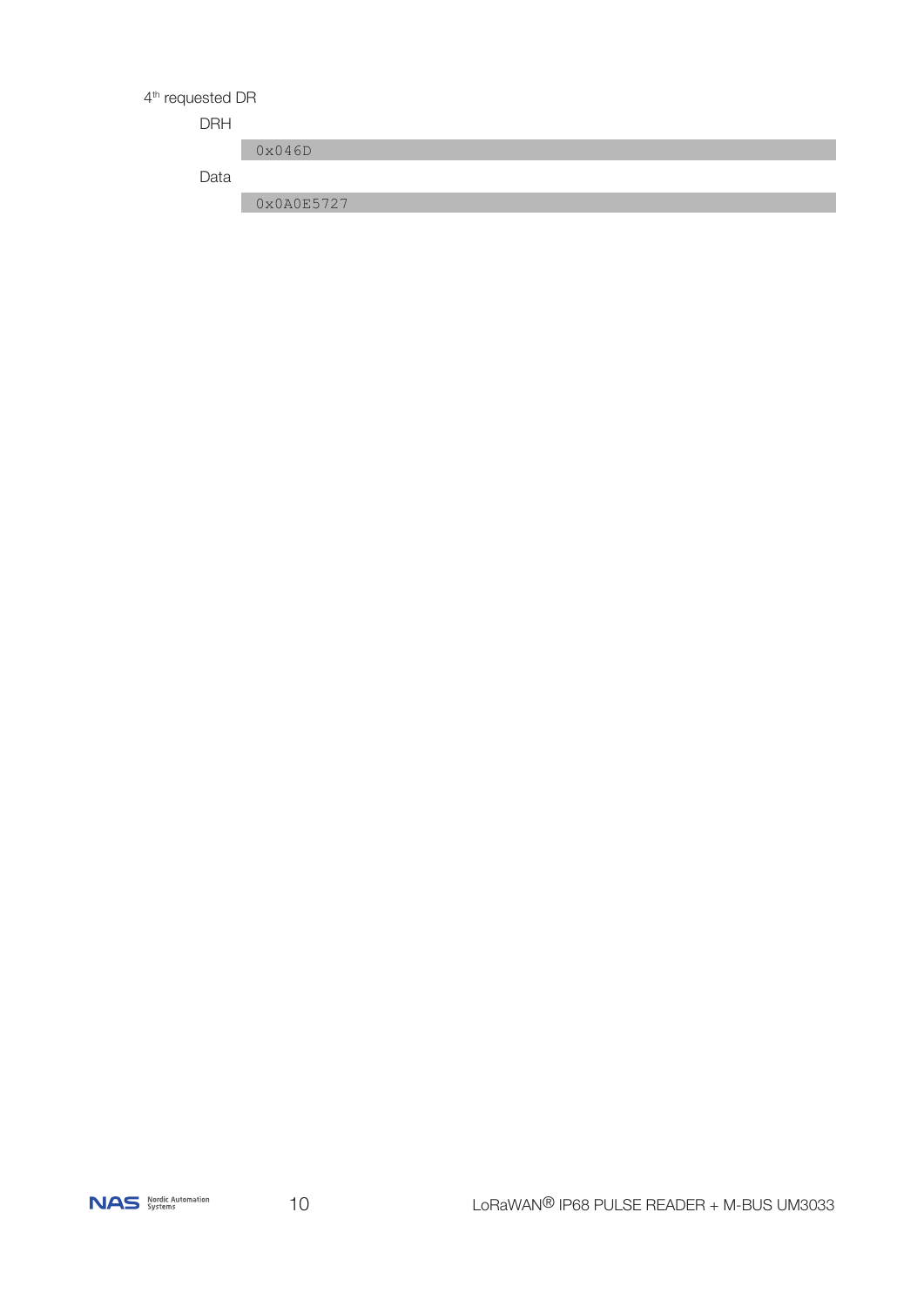# fPort 25 Usage Message

|                | Byte 0    |                            | Byte 1<br>Byte<br>Byte n |                                                                                                           |  |  |  |  |  |
|----------------|-----------|----------------------------|--------------------------|-----------------------------------------------------------------------------------------------------------|--|--|--|--|--|
|                | Settings  |                            |                          | Interface usage blocks                                                                                    |  |  |  |  |  |
|                |           |                            |                          | Described below                                                                                           |  |  |  |  |  |
|                |           |                            |                          |                                                                                                           |  |  |  |  |  |
| Bit #          | Parameter | Value                      |                          |                                                                                                           |  |  |  |  |  |
| $\,0\,$        | Digital 1 | 0 - not sent               |                          | Interface values are reported according to the intercace map in the order defined in<br>the interface map |  |  |  |  |  |
| $\mathbf{1}$   | Digital 2 | $1 - sent$                 |                          |                                                                                                           |  |  |  |  |  |
| $\overline{c}$ | RFU       |                            |                          |                                                                                                           |  |  |  |  |  |
| 3              | RFU       |                            |                          |                                                                                                           |  |  |  |  |  |
| $\overline{4}$ | RFU       |                            |                          |                                                                                                           |  |  |  |  |  |
| $\,$ 5 $\,$    | M-Bus     | 0 - not sent<br>$1 - sent$ |                          |                                                                                                           |  |  |  |  |  |
| 6              | RFU       |                            |                          |                                                                                                           |  |  |  |  |  |
| $\overline{7}$ | RFU       |                            |                          |                                                                                                           |  |  |  |  |  |

## Digital interface usage block

|                | r Byte 0<br>r Byte 1   |                             |  | r Byte 2       | r Byte 3          | r Byte 4 |  |
|----------------|------------------------|-----------------------------|--|----------------|-------------------|----------|--|
|                | Settings               |                             |  |                | Counter           |          |  |
|                |                        |                             |  |                | uint32            |          |  |
|                |                        |                             |  |                |                   |          |  |
| Bit $#$        | Parameter              | Value                       |  | Value          | Parameter         |          |  |
| $\circ$        | Value during reporting | $0 - low$<br>$1 - high$     |  | 00             | n/a               |          |  |
| $\mathbf{1}$   | Trigger mode           | 0 - disabled<br>1 - enabled |  | O <sub>1</sub> | Pulses            |          |  |
| $\overline{c}$ | RFU                    |                             |  | 02             | Water in L        |          |  |
| 3              | $\mathsf{RFU}$         |                             |  | 03             | Electricity in Wh |          |  |
| $\overline{4}$ |                        |                             |  | 04             | Gas in L          |          |  |
| 5              |                        |                             |  | 05             | Heat in Wh        |          |  |
| 6              | Medium type            |                             |  | $\ldots$       | RFU               |          |  |
| $\overline{7}$ |                        |                             |  | $0\mathsf{F}$  | RFU               |          |  |

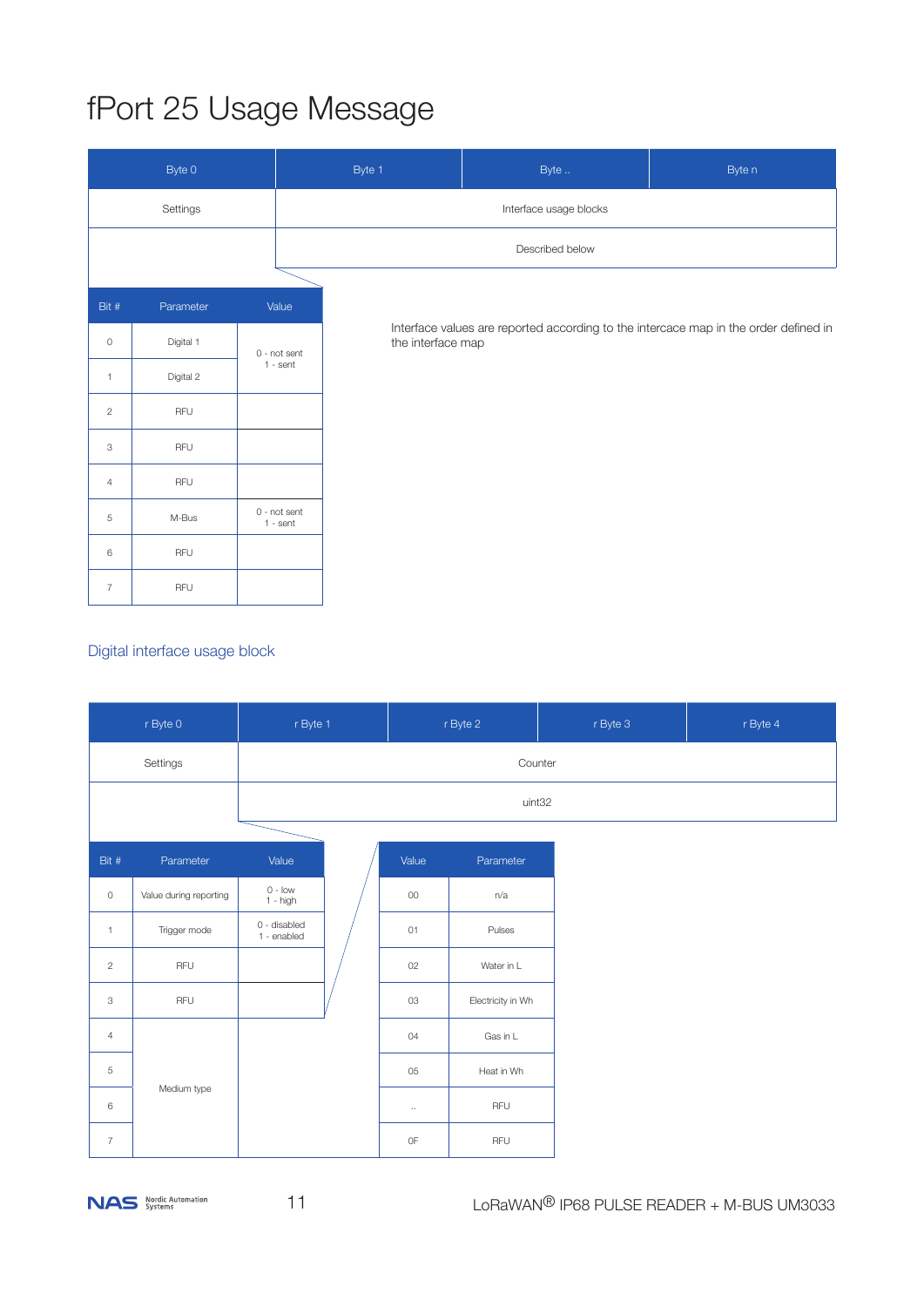#### M-Bus interface usage block

|                | r Byte 0      | r Byte 1 r Byte x |                | r Byte x r Byte x        | rr Byte x r Byte x | r Byte x r Byte x |  |  |
|----------------|---------------|-------------------|----------------|--------------------------|--------------------|-------------------|--|--|
|                |               | Data record (DR)* |                |                          |                    |                   |  |  |
|                | <b>Status</b> |                   |                | Data record header (DRH) |                    |                   |  |  |
|                |               | DIB               |                | <b>VIB</b>               | (LVAR)             | Data              |  |  |
|                |               |                   |                |                          |                    |                   |  |  |
| Bit #          | Parameter     | Value             | Value          | Parameter                |                    |                   |  |  |
| $\circ$        |               |                   | 00             | OK                       |                    |                   |  |  |
| $\mathbf{1}$   |               |                   | O <sub>1</sub> | Nothing requested        |                    |                   |  |  |
| $\overline{c}$ | Parameter     |                   | 02             | Bus unpowered            |                    |                   |  |  |
| 3              |               |                   | 03             | No response              |                    |                   |  |  |
| $\overline{4}$ | <b>RFU</b>    |                   | 04             | Empty response           |                    |                   |  |  |
| $\,$ 5 $\,$    | RFU           |                   | 05             | Invalid data             |                    |                   |  |  |
| 6              | RFU           |                   | 060F           | RFU                      |                    |                   |  |  |
| $\overline{7}$ | RFU           |                   |                |                          |                    |                   |  |  |

\* Only requested DR's are reported. All DR's are full length and are not split between packages. DR lenght is determined in the DRH.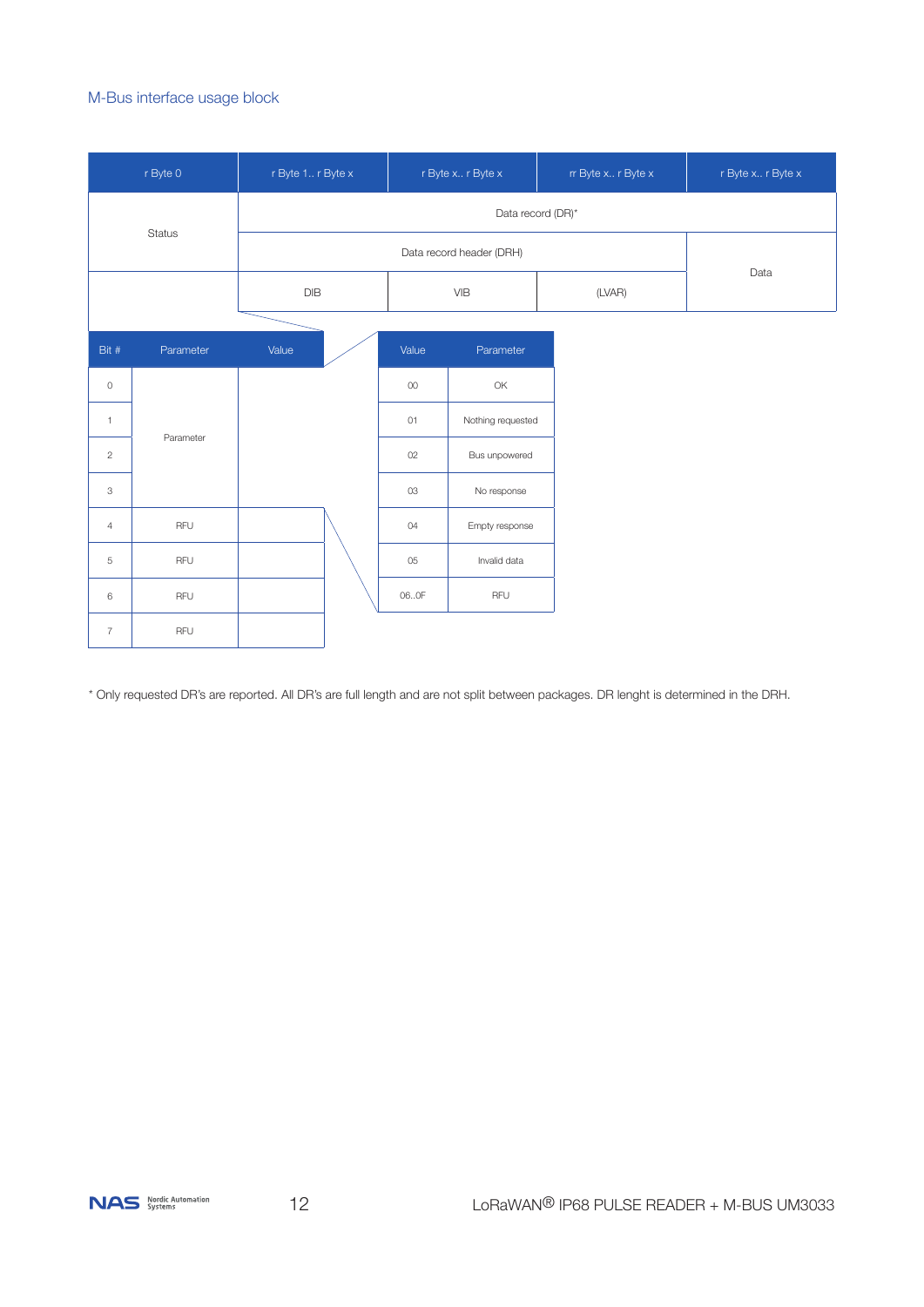#### Message sample

Message in base64

|--|

Message decoded to HEX

2310000000000100000000000000C14881101000B622601000B2D470000

Interface map HEX message

0x123

Interface map HEX message converted to binary

|          | OB00100011                         |
|----------|------------------------------------|
|          | Binary converted to statuses (LSB) |
|          | $1:$ Digital $1$ - sent            |
|          | $1:$ Digital 2 - sent              |
|          | 0:RFU                              |
|          | 0:RFU                              |
|          | 0:RFU                              |
|          | $1: M-Bus - sent$                  |
|          | 0:RFU                              |
| $\Omega$ | : RFU                              |
|          |                                    |

Digital 1 settings HEX message

### 0x10

Interface map HEX message converted to binary

| 0B00010000                         |
|------------------------------------|
| Binary converted to statuses (LSB) |
| 0 : Value during reporting - 0     |
| $0:$ Trigger mode - false          |
| $0:$ Alert - no                    |
| $0 :$ RFU - n/a                    |
| 1 : Medium type [0B0001]           |
| 0:                                 |
| $\Omega$<br>$\sim$ 1               |
|                                    |

Medium type binary value converted to HEX

```
 0x01
```
HEX message converted to medium

Pulses

Counter 0x00000000 HEX message flip for MSB

0x00000000

HEX message converted to decimal

0 (Pulses)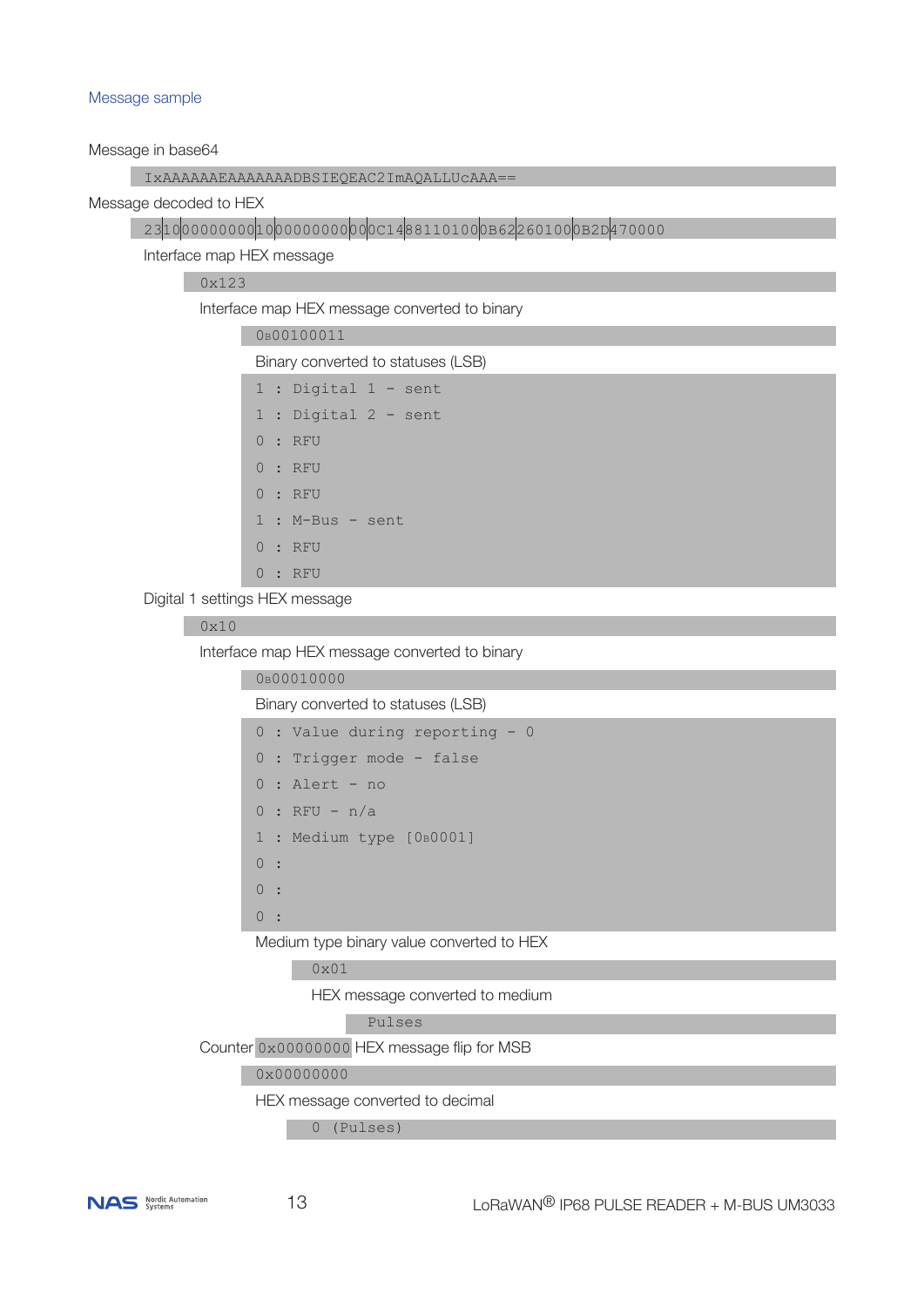#### Digital 2 settings HEX message

| 0x10          |                                               |  |  |  |  |  |  |  |
|---------------|-----------------------------------------------|--|--|--|--|--|--|--|
|               | Interface map HEX message converted to binary |  |  |  |  |  |  |  |
|               | 0B00010000                                    |  |  |  |  |  |  |  |
|               | Binary converted to statuses (LSB)            |  |  |  |  |  |  |  |
|               | 0 : Value during reporting - 0                |  |  |  |  |  |  |  |
|               | 0 : Trigger mode - false                      |  |  |  |  |  |  |  |
|               | $0:$ Alert - no                               |  |  |  |  |  |  |  |
|               | $0 : RFU - n/a$                               |  |  |  |  |  |  |  |
|               | 1 : Medium type [0B0001]                      |  |  |  |  |  |  |  |
|               | 0:                                            |  |  |  |  |  |  |  |
|               | $\circ$                                       |  |  |  |  |  |  |  |
|               | 0:                                            |  |  |  |  |  |  |  |
|               | Medium type binary value converted to HEX     |  |  |  |  |  |  |  |
|               | $0 \times 01$                                 |  |  |  |  |  |  |  |
|               | HEX message converted to medium               |  |  |  |  |  |  |  |
|               | Pulses                                        |  |  |  |  |  |  |  |
|               | Counter 0x00000000 HEX message flip for MSB   |  |  |  |  |  |  |  |
|               | 0x00000000                                    |  |  |  |  |  |  |  |
|               | HEX message converted to decimal              |  |  |  |  |  |  |  |
|               | 0 (Pulses)                                    |  |  |  |  |  |  |  |
|               | Pulse reader M-Bus status HEX message         |  |  |  |  |  |  |  |
| $0 \times 00$ |                                               |  |  |  |  |  |  |  |
|               | Status HEX message converted to binary        |  |  |  |  |  |  |  |
|               | 0B00000000                                    |  |  |  |  |  |  |  |
|               | Binary converted to statuses (LSB)            |  |  |  |  |  |  |  |
|               | : Status [0B0000]<br>$\circ$                  |  |  |  |  |  |  |  |
|               | 0                                             |  |  |  |  |  |  |  |
|               | 0                                             |  |  |  |  |  |  |  |
|               | 0                                             |  |  |  |  |  |  |  |
|               | : RFU<br>0                                    |  |  |  |  |  |  |  |
|               | : RFU<br>0                                    |  |  |  |  |  |  |  |
|               | : RFU<br>$\Omega$                             |  |  |  |  |  |  |  |
|               | : RFU<br>0                                    |  |  |  |  |  |  |  |
|               | Status binary value converted to HEX          |  |  |  |  |  |  |  |
|               | $0 \times 00$                                 |  |  |  |  |  |  |  |

HEX message converted to status

<u>No oko se za ostala za oko se oko se oko se oko se oko se oko se oko se oko se oko se oko se oko se oko se oko </u>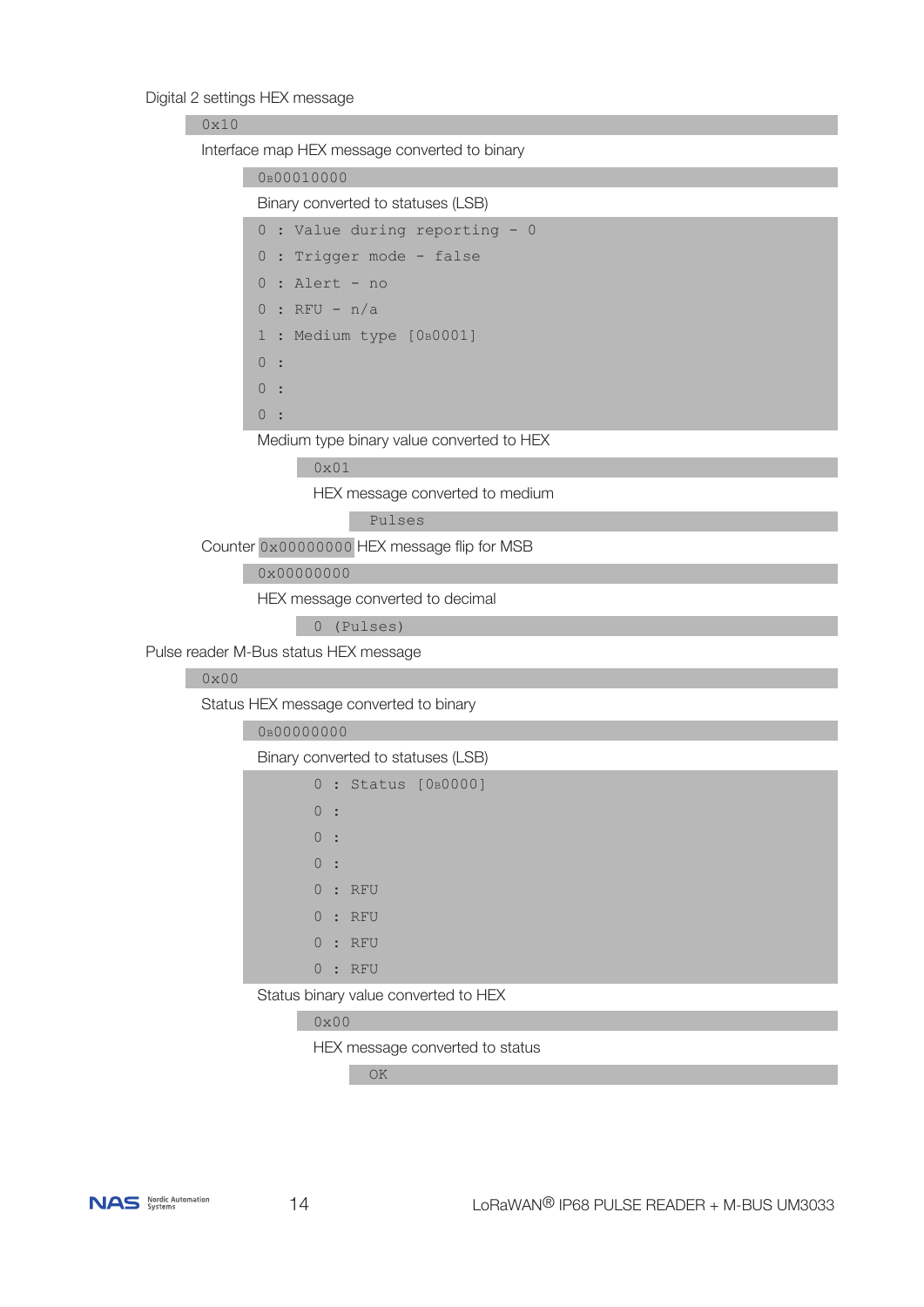#### 1<sup>st</sup> requested DR

#### DRH

0x0C14

Data

0x88110100

#### 2<sup>nd</sup> requested DR

DRH

0x0B62

Data

0x260100

## 3rd requested DR

DRH

0x0B2D

Data

0x470000

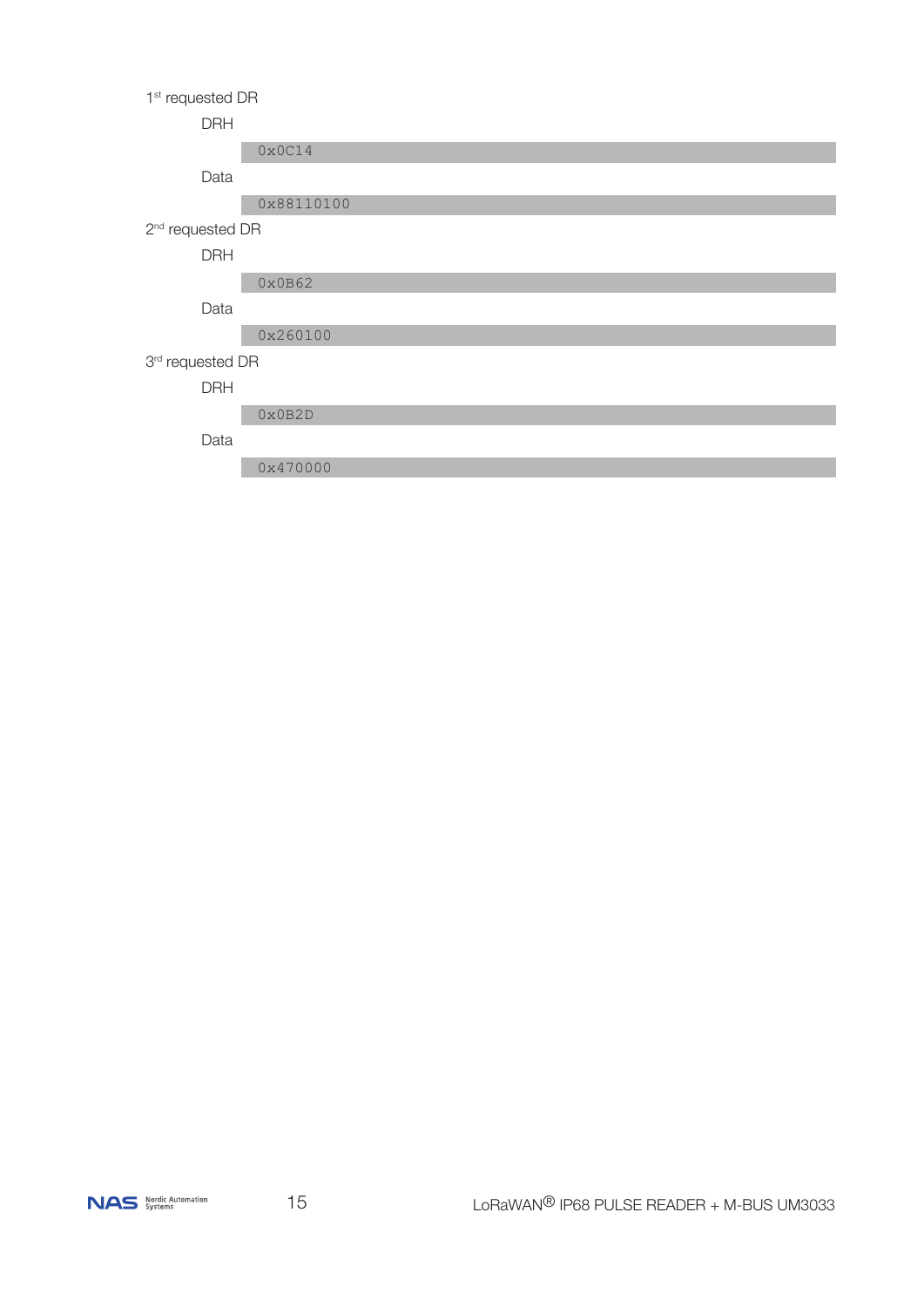# fPort 49 Configuration Request Message

| Byte 0 | Operation                   |
|--------|-----------------------------|
| 00     | General config request      |
| 01     | M-Bus Configuration request |

#### Message sample

Message goal: Request general configuration

Header

Select Header HEX code

0x00

Compile message for sending (HEX)

0x00

Control value in base64 to control after sending

 $AA ==$ 

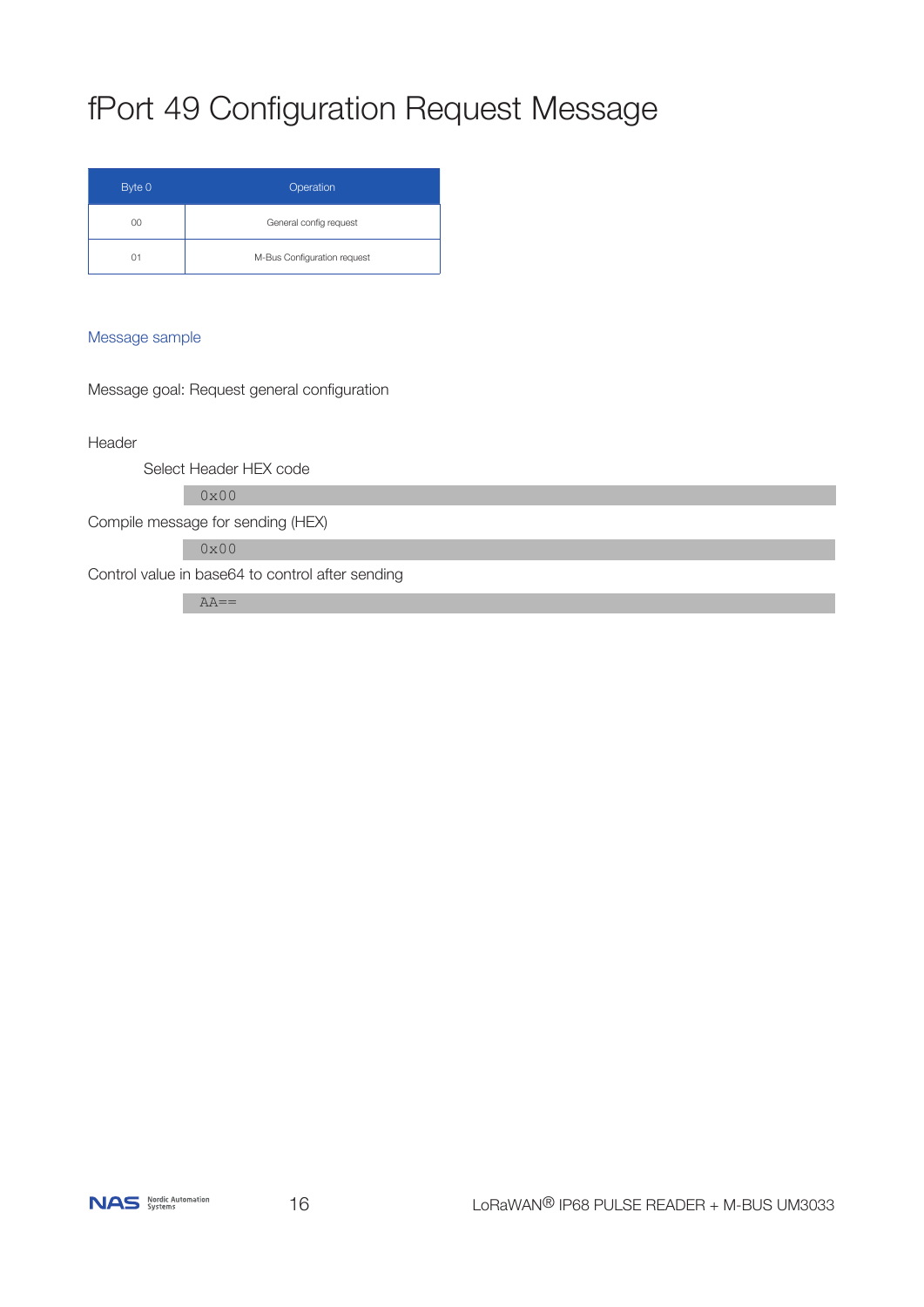#### Response general configuration

Sent to fPort 49 in the following format

| Byte 0 | Byte 1         | Byte 2         |  | Byte 3       |                 | Byte 4                        |             |  | Byte 5         | Byte 6                     | Byte n                      |
|--------|----------------|----------------|--|--------------|-----------------|-------------------------------|-------------|--|----------------|----------------------------|-----------------------------|
| Header | Usage interval |                |  |              | Status interval |                               | Config. map |  | Interface map  | Interface config<br>blocks |                             |
| 0x00   | uint16 (min)   |                |  | uint16 (min) |                 |                               |             |  |                | Described below            |                             |
|        |                |                |  |              |                 |                               |             |  |                |                            |                             |
|        |                | Bit #          |  | Parameter    |                 | Value                         |             |  | Bit #          | Parameter                  | Value                       |
|        |                | $\circ$        |  | usage sent   |                 | 0 - if new data<br>1 - always |             |  | $\circ$        | Digital 1                  | 0 - disabled                |
|        |                | $\mathbf{1}$   |  | RFU          |                 |                               |             |  | $\overline{1}$ | Digital 2                  | 1 - enabled                 |
|        |                | $\mathbf{2}$   |  | RFU          |                 |                               |             |  | $\overline{c}$ | <b>RFU</b>                 |                             |
|        |                | 3              |  | RFU          |                 |                               |             |  | 3              | <b>RFU</b>                 |                             |
|        |                | $\overline{4}$ |  | RFU          |                 |                               |             |  | $\overline{4}$ | RFU                        |                             |
|        |                | 5              |  | RFU          |                 |                               |             |  | $\sqrt{5}$     | M-Bus                      | 0 - disabled<br>1 - enabled |
|        |                | 6              |  | RFU          |                 |                               |             |  | 6              | <b>RFU</b>                 |                             |
|        |                | $\overline{7}$ |  | RFU          |                 |                               |             |  | $\overline{7}$ | RFU                        |                             |

NAS Nordic Automation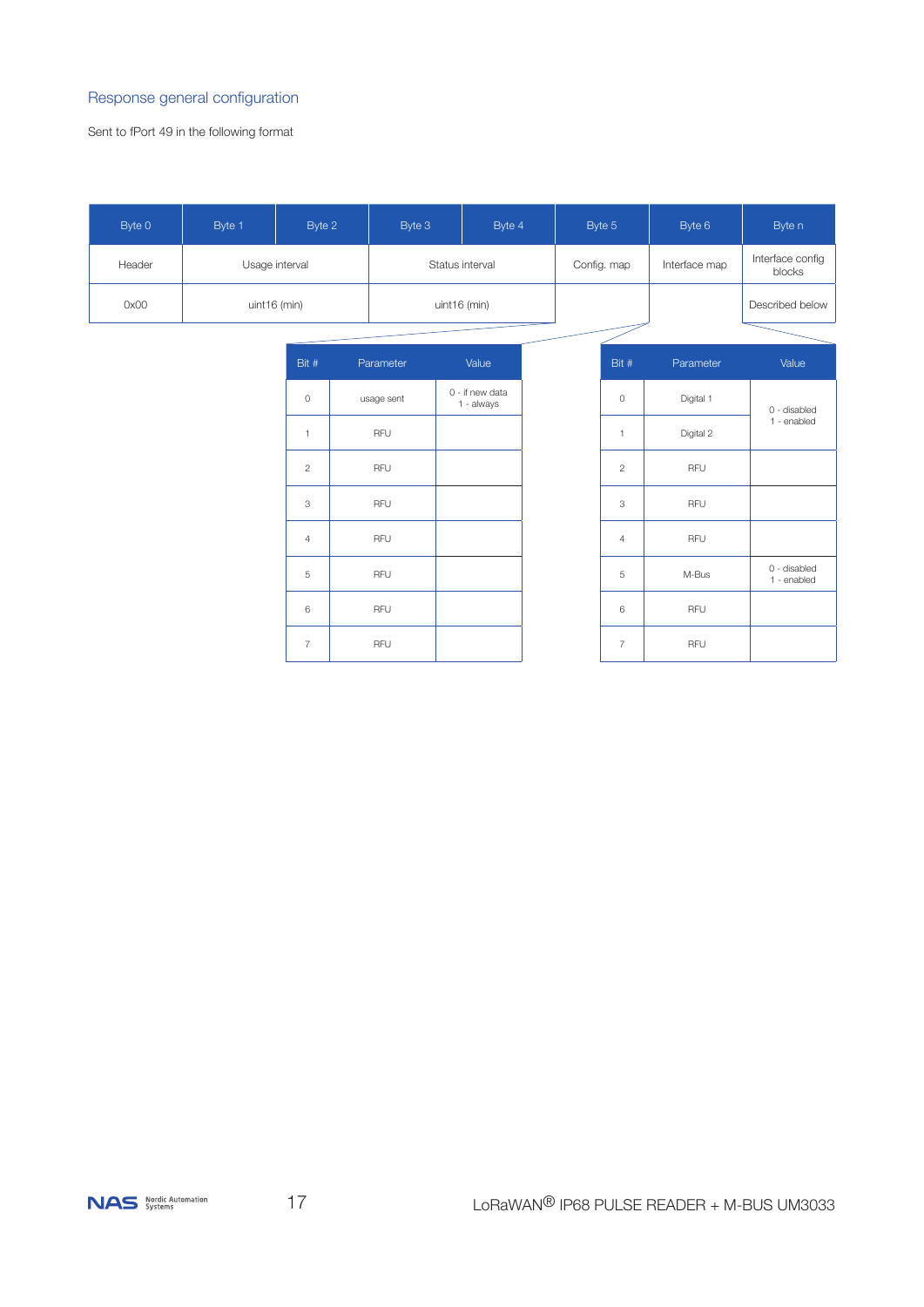## Digital interface configuration block

| Trigger mode<br>0<br>0 - disabled<br>1 - enabled<br>$\mathbf{1}$<br>RFU<br>RFU<br>$\overline{c}$<br>3<br>RFU<br>RFU<br>$\overline{4}$<br>RFU<br>5<br>6 | Bit # | Parameter      | Value |  |
|--------------------------------------------------------------------------------------------------------------------------------------------------------|-------|----------------|-------|--|
|                                                                                                                                                        |       |                |       |  |
|                                                                                                                                                        |       |                |       |  |
|                                                                                                                                                        |       |                |       |  |
|                                                                                                                                                        |       |                |       |  |
|                                                                                                                                                        |       |                |       |  |
|                                                                                                                                                        |       |                |       |  |
|                                                                                                                                                        |       |                |       |  |
| $\overline{7}$                                                                                                                                         |       | Trigger lenght |       |  |

| Value | Parameter      |
|-------|----------------|
| 00    | 1 sec          |
| 01    | 10 sec         |
| 02    | 1 min          |
| 03    | 1 <sub>h</sub> |

| r Byte 0      | r Byte 1 | r Byte 2 | r Byte 3 | r Byte 4        | r Byte 5 |
|---------------|----------|----------|----------|-----------------|----------|
| Configuration | Mode     |          |          | Multiplier      |          |
|               |          |          |          | Float IEEE 754* |          |
|               |          |          |          |                 |          |

| Bit #          | Parameter         | Value                        | Value     | Parameter         |
|----------------|-------------------|------------------------------|-----------|-------------------|
| $\circ$        | Interface enabled | 1 - enabled                  | 00        | n/a               |
| 1              | Mode              | $1 - sent$                   | 01        | Pulses            |
| $\overline{2}$ | Multiplier        | $0$ - not sent<br>$1 - sent$ | 02        | Water in L        |
| 3              | <b>RFU</b>        |                              | 03        | Electricity in Wh |
| $\overline{4}$ |                   |                              | 04        | Gas in L          |
| 5              |                   |                              | 05        | Heat in Wh        |
| 6              | Medium type       |                              | $\ddotsc$ | <b>RFU</b>        |
| $\overline{7}$ |                   |                              | 0F        | <b>RFU</b>        |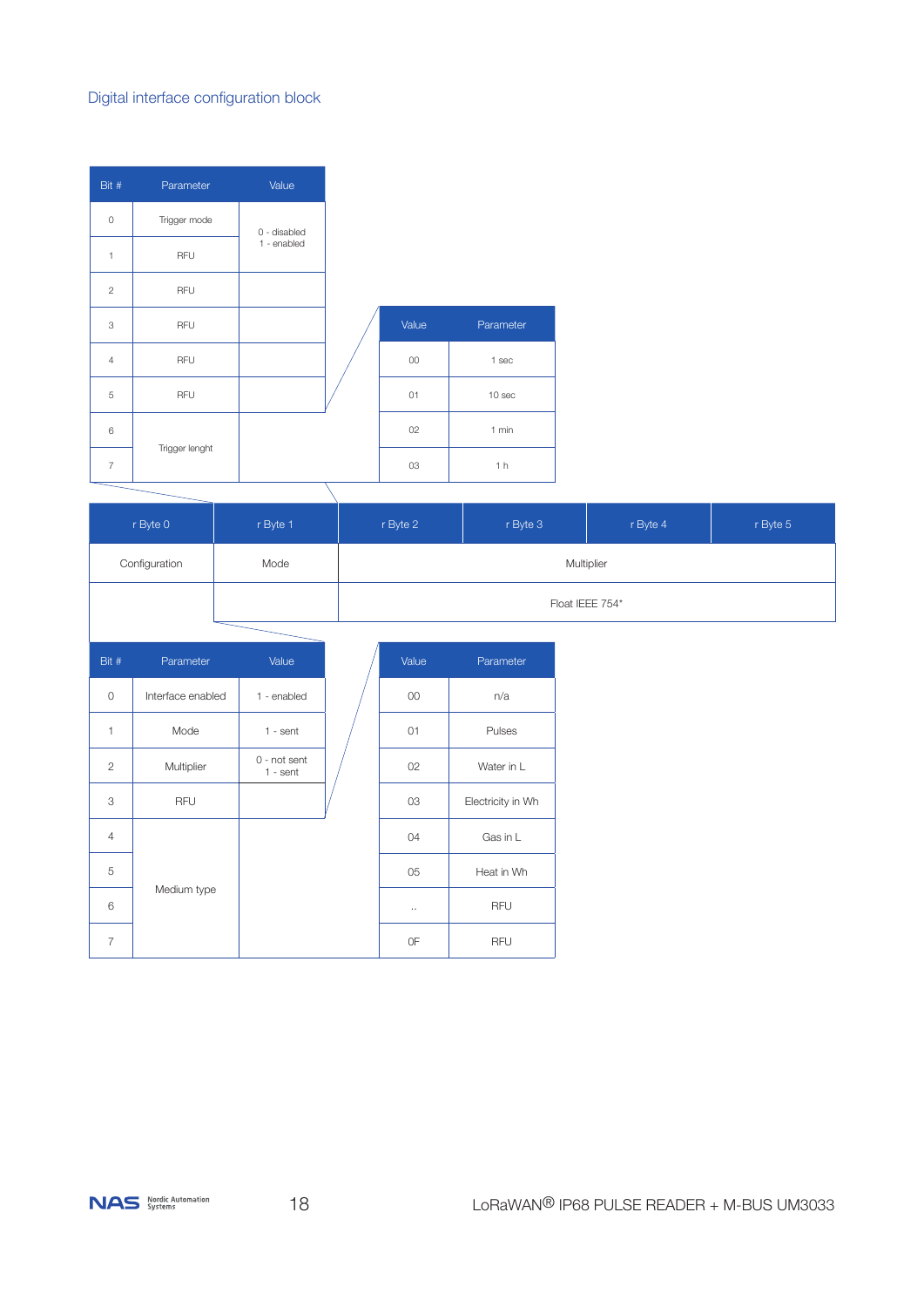## M-Bus interface configuration block

| r Byte 0 | r Byte 1 | r Byte 2            | r Byte 3 | r Byte 4      | r Byte 5 | r Byte x   | r Byte x        | r Byte x | r Byte x          |
|----------|----------|---------------------|----------|---------------|----------|------------|-----------------|----------|-------------------|
|          |          |                     |          | Configuration | Headers  |            | Usage message** |          | Status message*** |
|          |          | M-Bus device serial |          | map           | count    |            | <b>DRH</b>      |          | <b>DRH</b>        |
|          | HEX*     |                     |          |               |          | <b>DIB</b> | <b>VIB</b>      | DIB      | <b>VIB</b>        |

| Bit #          | Parameter      | Value              |  |
|----------------|----------------|--------------------|--|
| $\Omega$       | enabled        | $1 - true$         |  |
| 1              | usage message  | 0 - not configured |  |
| $\overline{2}$ | status message | 1 - configured     |  |
| 3              | <b>RFU</b>     |                    |  |
| $\overline{4}$ | <b>RFU</b>     |                    |  |
| 5              | <b>RFU</b>     |                    |  |
| 6              | <b>RFU</b>     |                    |  |
| 7              | RFU            |                    |  |

| Bit #          | Parameter                           | Value            |
|----------------|-------------------------------------|------------------|
| 0              |                                     |                  |
| 1              | Usage message                       |                  |
| $\overline{2}$ | header count                        |                  |
| 3              |                                     | $0 - no sent***$ |
| 4              |                                     | $110$ - count    |
| 5              | Status message<br>header count<br>6 |                  |
|                |                                     |                  |
| 7              |                                     |                  |

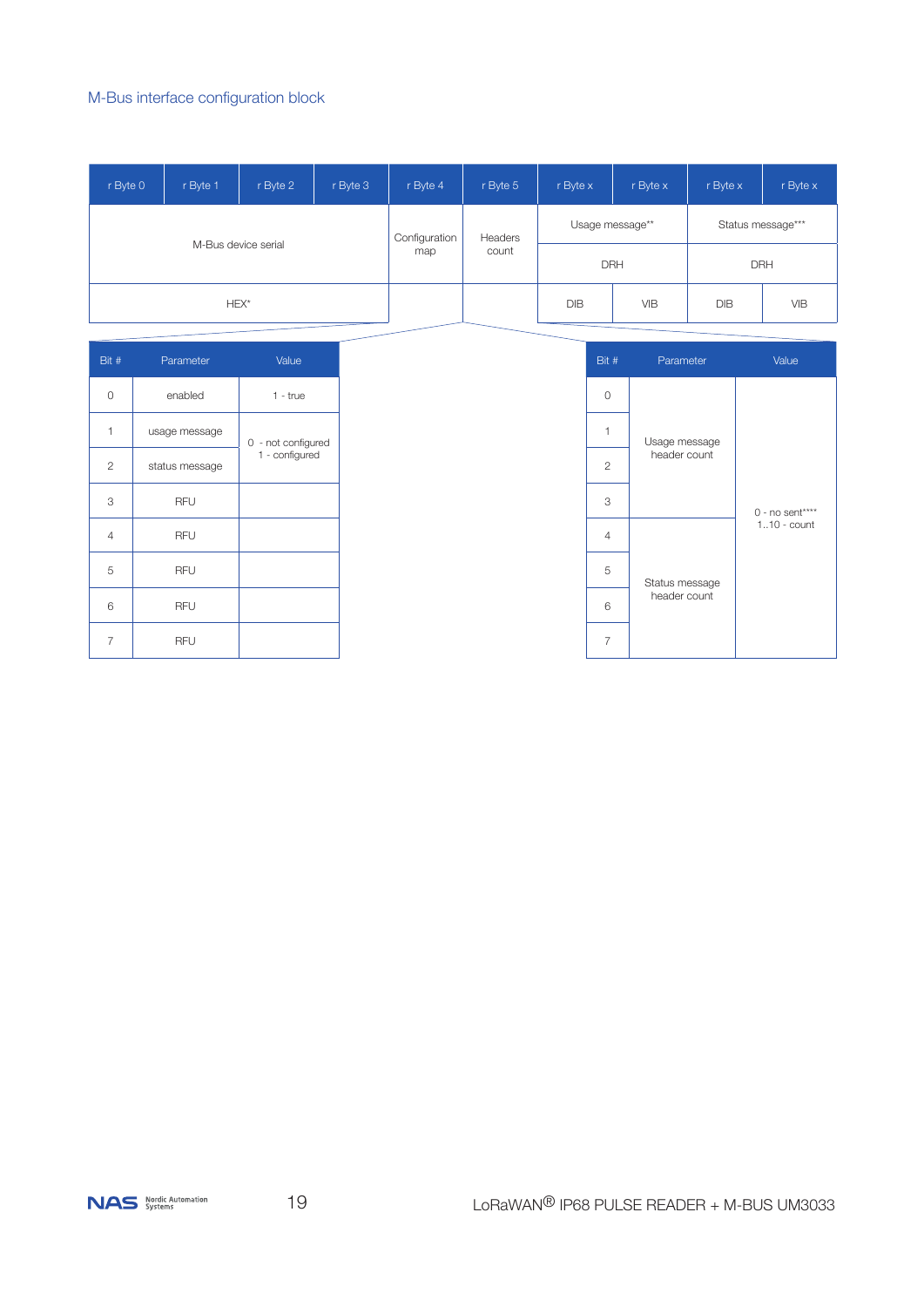#### Response M-Bus configuration

Sent to fPort 49 in the following format

| r Byte 0                      | r Byte 1 | r Byte 2   | r Byte 3         | r Byte 4        | r Byte 5   | r Byte 6          | r Byte x   | r Byte x   | r Byte x   | r Byte x   |
|-------------------------------|----------|------------|------------------|-----------------|------------|-------------------|------------|------------|------------|------------|
| M-Bus device serial<br>Header |          | Configura- | Headers<br>count | Usage message** |            | Status message*** |            |            |            |            |
|                               |          | tion map   |                  |                 | <b>DRH</b> |                   | <b>DRH</b> |            |            |            |
| 0x01                          |          |            | HEX*             |                 |            |                   | DIB        | <b>VIB</b> | <b>DIB</b> | <b>VIB</b> |

| Bit #          | Parameter      | Value                                |  |
|----------------|----------------|--------------------------------------|--|
| 0              | enabled        | $1 - true$                           |  |
| 1              | usage message  | 0 - not configured<br>1 - configured |  |
| $\overline{2}$ | status message |                                      |  |
| 3              | RFU            |                                      |  |
| 4              | <b>RFU</b>     |                                      |  |
| 5              | <b>RFU</b>     |                                      |  |
| 6              | <b>RFU</b>     |                                      |  |
| 7              | RFU            |                                      |  |

| Bit # | Parameter                           | Value            |
|-------|-------------------------------------|------------------|
| 0     |                                     |                  |
| 1     | Usage message<br>header count       |                  |
| 2     |                                     |                  |
| 3     |                                     | $0 - no sent***$ |
| 4     |                                     | $110$ - count    |
| 5     | Status message<br>header count<br>6 |                  |
|       |                                     |                  |
| 7     |                                     |                  |

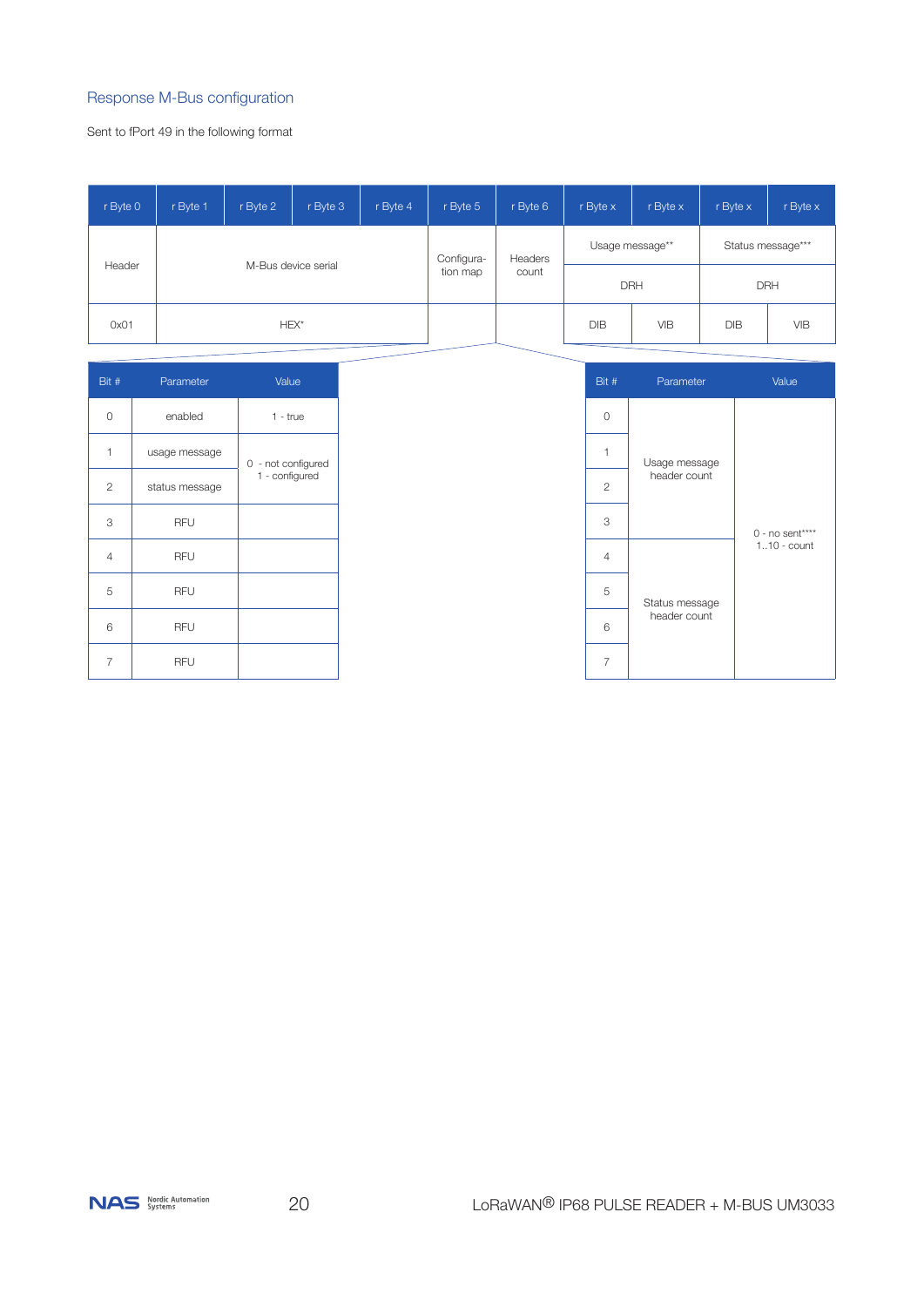#### Message sample

Message in base64

#### AB4A0AIBIxMAEwCIAglpB0MMFAtiCy0LLZsQLQwGBG0=

Message decoded to HEX

## 001E00D0020123130013008802096907430C140B620B2D0B2D9B102D0C06046D

Header 00 decoded

Response for general configuration request

Usage interval 0x1E00 HEX message flip for MSB

0x001E

HEX message converted to decimal

30 (Minutes)

Status interval 0xD002 HEX message flip for MSB

#### 0x02D0

HEX message converted to decimal

720 (Minutes)

Configuration map HEX message

#### 0x01

Interface map HEX message converted to binary

0b00000001

Binary converted to configuration (LSB)

```
1 : Usage sent - always
```
- 0 : RFU n/a  $0 : RFU - n/a$ 0 : RFU - n/a
- $0 : RFU n/a$
- 
- $0 : RFU n/a$
- $0 : RFU n/a$
- $0 : RFU n/a$

Interface map HEX message

#### 0x23

Interface map HEX message converted to binary

| 0B00100011                         |
|------------------------------------|
| Binary converted to statuses (LSB) |
| 1 : Digital 1 - enabled            |
| 1 : Digital 2 - enabled            |
| 0:RFU                              |
| 0:RFU                              |
| 0:RFU                              |
| 1 : M-Bus - enabled                |
| 0:RFU                              |
| 0:RFU                              |
|                                    |

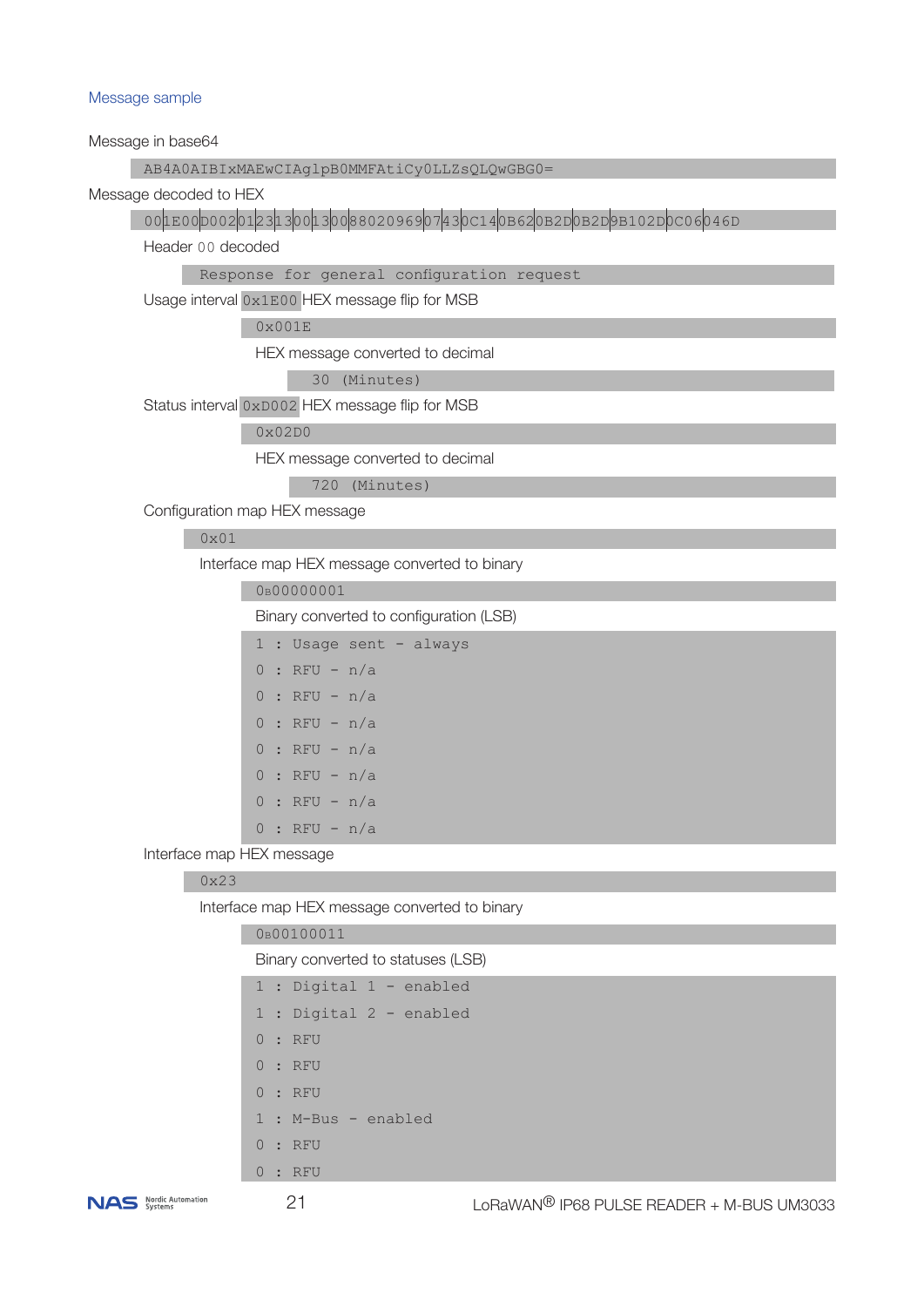Digital 1 configuration map HEX message

#### 0x13

Interface map HEX message converted to binary

|    |                      | 0B00010011                            |
|----|----------------------|---------------------------------------|
|    |                      | Binary converted to configuration (LS |
|    |                      | 1 : Interface - enabled               |
|    |                      | $1: Mode - sent$                      |
|    |                      | 0 : Multiplier - not sent             |
|    |                      | 0:RFU                                 |
|    |                      | 1 : Unit Type $[0B0001]$              |
| 0: |                      |                                       |
| 0: |                      |                                       |
|    | $\ddot{\phantom{a}}$ |                                       |
|    |                      |                                       |

unit type binary value converted to Decicmal

1

Decimal message converted to type

 $(LSB)$ 

Pulses

Digital 1 Mode HEX message

## 0x00

Mode HEX message converted to binary

0b00000000

Binary converted to configuration (LSB)

0 : Trigger mode - disabled

|  |  |  | 0:RFU |  |
|--|--|--|-------|--|
|--|--|--|-------|--|

- 0 : RFU
- 0 : RFU

0 : RFU

0 : RFU

0 : Trigger length [OB00]

0 :

Trigger length binary value converted to Decicmal

## <u></u>

Decimal message converted to length

1 (second)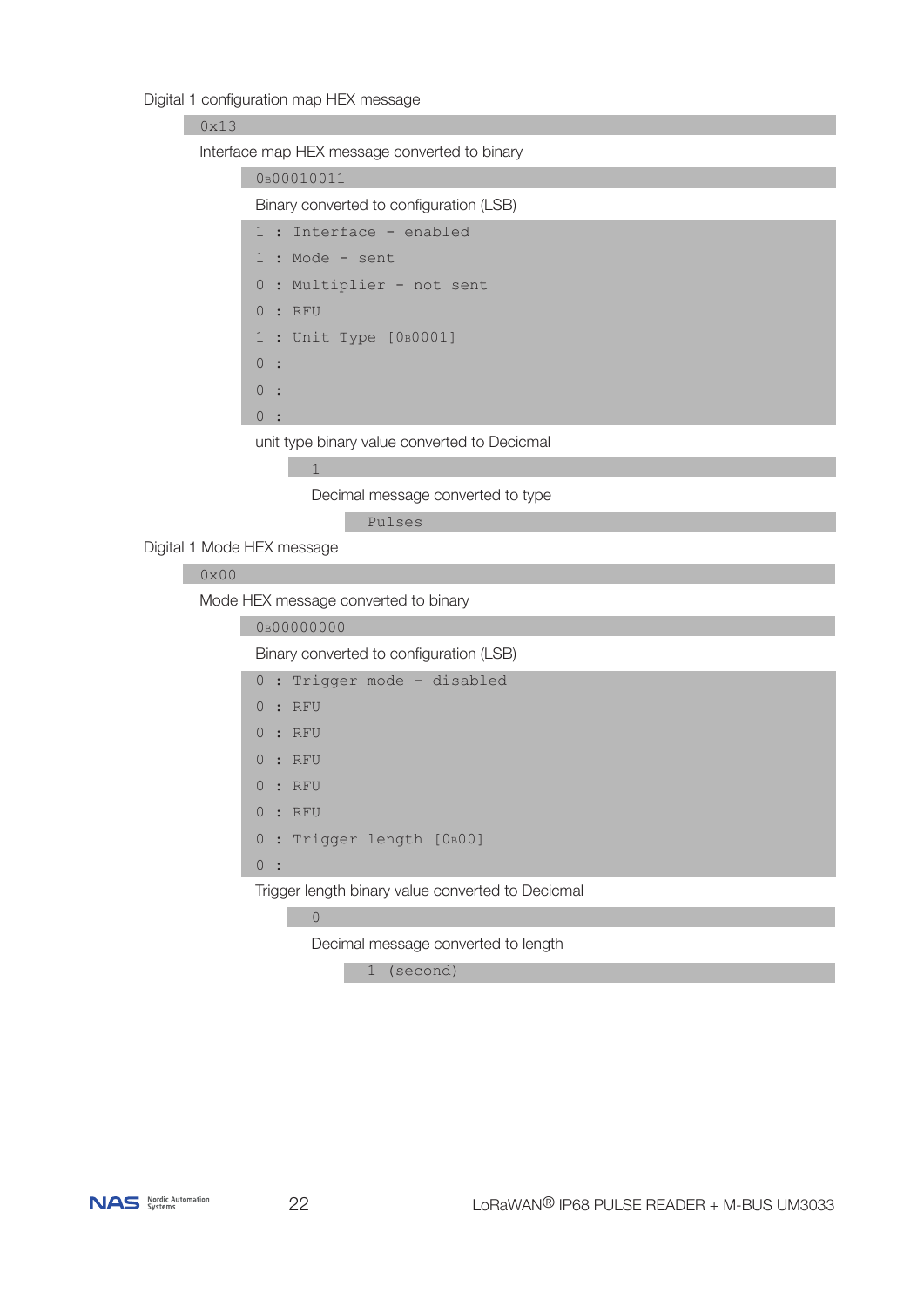#### Digital 2 configuration map HEX message

#### 0x13

Interface map HEX message converted to binary

| 0 <sub>B</sub> 00010011                 |
|-----------------------------------------|
| Binary converted to configuration (LSB) |
| 1 : Interface - enabled                 |
| $1:$ Mode - sent                        |
| 0 : Multiplier - not sent               |
| 0:RFU                                   |
| 1 : Unit Type [0B0001]                  |
| 0:                                      |
| 0:                                      |
|                                         |
|                                         |

unit type binary value converted to Decicmal

 $\frac{1}{1}$ 

Decimal message converted to type

Pulses

Digital 2 Mode HEX message

## 0x00

Mode HEX message converted to binary

```
0b00000000
Binary converted to configuration (LSB)
0 : Trigger mode - disabled
 0 : RFU
 0 : RFU
 0 : RFU
 0 : RFU
 0 : RFU
0 : Trigger length [OBOO]
 0 :
```
Trigger length binary value converted to Decicmal

<u>0</u>

Decimal message converted to length

1 (second)

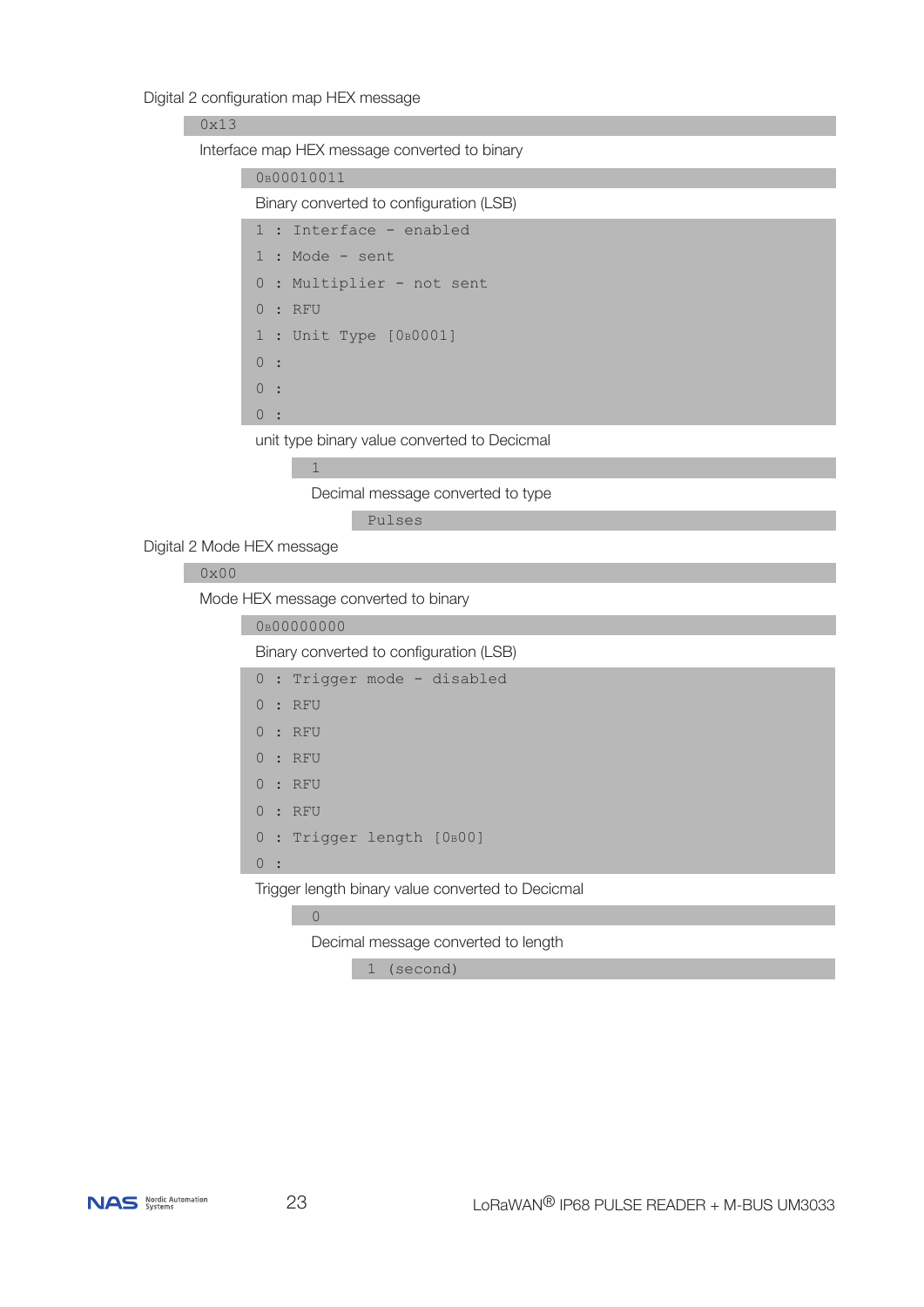#### Connected M-Bus device serial

0x88020969

#### M-Bus configuration HEX message

#### 0x07

Configuration HEX message converted to binary

| 0 <sub>B</sub> 00000111 |
|-------------------------|
|                         |

Binary converted to configuration (LSB)

1 : Usage message - configured

- 1 : Staus message configured
- 0 : RFU
- 0 : RFU
- 0 : RFU
- 0 : RFU
- 0 : RFU

Headers count HEX message

### 0x43

Mode HEX message converted to binary

| 0B01000011                                                     |
|----------------------------------------------------------------|
| Binary converted to configuration (LSB)                        |
| 1 : Usage message header count [0B0011]                        |
| 1:                                                             |
| 0:                                                             |
| 0:                                                             |
| : Status message header count [OB0100]<br>$\circ$              |
| 0:                                                             |
| 1:                                                             |
| 0:                                                             |
| Usage message header count binary value converted to Decicmal  |
| 3 (headers)                                                    |
| Status message header count binary value converted to Decicmal |
| (headers)<br>$\overline{4}$                                    |
| Usage message data headers                                     |
| 1 <sup>st</sup> requested DRH                                  |
| $0 \times 0 014$                                               |
| 2 <sup>nd</sup> requested DRH                                  |
| 0x0B62                                                         |
| 3rd requested DRH                                              |
| 0x0B2D                                                         |
|                                                                |

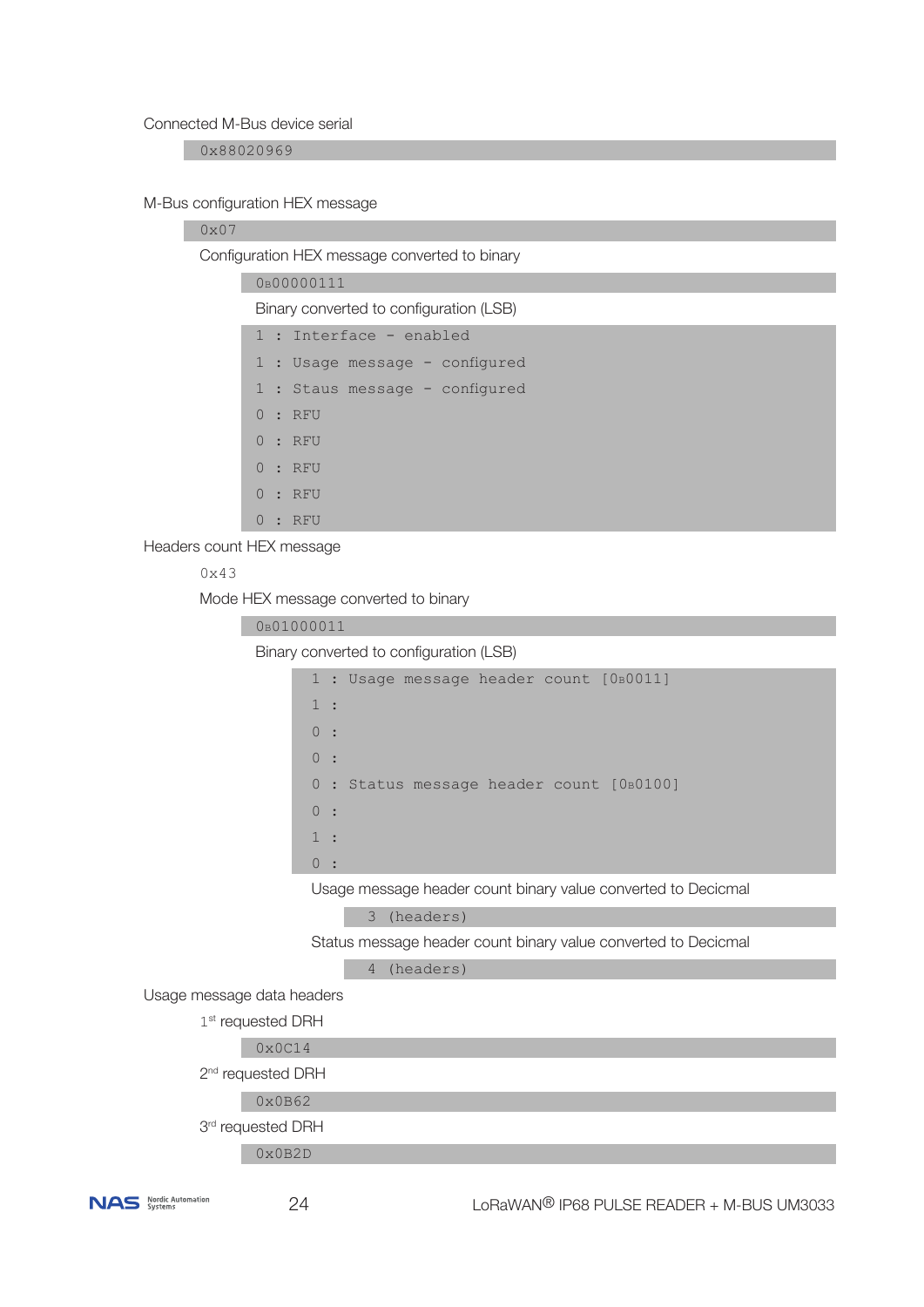## Status message data headers

1<sup>st</sup> requested DRH

0x0B2D

2<sup>nd</sup> requested DRH

0x9B102D

3<sup>rd</sup> requested DRH

0x0C06

4<sup>th</sup> requested DRH

0x046D

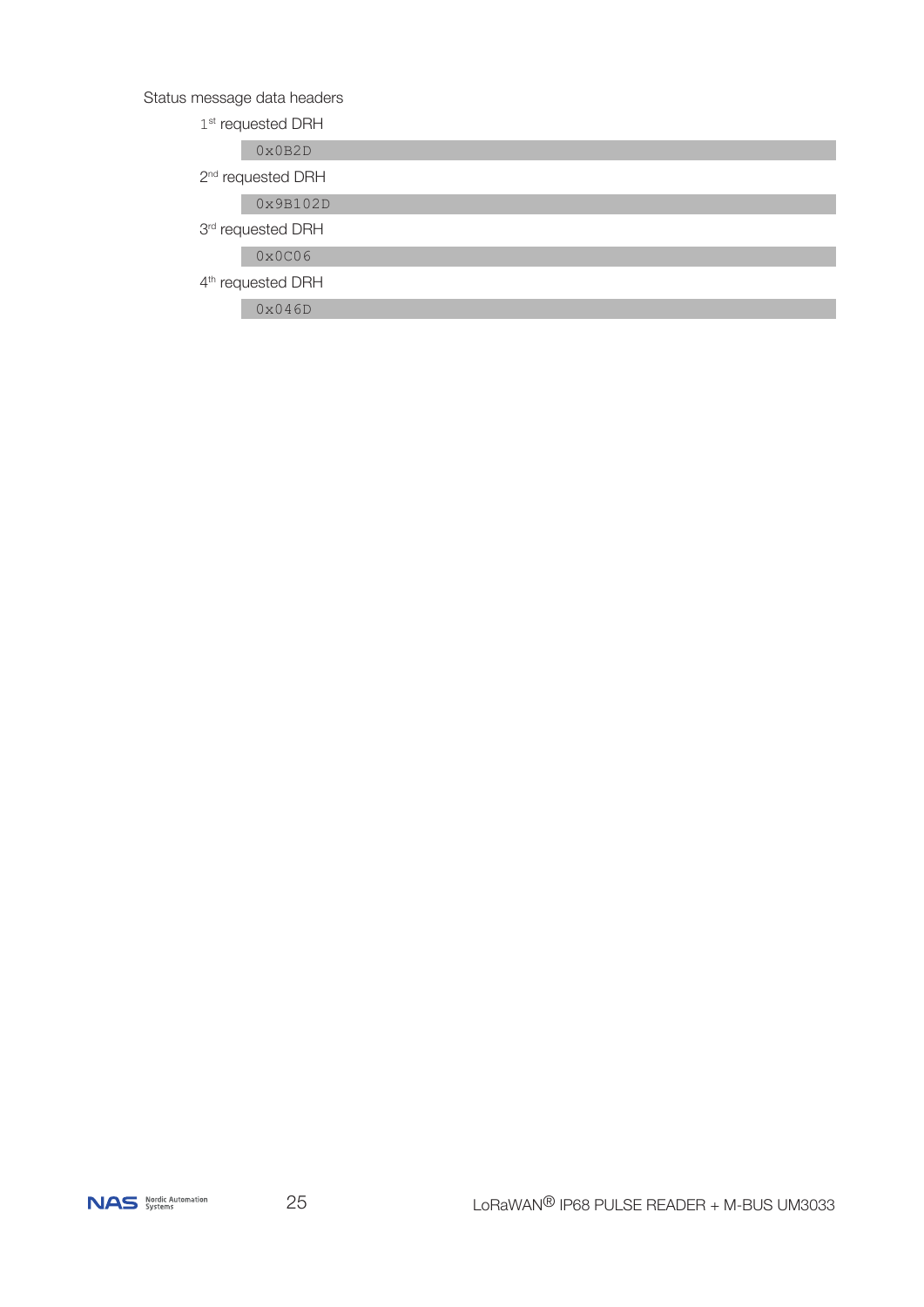Message in base64

AYgCCWkBAA==

Message decoded to HEX

01880209690100

Header 01 decoded

#### Response for M-Bus configuration request

Connected M-Bus device serial

0x88020969

M-Bus configuration HEX message

## 0x01

Configuration HEX message converted to binary

0b00000001

Binary converted to configuration (LSB)

| 1 : Interface - enabled            |
|------------------------------------|
| 0 : Usage message - not configured |
| 0 : Staus message - not configured |
| 0:RFU                              |
| 0:RFU                              |
| 0:RFU                              |
| 0:RFU                              |
| 0:RFU                              |
|                                    |

Headers count HEX message

#### 0x00

Mode HEX message converted to binary

#### 0b00000000

Binary converted to configuration (LSB)

```
0 : Usage message header count [0b0000]
\begin{array}{ccc} & & 0 & \cdot \\ & & & \cdot \end{array}\begin{array}{ccc} & & 0 & \vdots \\ & & & \end{array}\begin{array}{ccc} & & 0 & \cdots \\ & & & \end{array}0 : Status message header count [0b0000]
\begin{array}{ccc} & & 0 & \vdots \\ & & & \end{array}\begin{array}{ccc} & & 0 & \cdots \\ & & & \end{array}\begin{array}{ccc} & & 0 & \cdots \\ & & & \end{array}
```
Usage message header count binary value converted to Decicmal

0 (headers)

Status message header count binary value converted to Decicmal

0 (headers)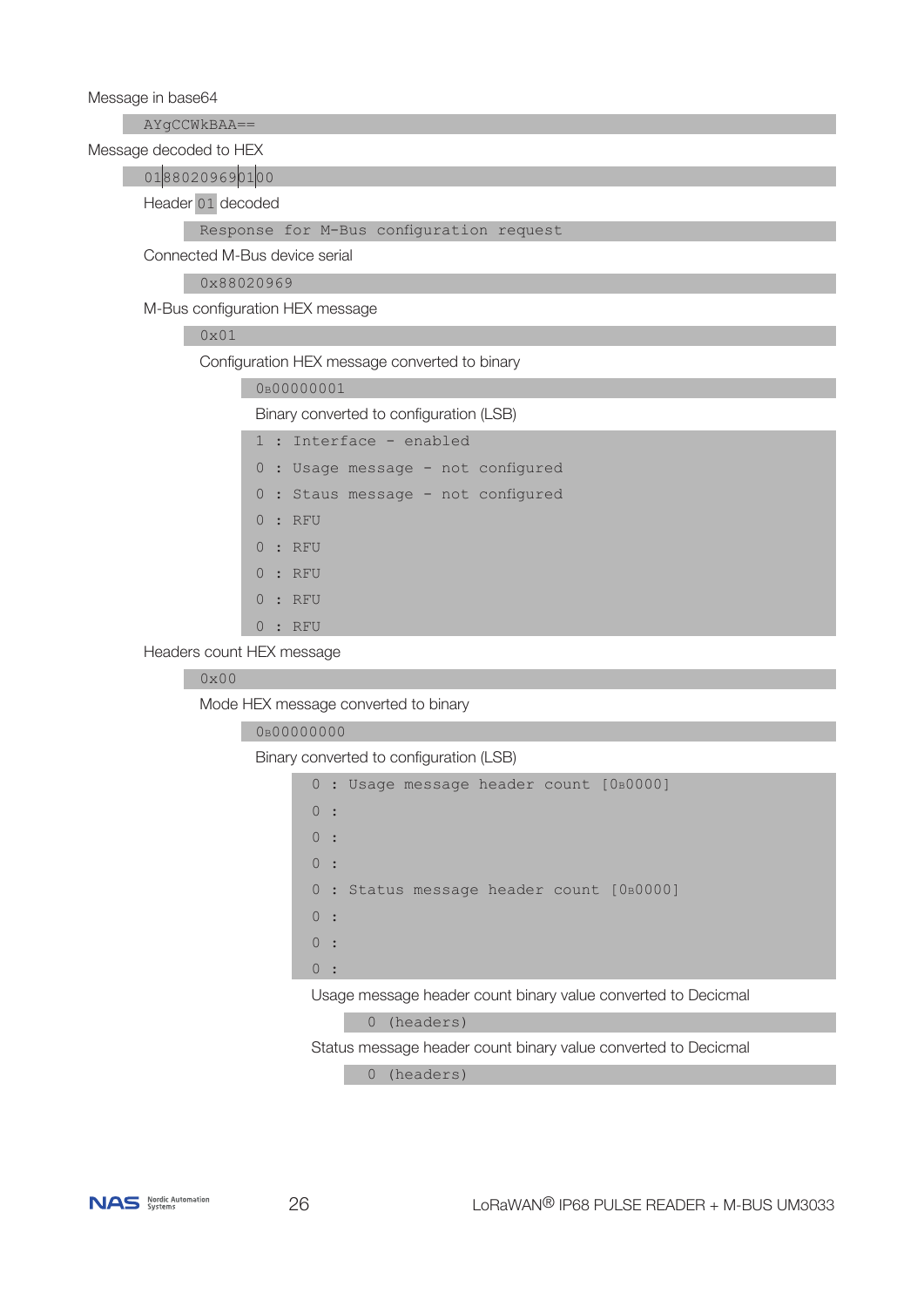# fPort 50 Configuration Message

| Byte <sub>0</sub> | Byte | Byte n  |
|-------------------|------|---------|
| Header            |      | Payload |

Different headers with their respective payloads are described below

#### General configuration

| Byte 0         | Byte 1          |  | Byte 2                     |                 | Byte 3 | Byte 4 |                   | Byte 5                    | Byte 6                     |
|----------------|-----------------|--|----------------------------|-----------------|--------|--------|-------------------|---------------------------|----------------------------|
| Header         | Configuration   |  |                            | Usage interval* |        |        | Status interval** |                           | Usage config.              |
| 0x00           |                 |  |                            | uint16<br>(min) |        |        | uint16<br>(min)   |                           |                            |
|                |                 |  |                            |                 |        |        |                   |                           |                            |
| Bit #          | Function        |  | Value                      |                 |        |        | Bit #             | Function                  | Value                      |
| $\mathbf 0$    | Usage interval  |  |                            |                 |        |        | $\mathbf 0$       | Usage without<br>new data | 0 - not sent<br>$1 - sent$ |
| $\mathbf{1}$   | Status interval |  | 0 - not sent<br>$1 - sent$ |                 |        |        | $\mathbf{1}$      | <b>RFU</b>                |                            |
| $\overline{2}$ | Usage config.   |  |                            |                 |        |        | $\overline{2}$    | <b>RFU</b>                |                            |
| 3              | <b>RFU</b>      |  |                            |                 |        |        | 3                 | <b>RFU</b>                |                            |
| $\overline{4}$ | <b>RFU</b>      |  |                            |                 |        |        | $\overline{4}$    | <b>RFU</b>                |                            |
| 5              | <b>RFU</b>      |  |                            |                 |        |        | 5                 | <b>RFU</b>                |                            |
| 6              | <b>RFU</b>      |  |                            |                 |        |        | 6                 | <b>RFU</b>                |                            |
| $\overline{7}$ | <b>RFU</b>      |  |                            |                 |        |        | $\overline{7}$    | <b>RFU</b>                |                            |

\* Minimum 10 minutes, default 1 hours, maximum 1 week

\*\* Mimimum 1 hour, deafult 1 day, maximum 1 week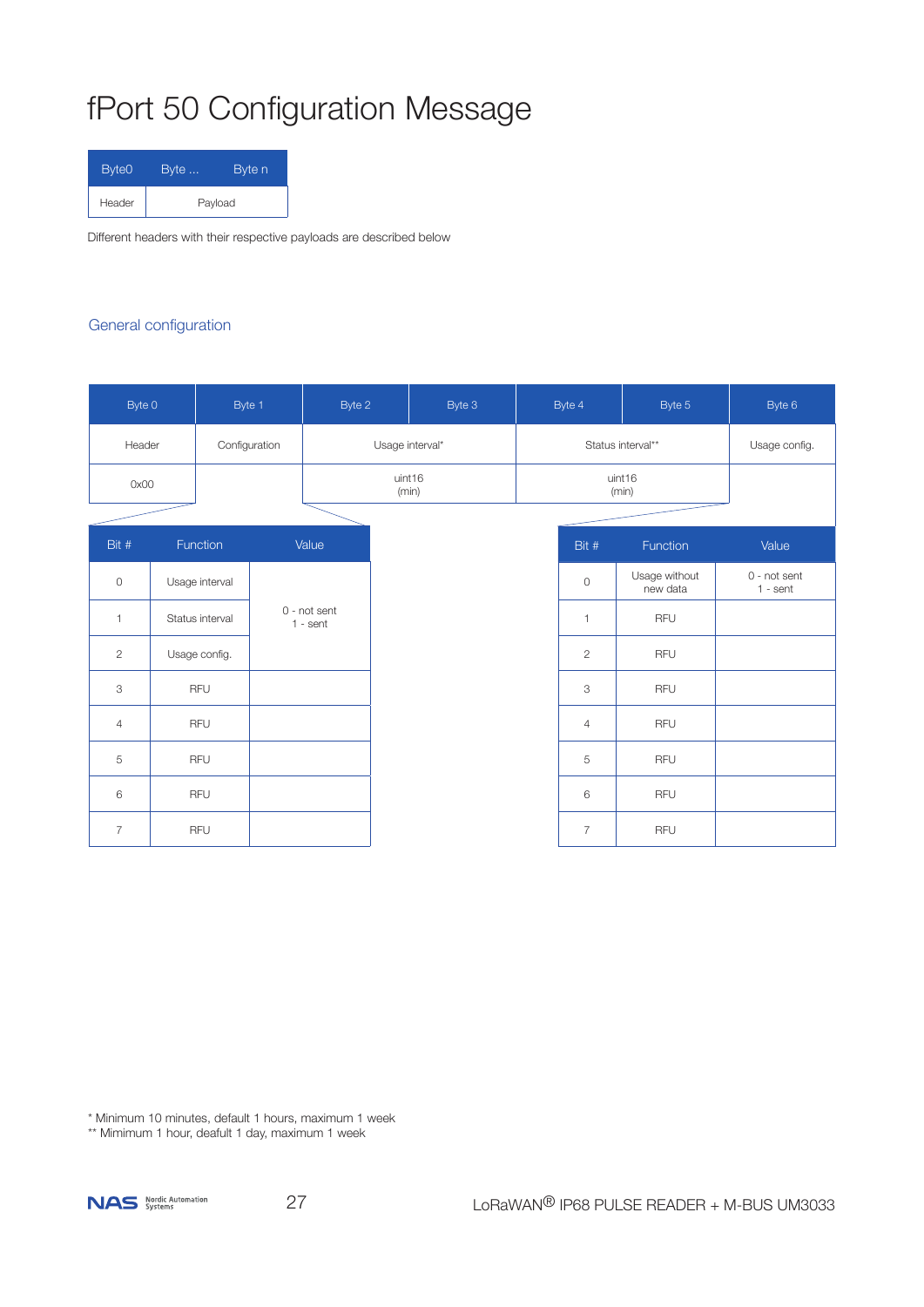#### Message sample

Message goal: Set usage reporting to 2 hour and to be sent even without new data.

#### Header

Select Header HEX code

0x00

#### Configuration

Configuration selection

1 : Usage interval - sent 0 : Status interval - not sent 1 : Usage configuration - sent 0 : RFU  $0 : RFI$  0 : RFU 0 : RFU 0 : RFU

Selection converted to binary

0b00000101

Selection converted to HEX

0x05

Usage reporting interval

Convert interval 120 to HEX

0x78

Flip HEX value to LSB

0x7800

Usage configuration selection

|                      | 1 : send usage - always |
|----------------------|-------------------------|
|                      | 0:RFU                   |
|                      | 0:RFU                   |
|                      | 0:RFU                   |
|                      | 0:RFU                   |
|                      | 0:RFU                   |
|                      | 0:RFU                   |
|                      | 0:RFU                   |
| $\sim$ $\sim$ $\sim$ | .                       |

Selection converted to binary

0b00000001

Selection converted to HEX

0x01

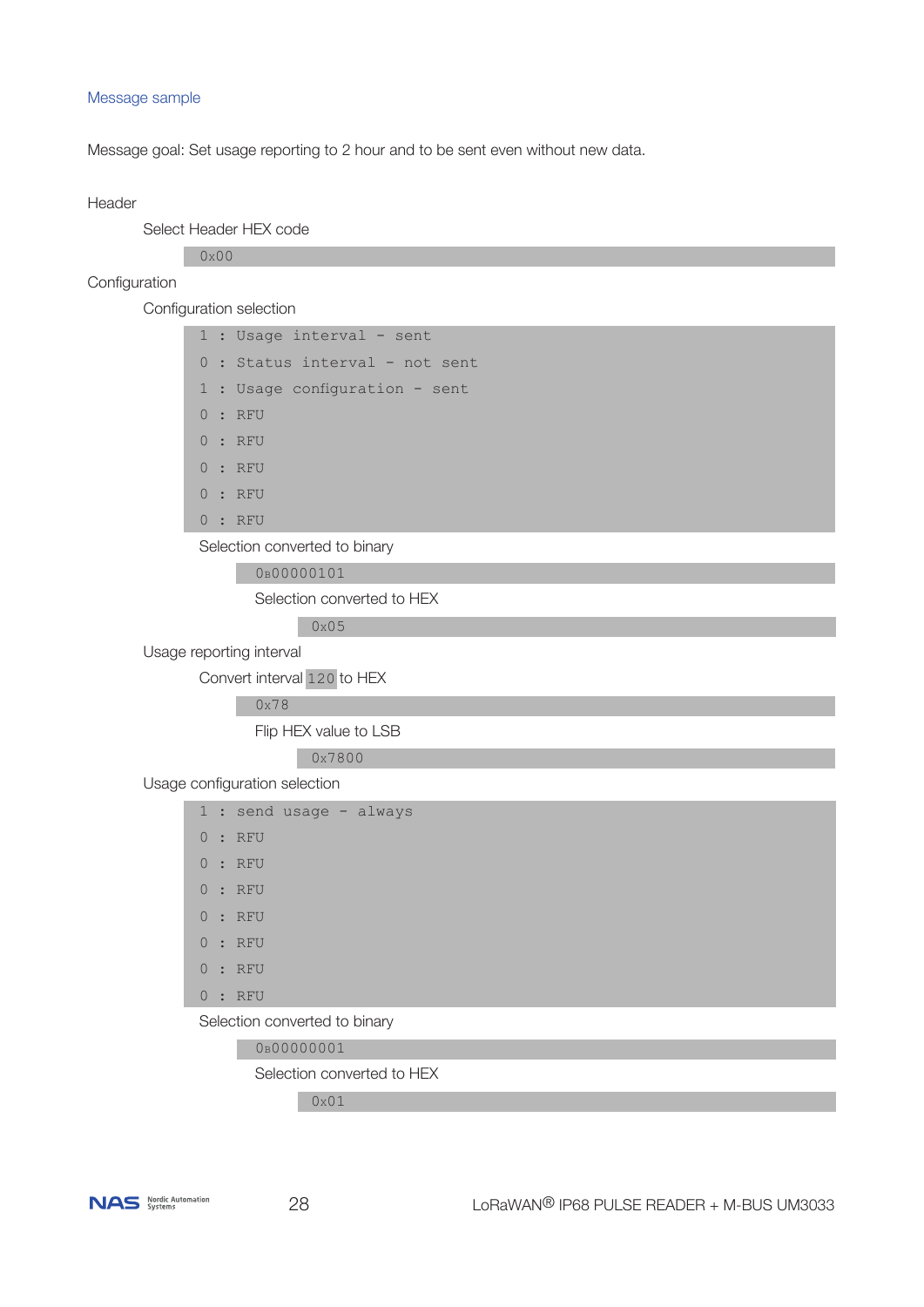Compile message for sending (HEX)

0005780001

Control value in base64 to control after sending

AAV4AAE=

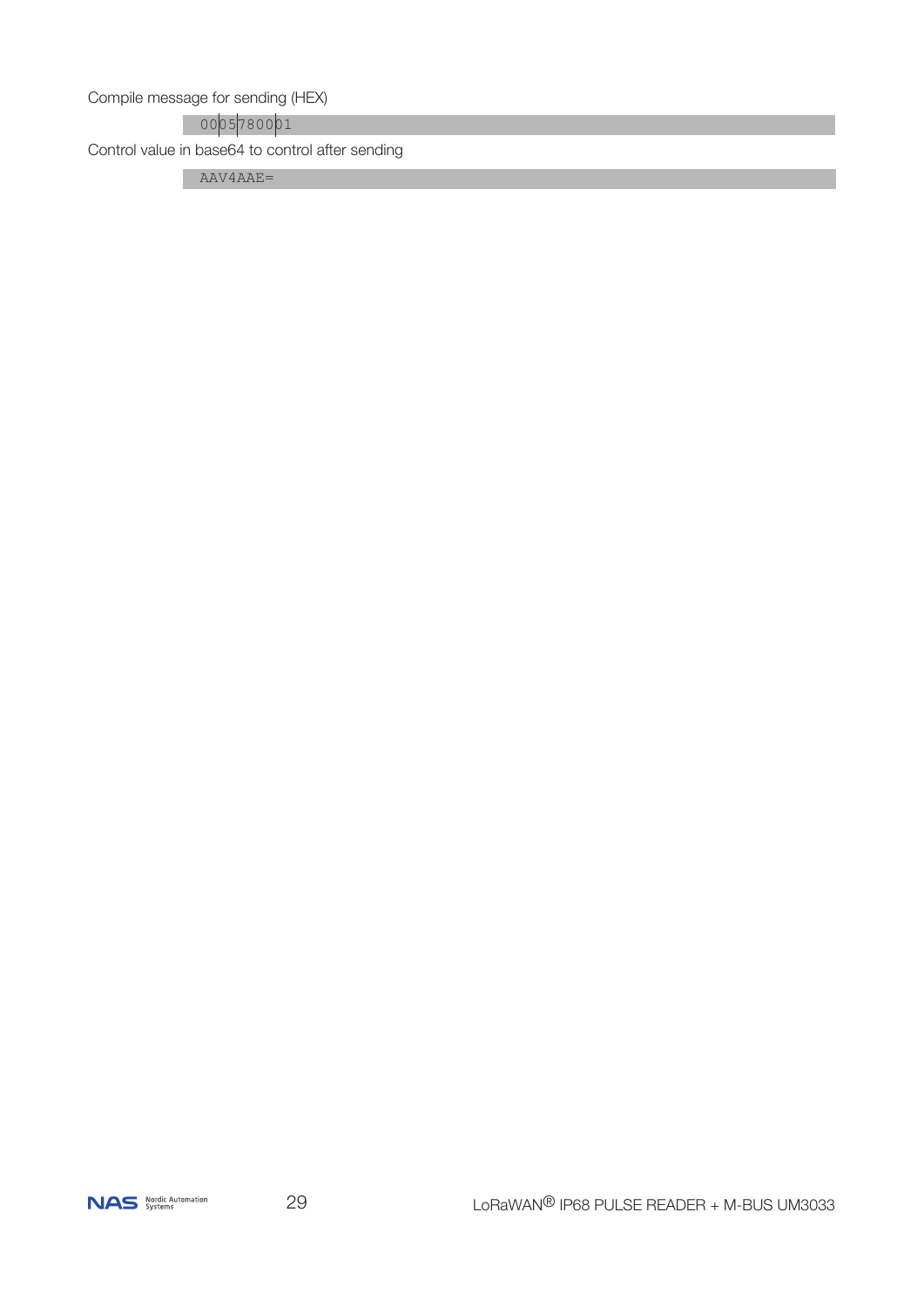#### Interface configuration

| Byte 0 | Byte 1   | Byte 2                         | Byte n |  |  |  |
|--------|----------|--------------------------------|--------|--|--|--|
| Header | Settings | Interface configuration blocks |        |  |  |  |
| 0x01   |          | Described below                |        |  |  |  |
|        |          |                                |        |  |  |  |

| Bit #          | Parameter           | Value                          |
|----------------|---------------------|--------------------------------|
| 0              | Digital 1 reporting | 0 - not sent                   |
| 1              | Digital 2 reporting | 1 - configured                 |
| $\overline{c}$ | RFU                 |                                |
| 3              | RFU                 |                                |
| $\overline{4}$ | RFU                 |                                |
| 5              | M-Bus               | 0 - not sent<br>1 - configured |
| 6              | RFU                 |                                |
| 7              | RFU                 |                                |

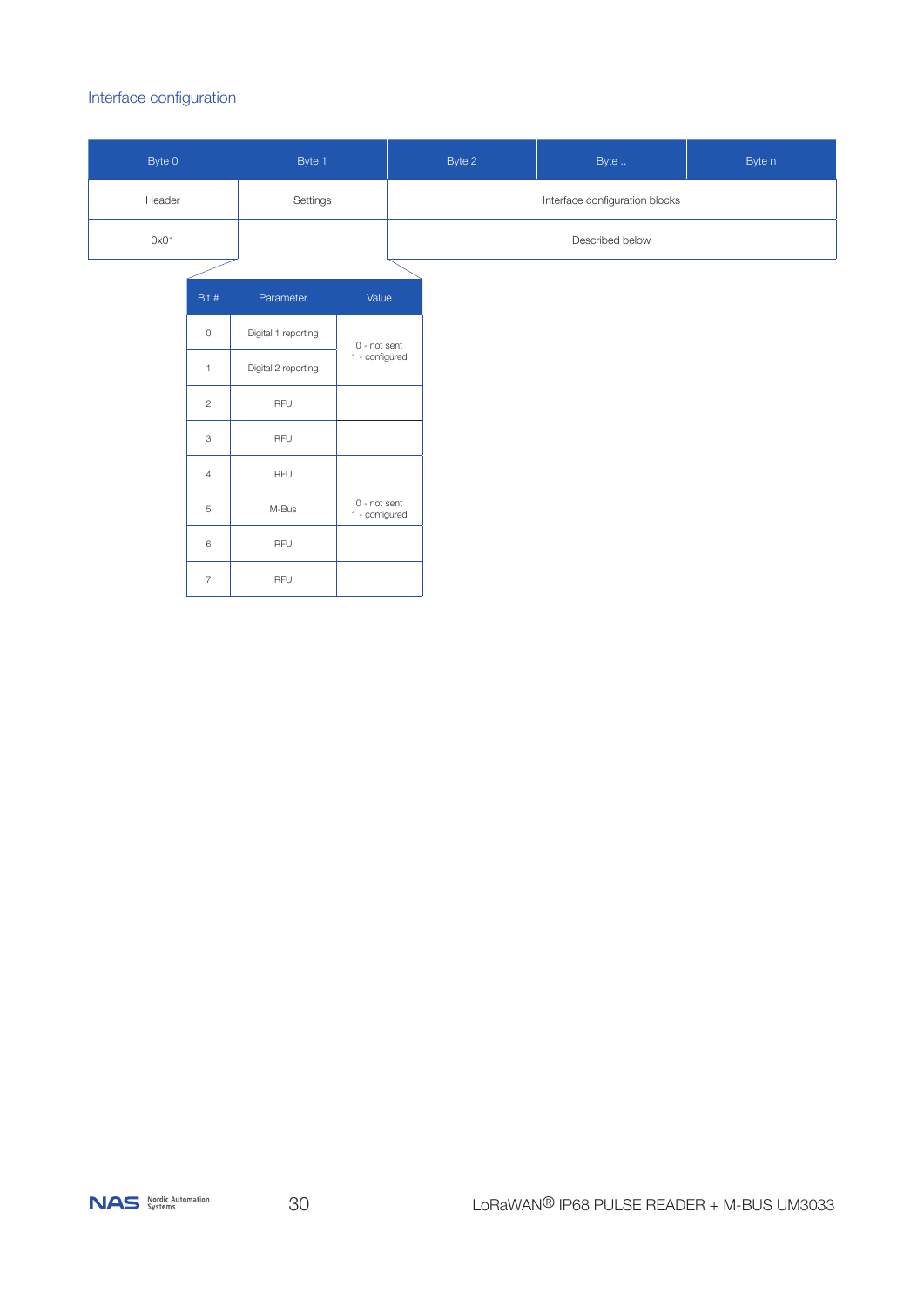### Digital interface configuration block

| Bit #          | Parameter       | Value        |                |                  |
|----------------|-----------------|--------------|----------------|------------------|
| $\circ$        | Trigger mode    | 0 - disabled |                |                  |
| 1              | RFU             | 1 - enabled  |                |                  |
| $\mathbf{2}$   | RFU             |              |                |                  |
| 3              | RFU             |              | Value          | Parameter        |
| $\overline{4}$ | RFU             |              | $00\,$         | 1 <sub>sec</sub> |
| 5              | RFU             |              | O <sub>1</sub> | 10 sec           |
| 6              |                 |              | 02             | 1 min            |
| $\overline{7}$ | Trigger lenght* |              | 03             | 1 <sub>h</sub>   |

| r Byte 0      | r Byte 1 | r Byte 2 | r Byte 3       | r Byte 4         | r Byte 5 | r Byte 6          | r Byte 7 | r Byte 8 | r Byte 9 |  |
|---------------|----------|----------|----------------|------------------|----------|-------------------|----------|----------|----------|--|
| Configuration | Mode     |          | Multiplier**   |                  |          | True reading      |          |          |          |  |
|               |          |          | Float IEEE 754 | (pulses in unit) |          | uint32<br>(units) |          |          |          |  |

| Bit #          | Parameter           | Value                            | Value    | Parameter         |
|----------------|---------------------|----------------------------------|----------|-------------------|
| $\circ$        | Interface enable*** | 0 - disable<br>$1 -$ enable      | 00       | n/a               |
| 1              | Mode                |                                  | 01       | Pulses            |
| $\overline{2}$ | Multiplier          | $0$ - not sent<br>1 - configured | 02       | Water in L        |
| 3              | True reading        |                                  | 03       | Electricity in Wh |
| $\overline{4}$ |                     |                                  | 04       | Gas in L          |
| 5              |                     |                                  | 05       | Heat in Wh        |
| 6              | Medium type****     |                                  | $\ldots$ | <b>RFU</b>        |
| $\overline{7}$ |                     |                                  | 0F       | <b>RFU</b>        |

\* Configured together with Trigger mode. Otherwise must be 00

\*\* Multiplier is sent together with Unit type and True reading. In trigger mode Unit type is invalid and entire packet is discarded.

\*\*\* Disabled interface can not have any other configuration

\*\*\*\* Configured together with Muiltiplier. Otherwise must be 00

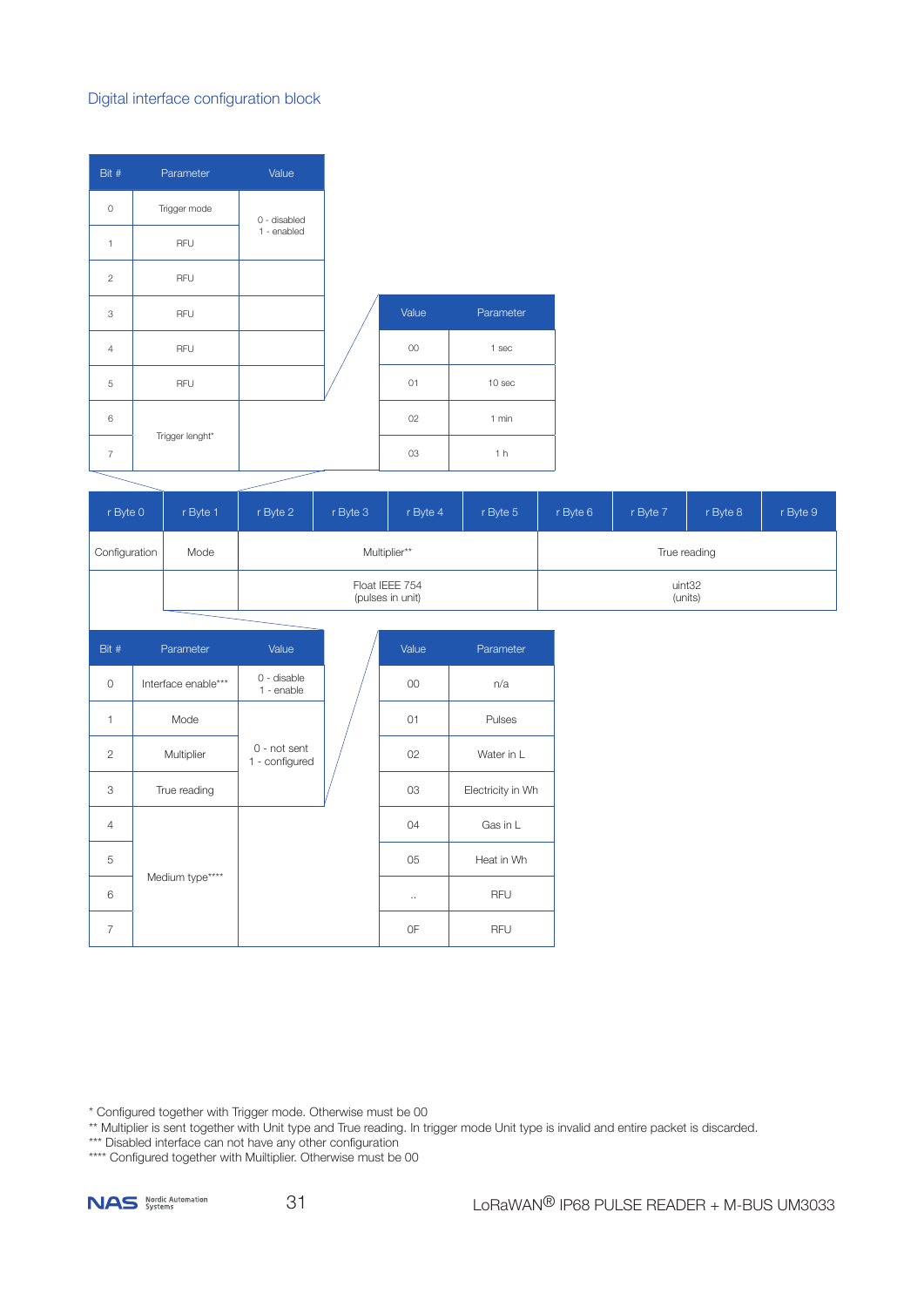#### M-Bus interface configuration block

|                | r Byte 5                        |  | r Byte 6                  | r Byte x                 | r Byte x          | r Byte x       |                | r Byte x                           |
|----------------|---------------------------------|--|---------------------------|--------------------------|-------------------|----------------|----------------|------------------------------------|
|                |                                 |  |                           | Usage message**          | Status message*** |                |                |                                    |
|                | Configuration map               |  | Headers count             |                          | <b>DRH</b>        |                | <b>DRH</b>     |                                    |
|                |                                 |  |                           | <b>DIB</b><br><b>VIB</b> |                   |                | <b>DIB</b>     | <b>VIB</b>                         |
|                |                                 |  |                           |                          |                   |                |                |                                    |
| Bit #          | Parameter                       |  | Value                     |                          |                   | Bit #          | Parameter      | Value                              |
| $\circ$        | M-Bus interface                 |  |                           |                          |                   | $\circ$        |                |                                    |
| $\mathbf{1}$   | M-Bus data in usage<br>message  |  | 0 - disable<br>1 - enable |                          |                   | $\mathbf{1}$   | Usage message  |                                    |
| $\sqrt{2}$     | M-Bus data in status<br>message |  |                           |                          |                   | $\overline{c}$ | header count   |                                    |
| 3              | <b>RFU</b>                      |  |                           |                          |                   | 3              |                | 0 - do not change<br>configuration |
| $\overline{4}$ | <b>RFU</b>                      |  |                           |                          |                   | $\overline{4}$ |                | 110 - configure<br>headers 110     |
| 5              | RFU                             |  |                           |                          |                   | 5              | Status message |                                    |
| 6              | <b>RFU</b>                      |  |                           |                          |                   | 6              | header count   |                                    |
| $\overline{7}$ | <b>RFU</b>                      |  |                           |                          |                   | $\overline{7}$ |                |                                    |

\* Using the 1 sec interval will shorten the battery life significantly

\*\* Only channel marked as sent in config map should be configured

\*\* Only sent when the threshold flag is set in the Parameter config byte.

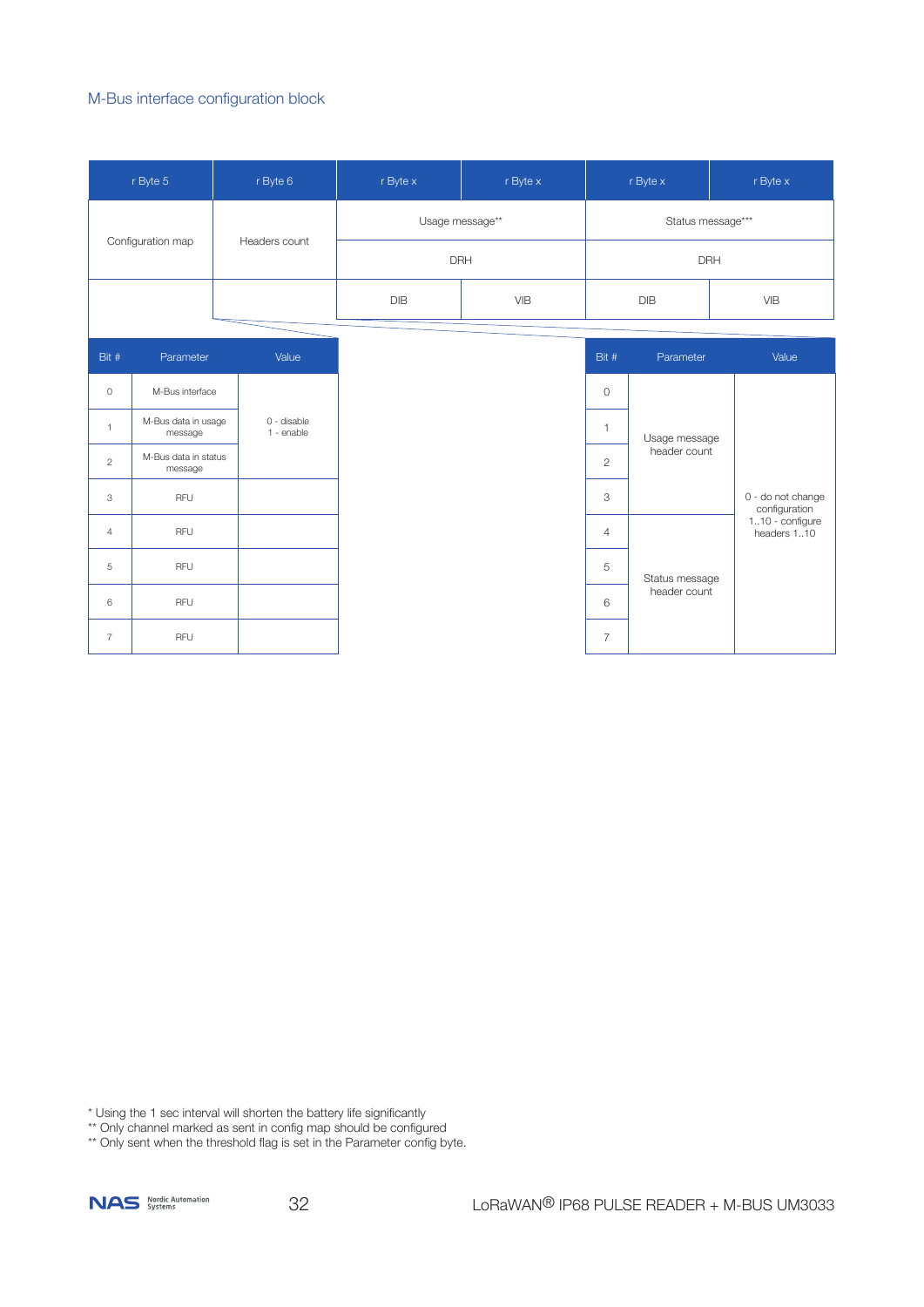#### Message sample

Message goal: Configure only M-Bus. Enable the inteface and request data both in usage and status messages. In usage message request: Volume in m $3\times10^{-2}$ , Tempreature difference in  $^{\circ}$ Cx10<sup>-1</sup> and Power in Wx10<sup>2</sup>. In status message request: Power in Wx10<sup>2</sup>, Max power in Wx10<sup>2</sup>, Energy Wx10<sup>3</sup> and Time and date.

#### Header

Select Header HEX code

 $0 \times 01$ 

#### Configuration

Interface selection

|  |                        |  | 0 : Digital 1 - not configured |
|--|------------------------|--|--------------------------------|
|  |                        |  | 0 : Digital 2 - not configured |
|  | 0:RFU                  |  |                                |
|  | 0:RFU                  |  |                                |
|  | 0:RFU                  |  |                                |
|  | 1 : M-Bus - configured |  |                                |
|  | $0$ : RFU              |  |                                |
|  | 0:RFU                  |  |                                |

Selection converted to binary

0b0010000

Selection converted to HEX

0x20

Configuration selection

| $1:$ interface - enable                    |
|--------------------------------------------|
| 1 : M-Bus data in usage message - enabled  |
| 1 : M-Bus data in status message - enabled |
| 0:RFU                                      |
| 0:RFU                                      |
| 0:RFU                                      |
| 0:RFU                                      |
| 0:RFU                                      |

Selection converted to binary

 0b00000111 Selection converted to HEX

0x07

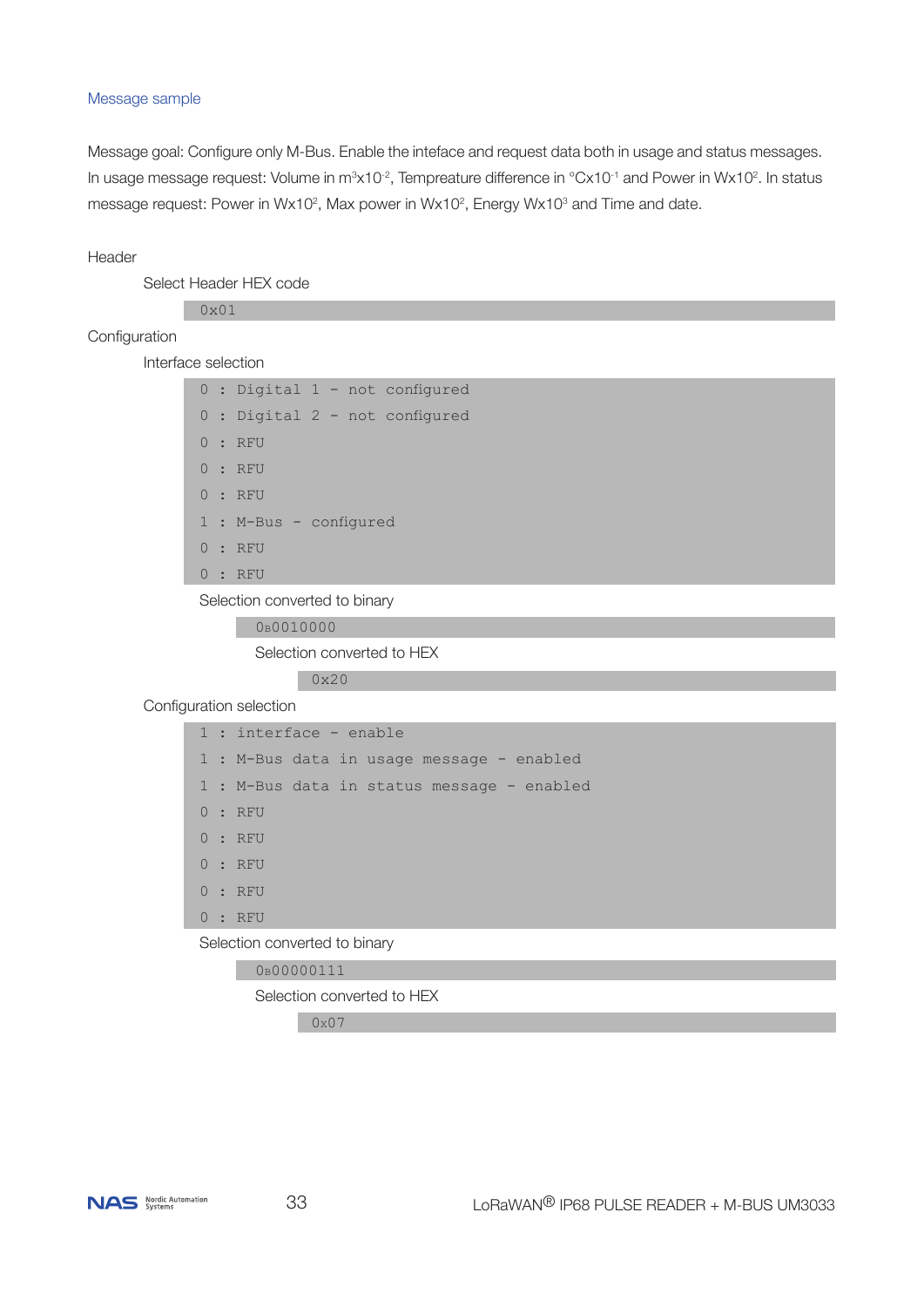Header count selection

 x : Usage message headers x : x : x : x : Status message headers x :  $\overline{x}$  :  $x :$  Usage message header count 3 converted to binary 0011

Status message header count 4 converted to binary

0100

Whole binary message assembled

0b01000011

Binary value converted to HEX

 $0 \times 43$ 

Usage message requested data headers

1<sup>st</sup> requested DRH

Convert Volume in  $m^3x10^{-2}$  to M-Bus DRH (containing DIB and VIB)

0x0C14

2<sup>nd</sup> requested DRH

Convert Tempreature difference in °Cx10<sup>-1</sup> to M-Bus DRH (containing DIB and VIB)

0x0B62

3<sup>rd</sup> requested DRH

Convert Power in Wx10<sup>2</sup> to M-Bus DRH (containing DIB and VIB)

0x0B2D

Status message requested data headers

1st requested DRH

Convert Power in Wx10<sup>2</sup> to M-Bus DRH (containing DIB and VIB)

 $0 \times 0$ B<sub>2</sub>D

2<sup>nd</sup> requested DRH

Convert Max power in Wx10<sup>2</sup> to M-Bus DRH (containing DIB and VIB)

0x9B102D

3rd requested DRH

Convert Energy Wx10<sup>3</sup> to M-Bus DRH (containing DIB and VIB)

0x0C06

4<sup>th</sup> requested DRH

Convert Time and date to M-Bus DRH (containing DIB and VIB)

0x046D

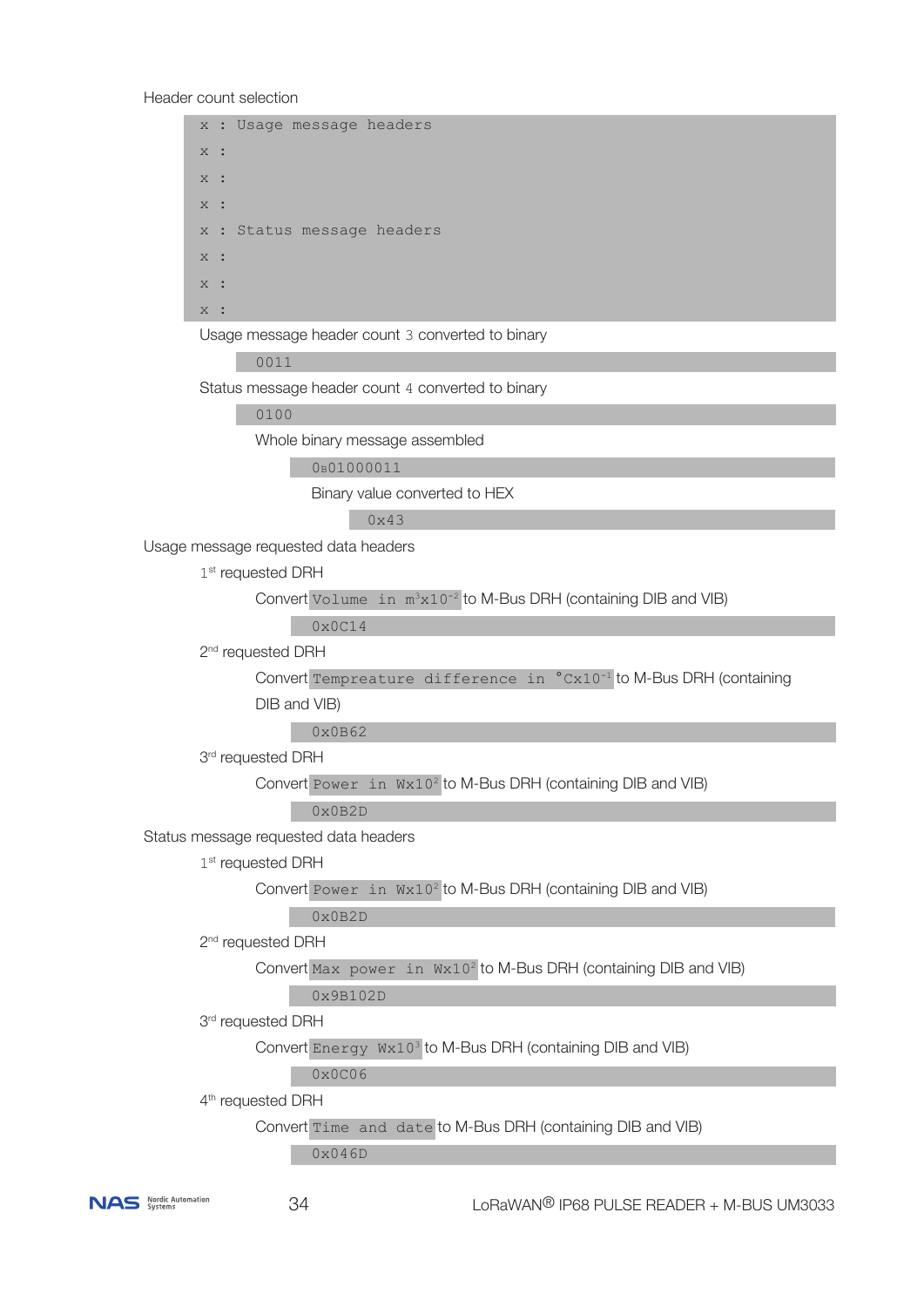Compile message for sending (HEX)

012007430C140B620B2D0B2D9B102D0C06046D

Control value in base64 to control after sending

ASAHQwwUC2ILLQstmxAtDAYEbQ ==

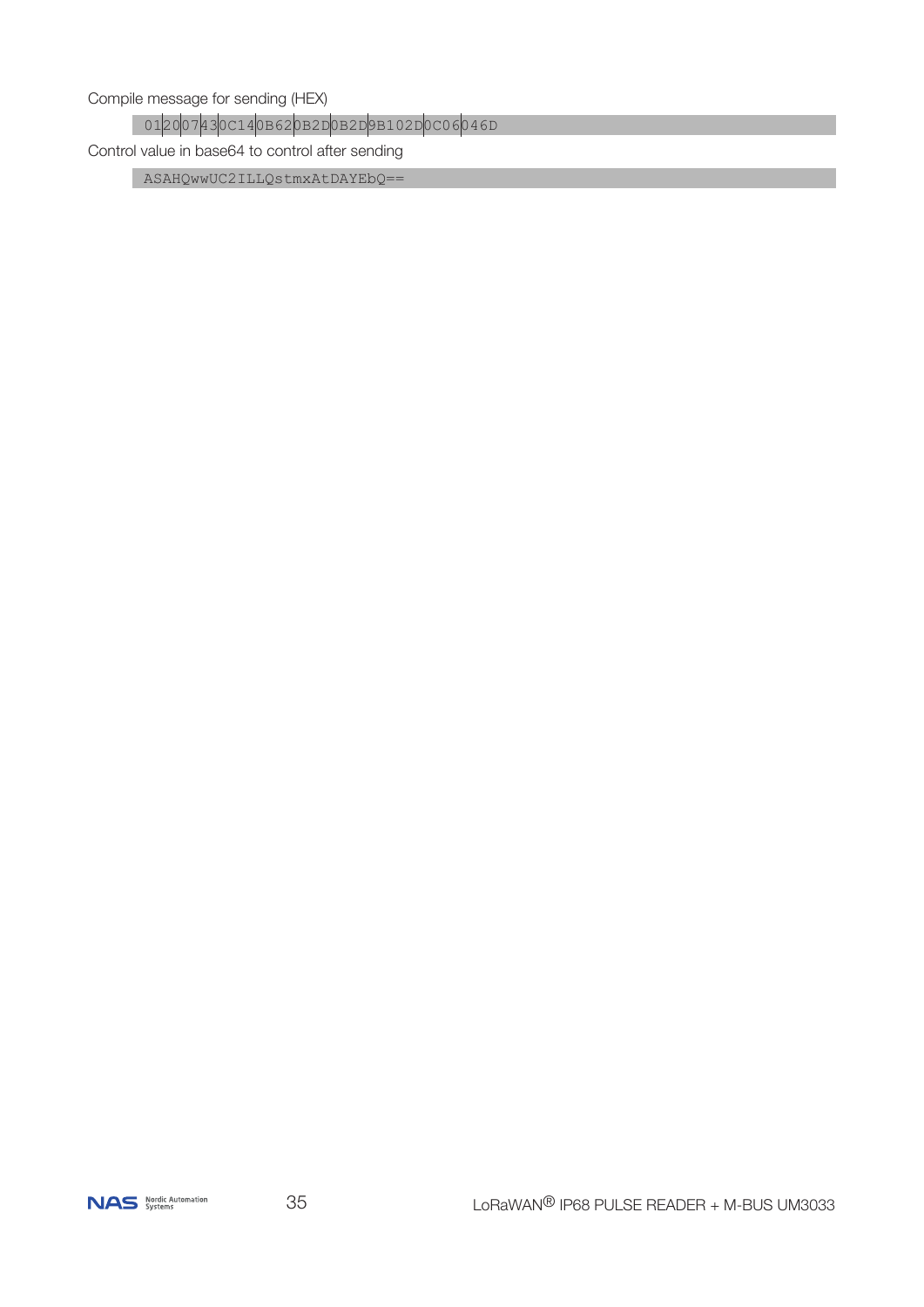# fPort 51 Update message

| Byte 0 |
|--------|
| Header |
| FF     |

Activate update mode for BT update for 2 minutes. if nothing is done the device will reboot, join and resume working

NB! **Only** unconfirmed messages should be used for this message.

#### Message sample

Message goal: Set device to update mode Header Select Header HEX code FF Compile message for sending (HEX) FF Control value in base64 to control after sending

 $/w ==$ 

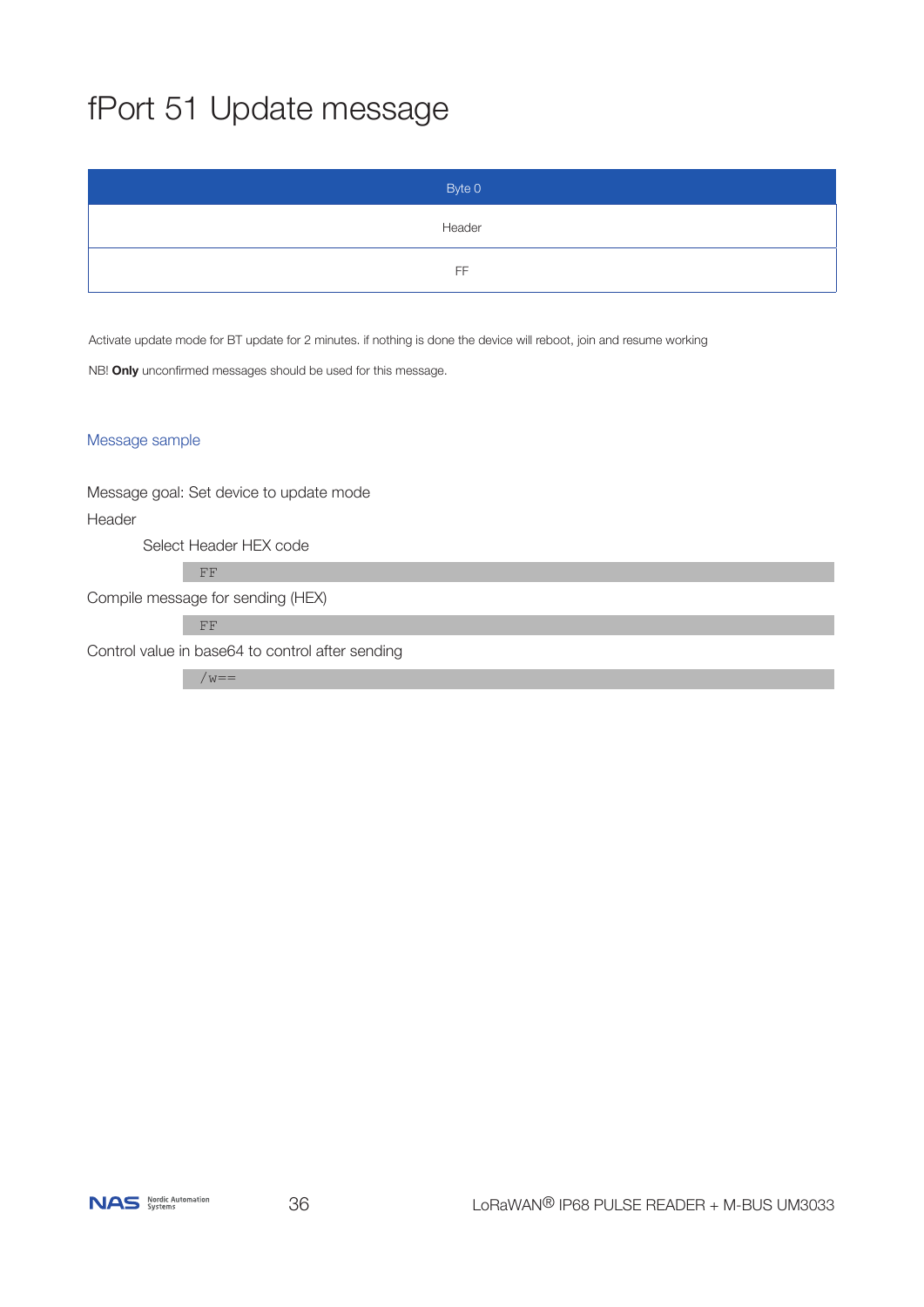# fPort 53 M-Bus connect message

| r Byte 0<br>r Byte 112                           |                    | r Byte 13 r Byte x         |                           | r Byte x r Byte x                     | rr Byte x r Byte x |            |
|--------------------------------------------------|--------------------|----------------------------|---------------------------|---------------------------------------|--------------------|------------|
| M-Bus RSP_UD fixed data<br>Packet info<br>header |                    |                            |                           | Requestable data record header (DRH)* |                    |            |
|                                                  |                    |                            |                           | DIB                                   | <b>VIB</b>         | $(LVAR)^*$ |
|                                                  |                    |                            |                           |                                       |                    |            |
| Bit #                                            | Parameter          | Value                      | Byte #                    | Field                                 |                    |            |
| $\circ$                                          |                    |                            | $\circ$                   |                                       |                    |            |
| $\mathbf{1}$                                     | Packet number      | 07                         | $\mathbf{1}$              | Identification<br>number BCD          |                    |            |
| $\sqrt{2}$                                       |                    |                            | $\overline{c}$            |                                       |                    |            |
| 3                                                | Packets to follow  | $0 - false$<br>$1 - true$  | $\ensuremath{\mathsf{3}}$ |                                       |                    |            |
| $\overline{4}$                                   | <b>RFU</b>         |                            | $\overline{4}$            |                                       |                    |            |
| $\,$ 5                                           | <b>RFU</b>         |                            | 5                         | Man. identification                   |                    |            |
| $\,6\,$                                          | M-Bus fixed header | 0 - not sent<br>$1 - sent$ | 6                         | SW verion                             |                    |            |
| $\overline{7}$                                   | Only DRH           | $0 - false$<br>$1 - true$  | $\overline{7}$            | Medium                                |                    |            |
|                                                  |                    |                            | 8                         | Access number                         |                    |            |
|                                                  |                    |                            | $\mathbf 9$               | <b>Status</b>                         |                    |            |
|                                                  |                    |                            | 10                        |                                       |                    |            |
|                                                  |                    |                            | 11                        | Signature                             |                    |            |

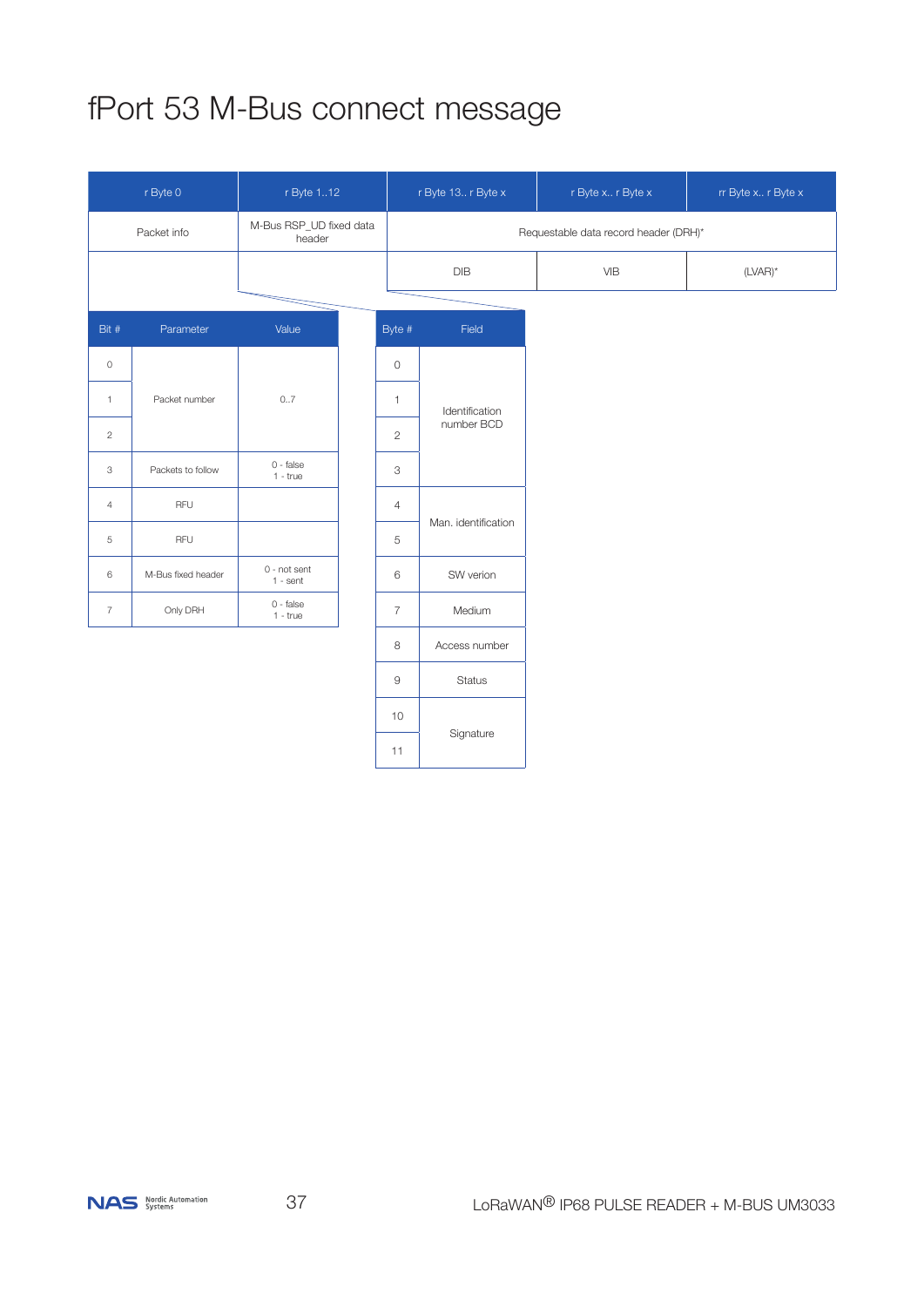#### Message sample

Message in base64

AciIAglppzIHBBUAAAAJdAlwDAYMFAstCzsLWgteC2IMeIkQcTwiDCIMJoyQEAabEC0=

Message decoded to HEX

01C888020969A732070415000000097409700C060C140B2D0B3B0B5A0B5E0B620C

788910713C220C220C268C9010069B102D

Header 01 decoded

M-Bus connect packet

Packet info HEX message

#### $0 \times C8$

Packet info HEX message converted to binary

| 0B11001000 |
|------------|
|------------|

Binary converted to configuration (LSB)

|       | $5.00011$ , $0.00111$ , $0.00011$ , $0.001111$ , $0.001111$ , $0.001111$ |
|-------|--------------------------------------------------------------------------|
|       | $0:$ Packet number $[0B000]$                                             |
| 0:    |                                                                          |
| 0:    |                                                                          |
|       | 1 : Packets to follow - true                                             |
| 0:RFU |                                                                          |
| 0:RFU |                                                                          |
|       | 1 : M-Bus fixed header - sent                                            |
|       | $1:$ Only DRH - true                                                     |

Packet number binary value converted to Decicmal

#### <u></u>

Connected slave M-Bus RSP\_UD fixed data header

Identification number BCD

88020969

Flip for MSB

69090288

Manufacturer identification

A732

Software version

#### 07

Medium

## 04

Access number

 15 **Status** 

00

**Signature** 

0000

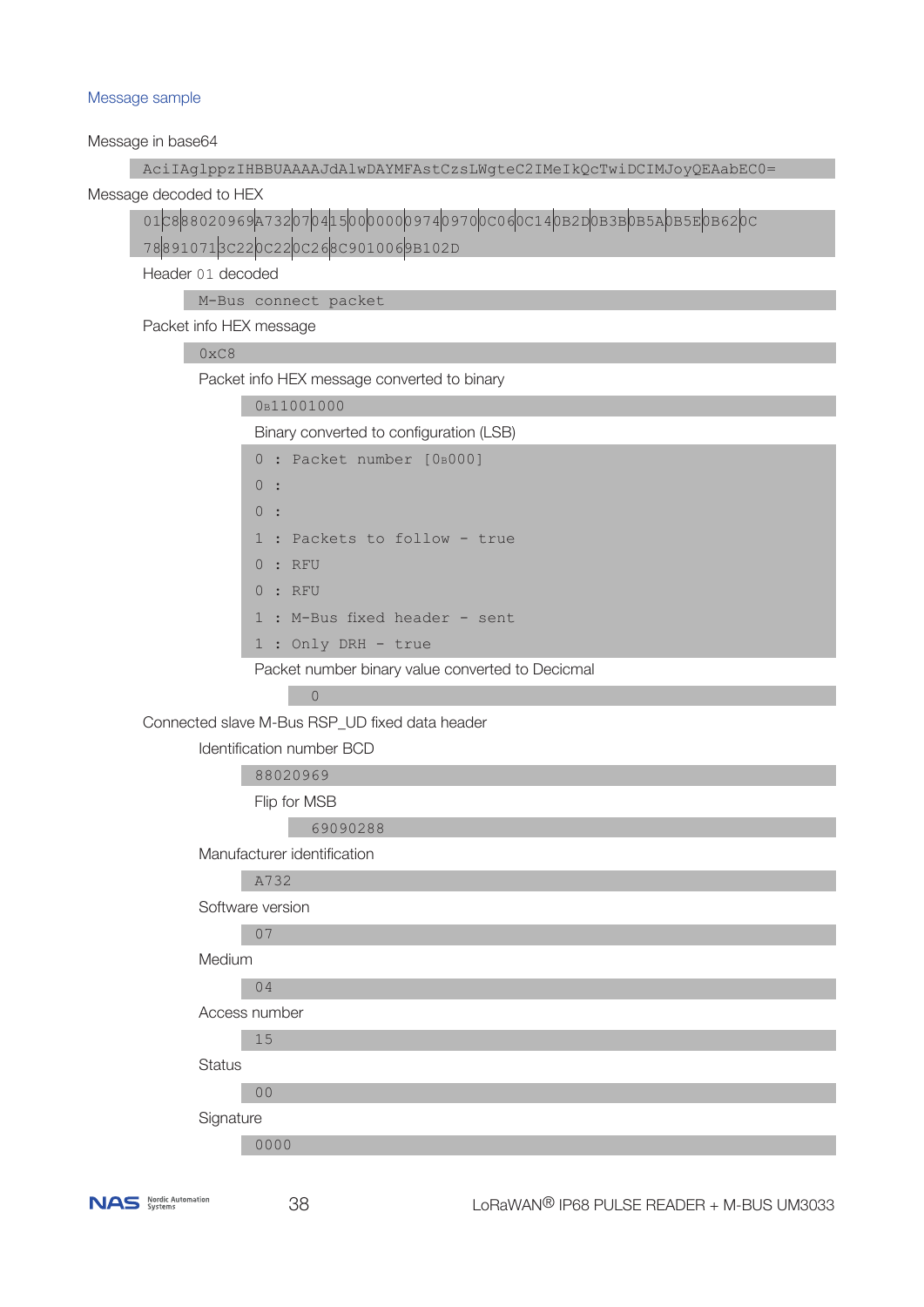

| Requestable DRH's              |
|--------------------------------|
| $1st$ DRH                      |
| 0x0974                         |
| $2nd$ DRH                      |
| 0x0970                         |
| 3rd DRH                        |
| 0x0C06                         |
| 4 <sup>th</sup> DRH            |
| $0 \times 0C14$                |
| 5 <sup>th</sup> DRH            |
| 0x0B2D                         |
| 6 <sup>th</sup> DRH            |
| 0x0B3B                         |
| 7 <sup>th</sup> DRH            |
| 0x0B5A                         |
| 8 <sup>th</sup> DRH            |
| $0 \times 0B5E$                |
| 9 <sup>th</sup> DRH            |
| 0x0B62<br>10 <sup>th</sup> DRH |
| $0 \times 0$ C78               |
| 11 <sup>th</sup> DRH           |
| 0x891071                       |
| $12th$ DRH                     |
| 0x3C22                         |
| 13 <sup>th</sup> DRH           |
| 0x0C22                         |
| 14th DRH                       |
| 0x0C26                         |
| 15 <sup>th</sup> DRH           |
| 0x8C901006                     |
| 16 <sup>th</sup> DRH           |
| 0x9B102D                       |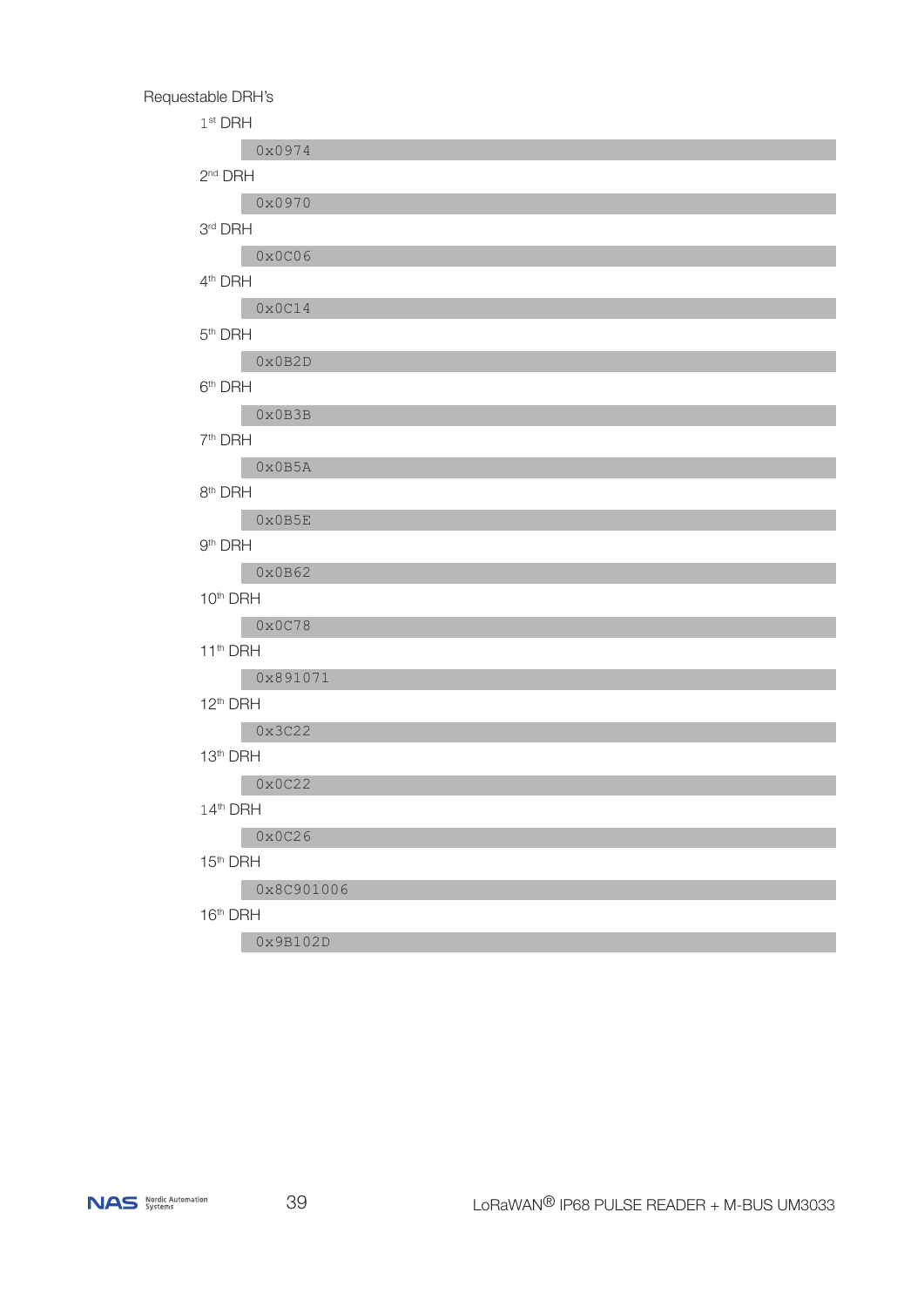#### Message sample

Message in base64

AYGbEDubEFqbEF6UEK1vlBC7b5QQ2m+UEN5vTAZMFHwiTCbMkBAG2xAt2xA72xBa2xBe

hI8PbQRt

Message decoded to HEX

01819B103B9B105A9B105E9410AD6F9410BB6F9410DA6F9410DE6F4C064C147C22 4C26CC901006DB102DDB103BDB105ADB105E848F0F6D046D

Header 01 decoded

M-Bus connect packet

Packet info HEX message

#### 0x81

Packet info HEX message converted to binary

#### 0b1000001

Binary converted to configuration (LSB)

|    | $1:$ Packet number $[0B001]$      |  |
|----|-----------------------------------|--|
| 0: |                                   |  |
| 0: |                                   |  |
|    | 0 : Packets to follow - false     |  |
|    | 0:RFU                             |  |
|    | 0:RFU                             |  |
|    | 0 : M-Bus fixed header - not sent |  |

1 : Only DRH - true

Packet number binary value converted to Decicmal

 $\sim$  1 Requestable DRH's

1<sup>st</sup> DRH

| 0x9B103B |
|----------|
|          |

## 2nd DRH

0x9B105A

```
 3rd DRH
```
0x9B105E

```
 4th DRH
```
0x9410AD6F

5th DRH

0x9410BB6F

6th DRH

0x9410DA6F

#### 7th DRH

0x9410DE6F

#### 8th DRH

0x4C06

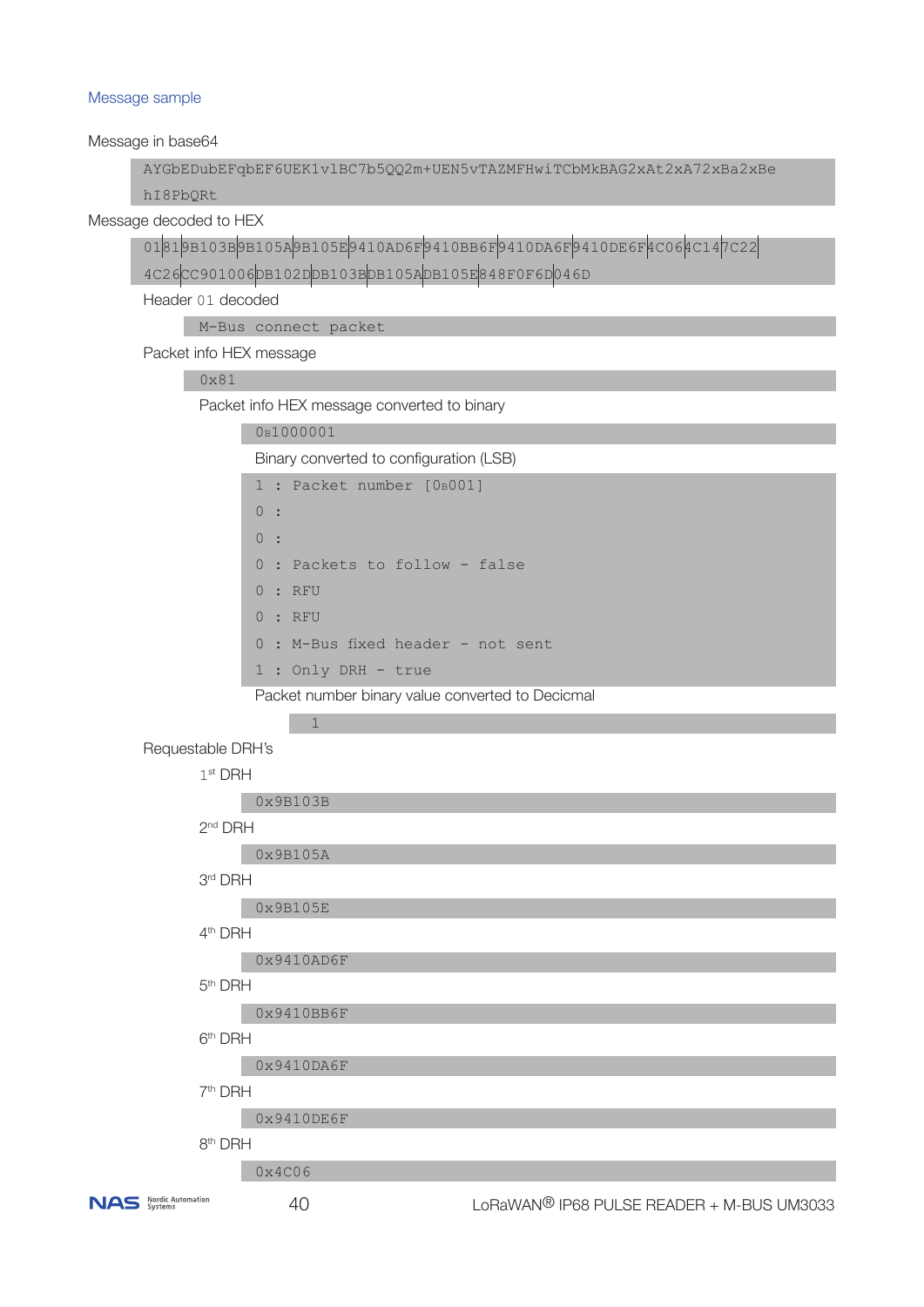

| 13th DRH             |            |  |  |
|----------------------|------------|--|--|
|                      | 0xDB102D   |  |  |
| 14th DRH             |            |  |  |
|                      | 0xDB103B   |  |  |
| 15 <sup>th</sup> DRH |            |  |  |
|                      | 0xDB105A   |  |  |
| 16th DRH             |            |  |  |
|                      | 0xDB105E   |  |  |
|                      | 17th DRH   |  |  |
|                      | 0x848F0F6D |  |  |
| 18 <sup>th</sup> DRH |            |  |  |

9th DRH

10th DRH

11th DRH

12th DRH

 $0x4C14$ 

 $0x7C22$ 

0x4C26

0x046D

0xCC901006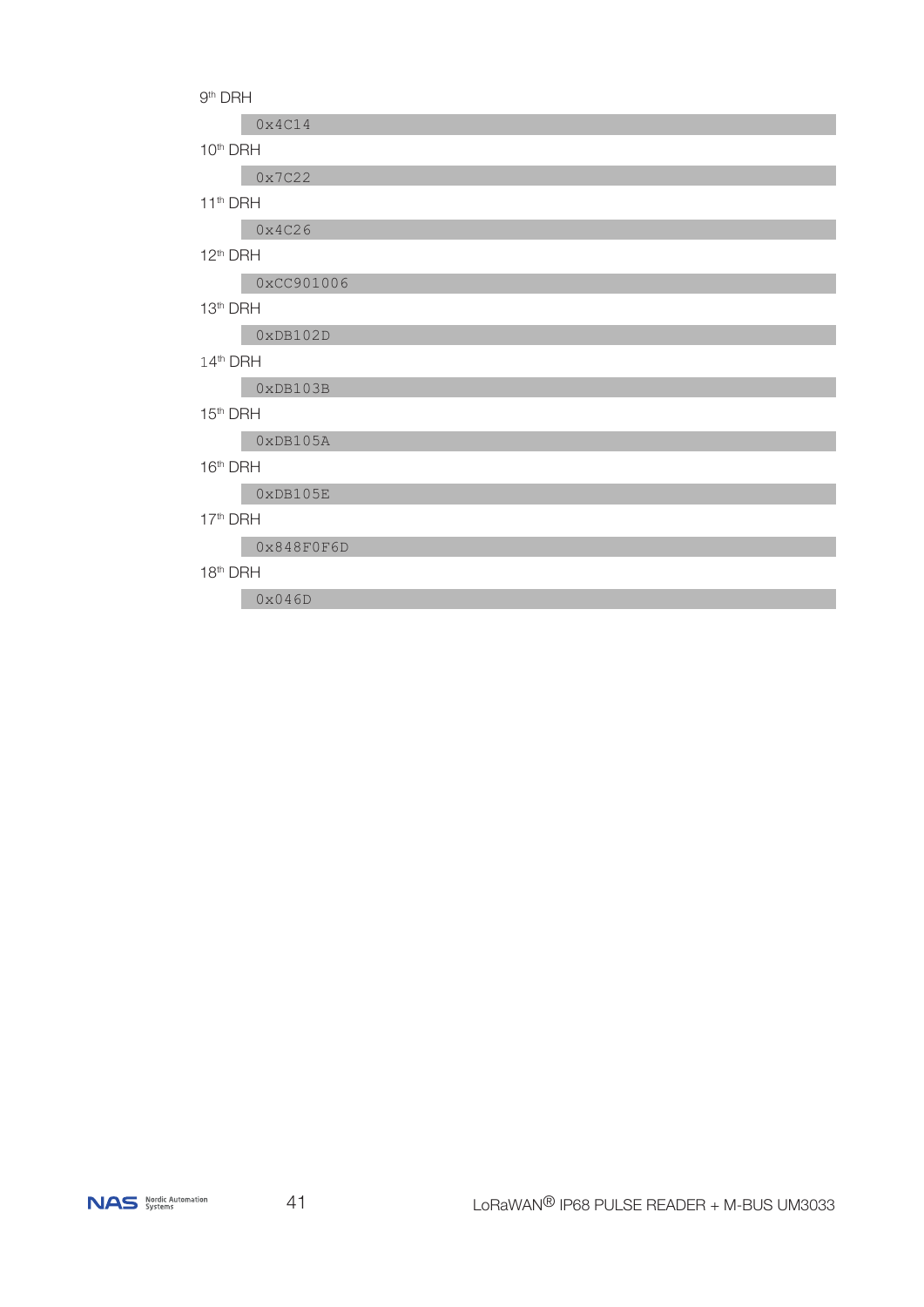# fPort 99 Boot/Debug Messages

#### Boot message

| Byte 0       | Byte 1 | Byte 2          | Byte 3 | Byte 4            | Byte 5                 | Byte 6                    | Byte 7 | Byte 8                | Byte 8                |
|--------------|--------|-----------------|--------|-------------------|------------------------|---------------------------|--------|-----------------------|-----------------------|
| 0x00<br>Boot |        | Serial<br>(HEX) |        | Firmware<br>(HEX) |                        |                           |        | Reset reason<br>(HEX) | Battery info<br>(HEX) |
|              |        |                 |        |                   | Value<br>Reason        |                           |        | Value                 | Voltage               |
|              |        |                 |        |                   | 0x02<br>Watchdog reset |                           |        | 0x01                  | 3V                    |
|              |        |                 |        |                   | 0x04                   | Soft reset (e.g DFU mode) |        | 0x02                  | 3.6V                  |
|              |        |                 |        |                   | 0x10                   | Normal startup by magnet  |        |                       |                       |

## Shutdown message

| Byte 0           |       | Byte 1                    | Byte 2 | Byte                   | Byte n |
|------------------|-------|---------------------------|--------|------------------------|--------|
| 0x01<br>Shutdown |       | Reason<br>(HEX)           |        | Regular status message |        |
|                  |       |                           |        |                        |        |
|                  | Value | Voltage                   |        |                        |        |
|                  | 0x20  | Hardware error            |        |                        |        |
|                  | 0x31  | Shutdown by user (magnet) |        |                        |        |
|                  | 0x32  | Shutdown by user (DFU)    |        |                        |        |

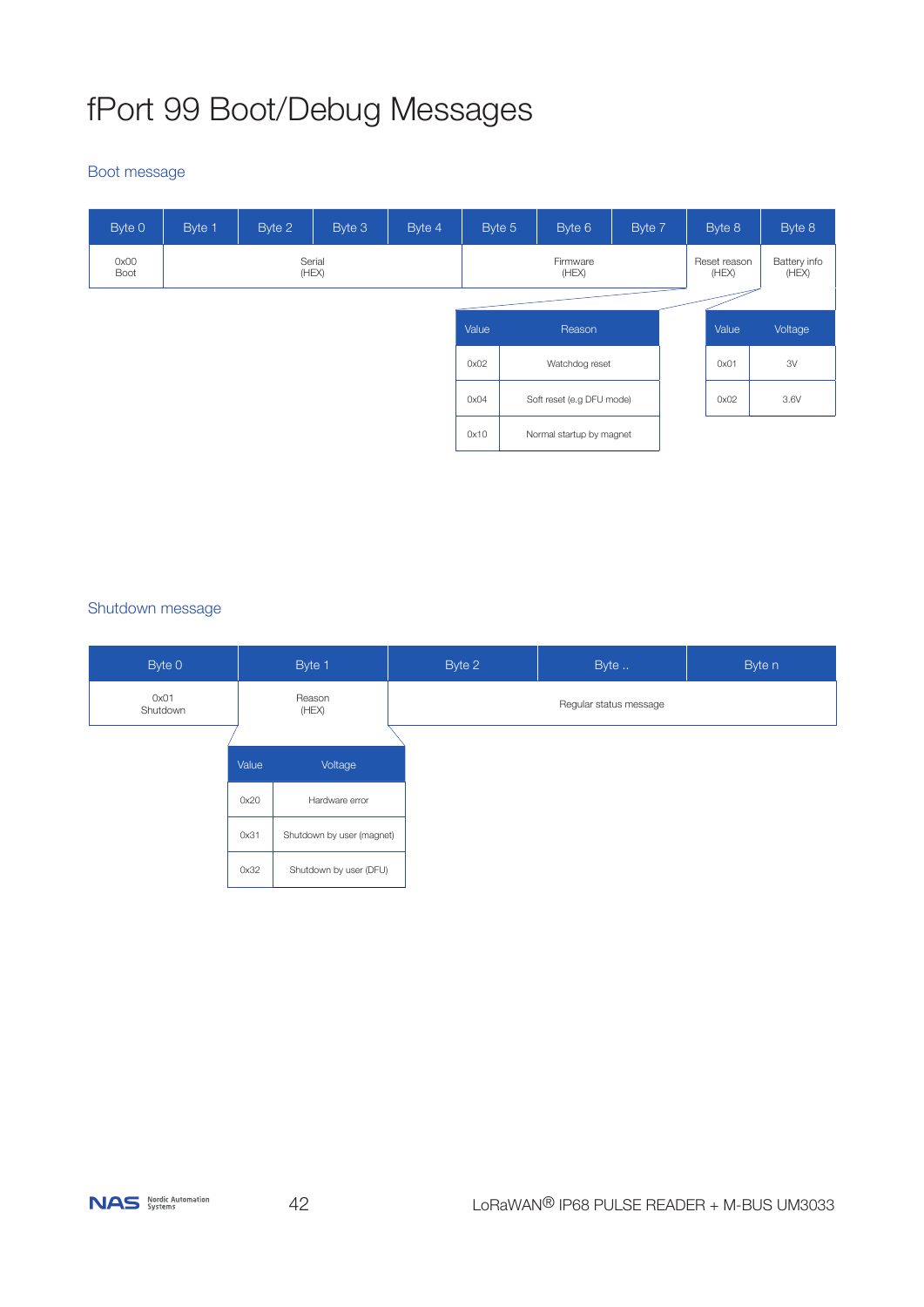#### Message sample

Message in base64 AMcBGE0ABwgQAg== Message decoded to hex 00C701184D0007081002 Header 0x00 decoded Boot message Device serial 0xC701184D HEX message flip for MSB 0x4D1801C7 Firmware version Major version in HEX 0x00 HEX value converted to decimal <u>0</u> Minor version in HEX 0x07 HEX value converted to decimal 7 Patch version in HEX 0x08 HEX value converted to decimal 8 Reset reason 10 HEX message HEX message converted to reason Normal startup by magnet Battery info 02 HEX message HEX message converted to voltage

3.6 (V)

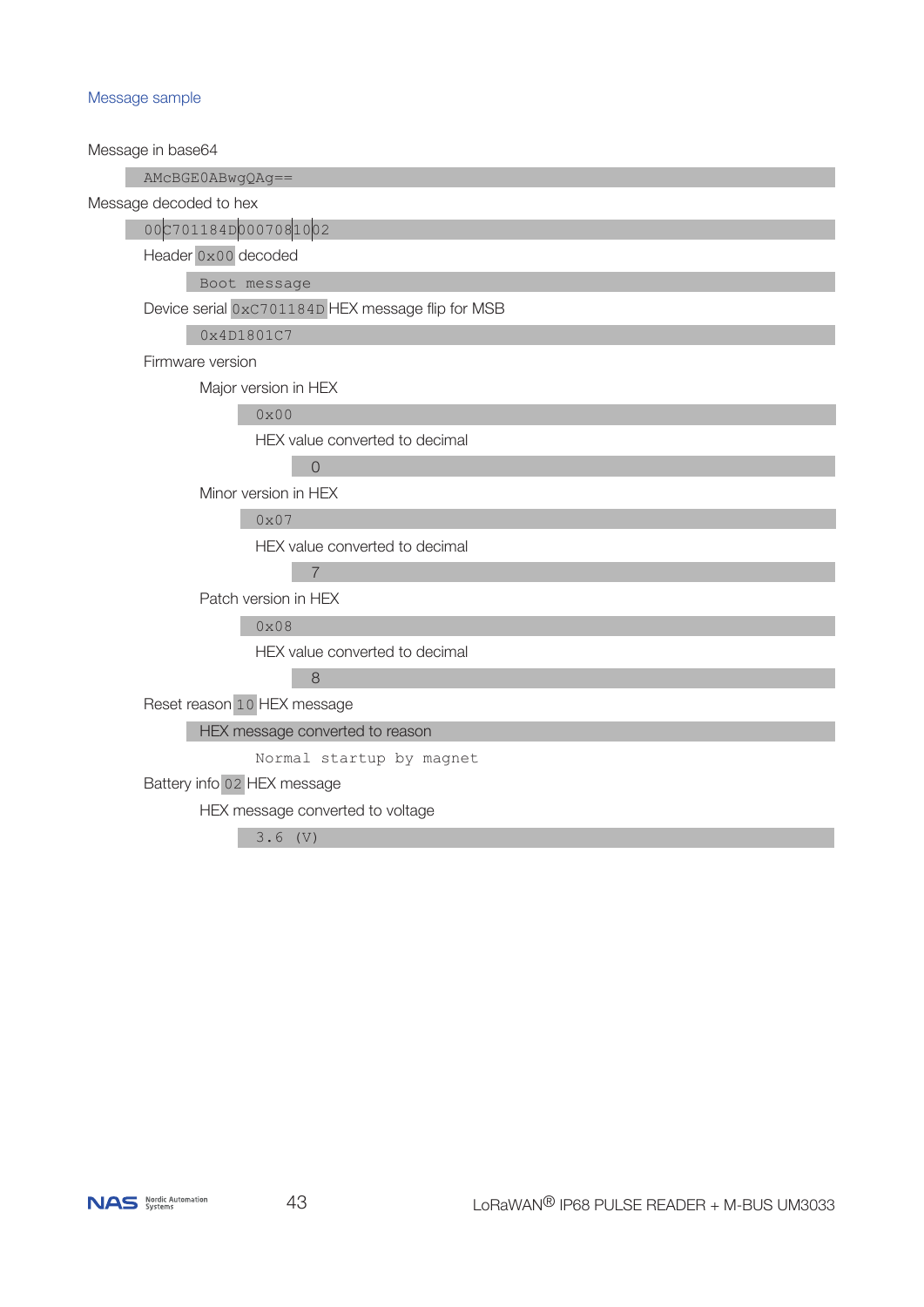## 3.6V BATTERY OFFSET CHART

| 255 - Not measured | 206 - 3,486   | 154 - 3,278   | $102 - 3,07$  | $50 - 2,862$ |
|--------------------|---------------|---------------|---------------|--------------|
|                    | 205 - 3,482   | $153 - 3,274$ | $101 - 3,066$ | 49 - 2,858   |
| $254 - 4$          | 204 - 3,478   | $152 - 3,27$  | $100 - 3,062$ | 48 - 2,854   |
| $253 - 3,95$       | 203 - 3,474   | 151 - 3,266   | $99 - 3,058$  | 47 - 2,85    |
| $252 - 3,9$        | $202 - 3,47$  | $150 - 3,262$ | $98 - 3,054$  | 46 - 2,846   |
| $251 - 3,85$       | 201 - 3,466   | 149 - 3,258   | $97 - 3,05$   | 45 - 2,842   |
| $250 - 3,8$        | 200 - 3,462   | 148 - 3,254   | $96 - 3,046$  | 44 - 2,838   |
| $249 - 3,75$       | 199 - 3,458   | $147 - 3,25$  | $95 - 3,042$  | 43 - 2,834   |
| $248 - 3,7$        | 198 - 3,454   | 146 - 3,246   | 94 - 3,038    | 42 - 2,83    |
| $247 - 3,65$       | $197 - 3,45$  | $145 - 3,242$ | $93 - 3,034$  | $41 - 2,826$ |
| 246 - 3,646        | 196 - 3,446   | 144 - 3,238   | $92 - 3,03$   | $40 - 2,822$ |
| 245 - 3,642        | 195 - 3,442   | 143 - 3,234   | $91 - 3,026$  | $39 - 2,818$ |
| 244 - 3,638        | 194 - 3,438   | $142 - 3,23$  | $90 - 3,022$  | $38 - 2,814$ |
| 243 - 3,634        | 193 - 3,434   | 141 - 3,226   | $89 - 3,018$  | $37 - 2,81$  |
| $242 - 3,63$       | 192 - 3,43    | $140 - 3,222$ | $88 - 3,014$  | $36 - 2,806$ |
| 241 - 3,626        | 191 - 3,426   | $139 - 3,218$ | $87 - 3,01$   | $35 - 2,802$ |
| 240 - 3,622        | 190 - 3,422   | $138 - 3,214$ | $86 - 3,006$  | $34 - 2,798$ |
| $239 - 3,618$      | 189 - 3,418   | $137 - 3,21$  | $85 - 3,002$  | $33 - 2,794$ |
| 238 - 3,614        | 188 - 3,414   | $136 - 3,206$ | 84 - 2,998    | $32 - 2,79$  |
| $237 - 3,61$       | $187 - 3,41$  | $135 - 3,202$ | 83 - 2,994    | $31 - 2,786$ |
| $236 - 3,606$      | 186 - 3,406   | 134 - 3,198   | $82 - 2,99$   | $30 - 2,782$ |
| $235 - 3,602$      | 185 - 3,402   | $133 - 3,194$ | $81 - 2,986$  | 29 - 2,778   |
| $236 - 3,606$      | 184 - 3,398   | $132 - 3,19$  | $80 - 2,982$  | $28 - 2,774$ |
| $235 - 3,602$      | 183 - 3,394   | $131 - 3,186$ | 79 - 2,978    | $27 - 2,77$  |
| 234 - 3,598        | 182 - 3,39    | 130 - 3,182   | 78 - 2,974    | $26 - 2,766$ |
| 233 - 3,594        | 181 - 3,386   | $129 - 3,178$ | $77 - 2,97$   | $25 - 2,762$ |
| $232 - 3,59$       | 180 - 3,382   | $128 - 3,174$ | 76 - 2,966    | $24 - 2,758$ |
| 231 - 3,586        | 179 - 3,378   | $127 - 3,17$  | 75 - 2,962    | $23 - 2,754$ |
| 230 - 3,582        | 178 - 3,374   | $126 - 3,166$ | 74 - 2,958    | $22 - 2,75$  |
| 229 - 3,578        | $177 - 3,37$  | $125 - 3,162$ | 73 - 2,954    | $21 - 2,746$ |
| 228 - 3,574        | 176 - 3,366   | $124 - 3,158$ | $72 - 2,95$   | $20 - 2,742$ |
| $227 - 3,57$       | 175 - 3,362   | $123 - 3,154$ | 71 - 2,946    | $19 - 2,738$ |
| $226 - 3,566$      | 174 - 3,358   | $122 - 3,15$  | 70 - 2,942    | $18 - 2,734$ |
| $225 - 3,562$      | 173 - 3,354   | $121 - 3,146$ | 69 - 2,938    | $17 - 2,684$ |
| $224 - 3,558$      | $172 - 3,35$  | $120 - 3,142$ | 68 - 2,934    | 16 - 2,634   |
| 223 - 3,554        | 171 - 3,346   | $119 - 3,138$ | $67 - 2,93$   | 15 - 2,584   |
| $222 - 3,55$       | 170 - 3,342   | $118 - 3,134$ | $66 - 2,926$  | $14 - 2,534$ |
| 221 - 3,546        | 169 - 3,338   | $117 - 3,13$  | $65 - 2,922$  | $13 - 2,484$ |
| $220 - 3,542$      | 168 - 3,334   | $116 - 3,126$ | $64 - 2,918$  | $12 - 2,434$ |
| 219 - 3,538        | 167 - 3,33    | $115 - 3,122$ | $63 - 2,914$  | $11 - 2,384$ |
| $218 - 3,534$      | $166 - 3,326$ | $114 - 3,118$ | $62 - 2,91$   | $10 - 2,334$ |
| $217 - 3,53$       | $165 - 3,322$ | $113 - 3,114$ | $61 - 2,906$  | $9 - 2,284$  |
| $216 - 3,526$      | $164 - 3,318$ | $112 - 3,11$  | $60 - 2,902$  | $8 - 2,234$  |
| $215 - 3,522$      | $163 - 3,314$ | $111 - 3,106$ | $59 - 2,898$  | $7 - 2,184$  |
| $214 - 3,518$      | $162 - 3,31$  | $110 - 3,102$ | 58 - 2,894    | $6 - 2,134$  |
| $213 - 3,514$      | 161 - 3,306   | $109 - 3,098$ | $57 - 2,89$   | $5 - 2,084$  |
| $212 - 3,51$       | $160 - 3,302$ | $108 - 3,094$ | $56 - 2,886$  | $4 - 2,034$  |
| $211 - 3,506$      | 159 - 3,298   | $107 - 3,09$  | $55 - 2,882$  | $3 - 1,984$  |
| $210 - 3,502$      | 158 - 3,294   | $106 - 3,086$ | 54 - 2,878    | $2 - 1,934$  |
| 209 - 3,498        | 157 - 3,29    | $105 - 3,082$ | $53 - 2,874$  | $1 - 1,884$  |
| $208 - 3,494$      | 156 - 3,286   | $104 - 3,078$ | $52 - 2,87$   |              |
| $207 - 3,49$       | 155 - 3,282   | $103 - 3,074$ | $51 - 2,866$  | $0 - N/A$    |
|                    |               |               |               |              |

NAS Nordic Automation

44 LoRaWAN® IP68 PULSE READER + M-BUS UM3033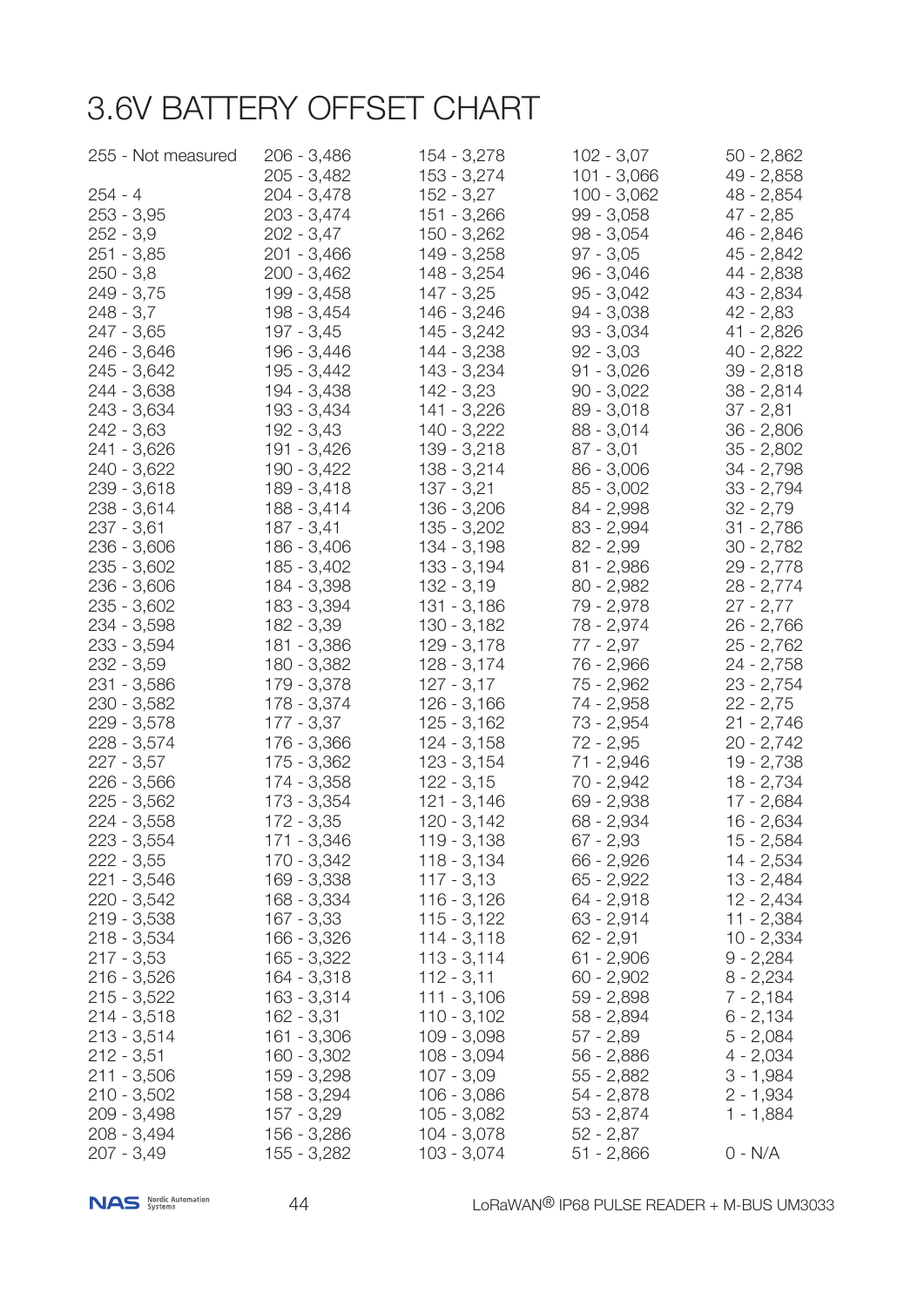# 3V BATTERY OFFSET CHART

| 255 - Not measured         | 204 - 2,986   | 152 - 2,778                  | $100 - 2,57$                | 48 - 2,362   |
|----------------------------|---------------|------------------------------|-----------------------------|--------------|
|                            | 203 - 2,982   | 151 - 2,774                  | $99 - 2,566$                | 47 - 2,358   |
| $254 - 3,6$                | 202 - 2,978   | $150 - 2,77$                 | $98 - 2,562$                | 46 - 2,354   |
| $253 - 3,55$               | 201 - 2,974   | 149 - 2,766                  | $97 - 2,558$                | $45 - 2,35$  |
| $252 - 3,5$                | 200 - 2,97    | 148 - 2,762                  | $96 - 2,554$                | 44 - 2,346   |
| $251 - 3,45$               | 199 - 2,966   | $147 - 2,758$                | $95 - 2,55$                 | 43 - 2,342   |
| $250 - 3,4$                | 198 - 2,962   | 146 - 2,754                  | $94 - 2,546$                | 42 - 2,338   |
| 249 - 3,35                 | 197 - 2,958   | $145 - 2,75$                 | $93 - 2,542$                | 41 - 2,334   |
| $248 - 3,3$                | 196 - 2,954   | 144 - 2,746                  | $92 - 2,538$                | $40 - 2,33$  |
| $247 - 3,25$               | $195 - 2,95$  | 143 - 2,742                  | $91 - 2,534$                | $39 - 2,326$ |
| $246 - 3,2$                | 194 - 2,946   | 142 - 2,738                  | $90 - 2,53$                 | $38 - 2,322$ |
| $245 - 3,15$               | 193 - 2,942   | 141 - 2,734                  | $89 - 2,526$                | $37 - 2,318$ |
| 244 - 3,146                | 192 - 2,938   | $140 - 2,73$                 | $88 - 2,522$                | $36 - 2,314$ |
| 243 - 3,142                | 191 - 2,934   | 139 - 2,726                  | $87 - 2,518$                | $35 - 2,31$  |
| 242 - 3,138                | 190 - 2,93    | $138 - 2,722$                | $86 - 2,514$                | $34 - 2,306$ |
| 241 - 3,134                | 189 - 2,926   | $137 - 2,718$                | $85 - 2,51$                 | $33 - 2,302$ |
| $240 - 3,13$               | 188 - 2,922   | $136 - 2,714$                | $84 - 2,506$                | $32 - 2,298$ |
| 239 - 3,126                | 187 - 2,918   | $135 - 2,71$                 | $83 - 2,502$                | $31 - 2,294$ |
| 238 - 3,122                | 186 - 2,914   | 134 - 2,706                  | $82 - 2,498$                | $30 - 2,29$  |
| $237 - 3,118$              | $185 - 2,91$  | $133 - 2,702$                | $81 - 2,494$                | 29 - 2,286   |
| $236 - 3,114$              | 184 - 2,906   | 132 - 2,698                  | $80 - 2,49$                 | $28 - 2,282$ |
| $235 - 3,11$               | 183 - 2,902   | 131 - 2,694                  | 79 - 2,486                  | $27 - 2,278$ |
| 234 - 3,106                | 182 - 2,898   | $130 - 2,69$                 | 78 - 2,482                  | $26 - 2,274$ |
| $233 - 3,102$              | 181 - 2,894   | 129 - 2,686                  | 77 - 2,478                  | $25 - 2,27$  |
| 232 - 3,098                | 180 - 2,89    | 128 - 2,682                  | 76 - 2,474                  | $24 - 2,266$ |
| 231 - 3,094                | 179 - 2,886   | $127 - 2,678$                | $75 - 2,47$                 | $23 - 2,262$ |
| $230 - 3,09$               | 178 - 2,882   | 126 - 2,674                  | 74 - 2,466                  | $22 - 2,258$ |
| 229 - 3,086                | 177 - 2,878   | $125 - 2,67$                 | 73 - 2,462                  | $21 - 2,254$ |
|                            | 176 - 2,874   | 124 - 2,666                  | $72 - 2,458$                | $20 - 2,25$  |
| 228 - 3,082<br>227 - 3,078 | $175 - 2,87$  | $123 - 2,662$                | 71 - 2,454                  | $19 - 2,246$ |
|                            |               |                              |                             |              |
| 226 - 3,074                | 174 - 2,866   | $122 - 2,658$<br>121 - 2,654 | $70 - 2,45$<br>$69 - 2,446$ | $18 - 2,242$ |
| $225 - 3,07$               | 173 - 2,862   |                              |                             | $17 - 2,238$ |
| 224 - 3,066                | $172 - 2,858$ | $120 - 2,65$                 | 68 - 2,442                  | $16 - 2,234$ |
| $223 - 3,062$              | 171 - 2,854   | 119 - 2,646                  | $67 - 2,438$                | $15 - 2,184$ |
| $222 - 3,058$              | 170 - 2,85    | 118 - 2,642                  | 66 - 2,434                  | 14 - 2,134   |
| 221 - 3,054                | 169 - 2,846   | 117 - 2,638                  | $65 - 2,43$                 | $13 - 2,084$ |
| $220 - 3,05$               | 168 - 2,842   | $116 - 2,634$                | $64 - 2,426$                | $12 - 2,034$ |
| $219 - 3,046$              | 167 - 2,838   | $115 - 2,63$                 | $63 - 2,422$                | $11 - 1,984$ |
| $218 - 3,042$              | 166 - 2,834   | $114 - 2,626$                | $62 - 2,418$                | $10 - 1,934$ |
| $217 - 3,038$              | $165 - 2,83$  | $113 - 2,622$                | $61 - 2,414$                | $9 - 1,884$  |
| $216 - 3,034$              | 164 - 2,826   | $112 - 2,618$                | $60 - 2,41$                 | $8 - 1,834$  |
| $215 - 3,03$               | $163 - 2,822$ | $111 - 2,614$                | $59 - 2,406$                | $7 - 1,784$  |
| $214 - 3,026$              | 162 - 2,818   | $110 - 2,61$                 | $58 - 2,402$                | $6 - 1,734$  |
| $213 - 3,022$              | $161 - 2,814$ | $109 - 2,606$                | $57 - 2,398$                | $5 - 1,684$  |
| $212 - 3,018$              | $160 - 2,81$  | $08 - 2,602$                 | 56 - 2,394                  | $4 - 1,634$  |
| $211 - 3,014$              | 159 - 2,806   | $107 - 2,598$                | $55 - 2,39$                 | $3 - 1,584$  |
| $210 - 3,01$               | $158 - 2,802$ | $106 - 2,594$                | 54 - 2,386                  | $2 - 1,534$  |
| $209 - 3,006$              | 157 - 2,798   | $105 - 2,59$                 | $53 - 2,382$                | $1 - 1,484$  |
| $208 - 3,002$              | 156 - 2,794   | 104 - 2,586                  | $52 - 2,378$                |              |
| 207 - 2,998                | 155 - 2,79    | $103 - 2,582$                | $51 - 2,374$                | $0 - N/A$    |
| $206 - 2,994$              | 154 - 2,786   | $102 - 2,578$                | $50 - 2,37$                 |              |
| $205 - 2,99$               | 153 - 2,782   | $101 - 2,574$                | 49 - 2,366                  |              |

NAS Nordic Automation

45 LoRaWAN® IP68 PULSE READER + M-BUS UM3033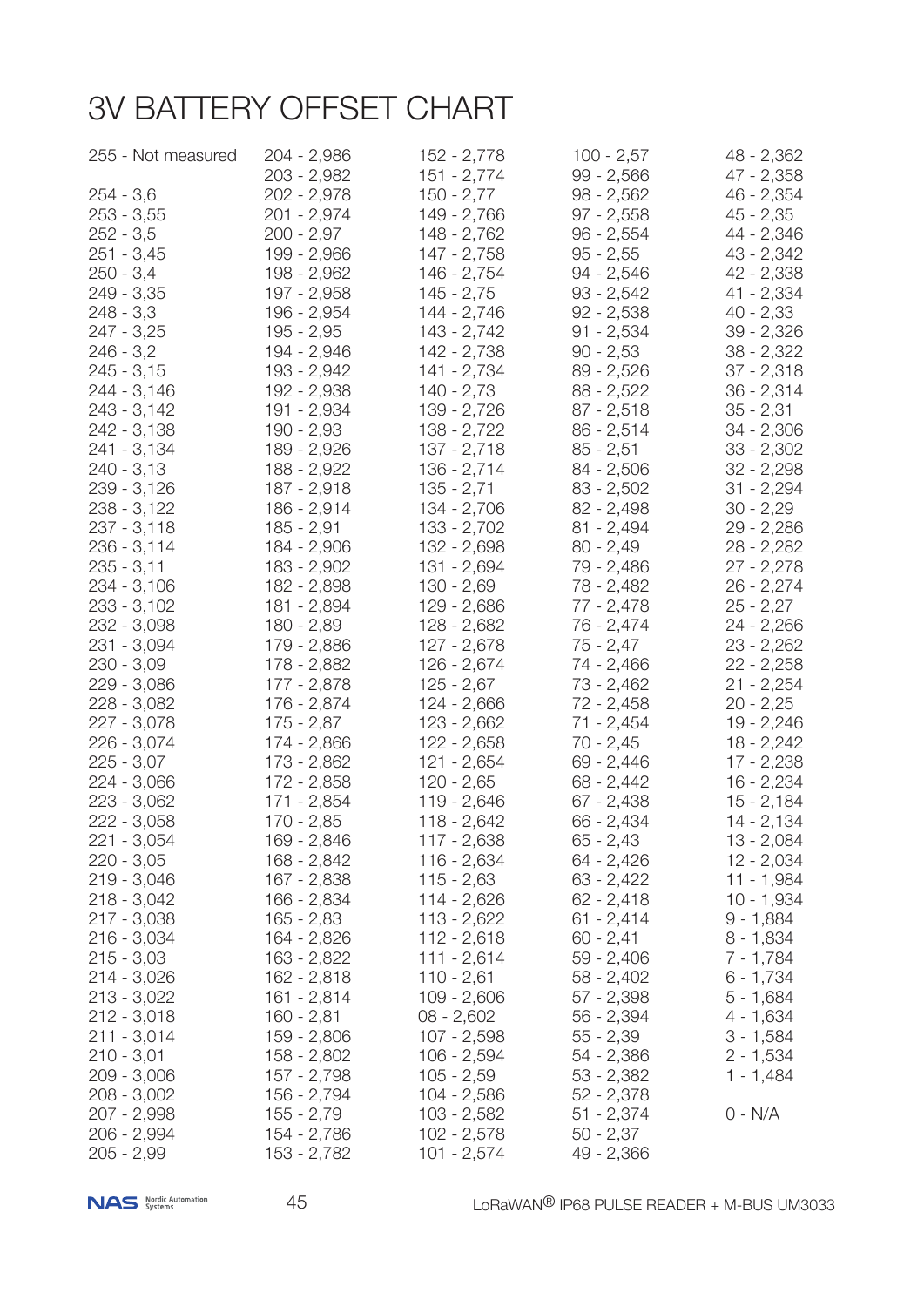# DIMENSIONS / PACKAGING

## Dimensions



# WIRING GUIDE



M8 Sensor side

| Pin            | Wire color   | Function                 |
|----------------|--------------|--------------------------|
| 1              | White        | Digital 1                |
| $\overline{2}$ | Brown        | n/a                      |
| 3              | Grey         | M-Bus -                  |
| $\overline{4}$ | <b>Black</b> | Gnd, Supply gnd          |
| 5              | Blue         | Digital 2                |
| 6              | Pink         | m-Bus +, Supply (24-36V) |

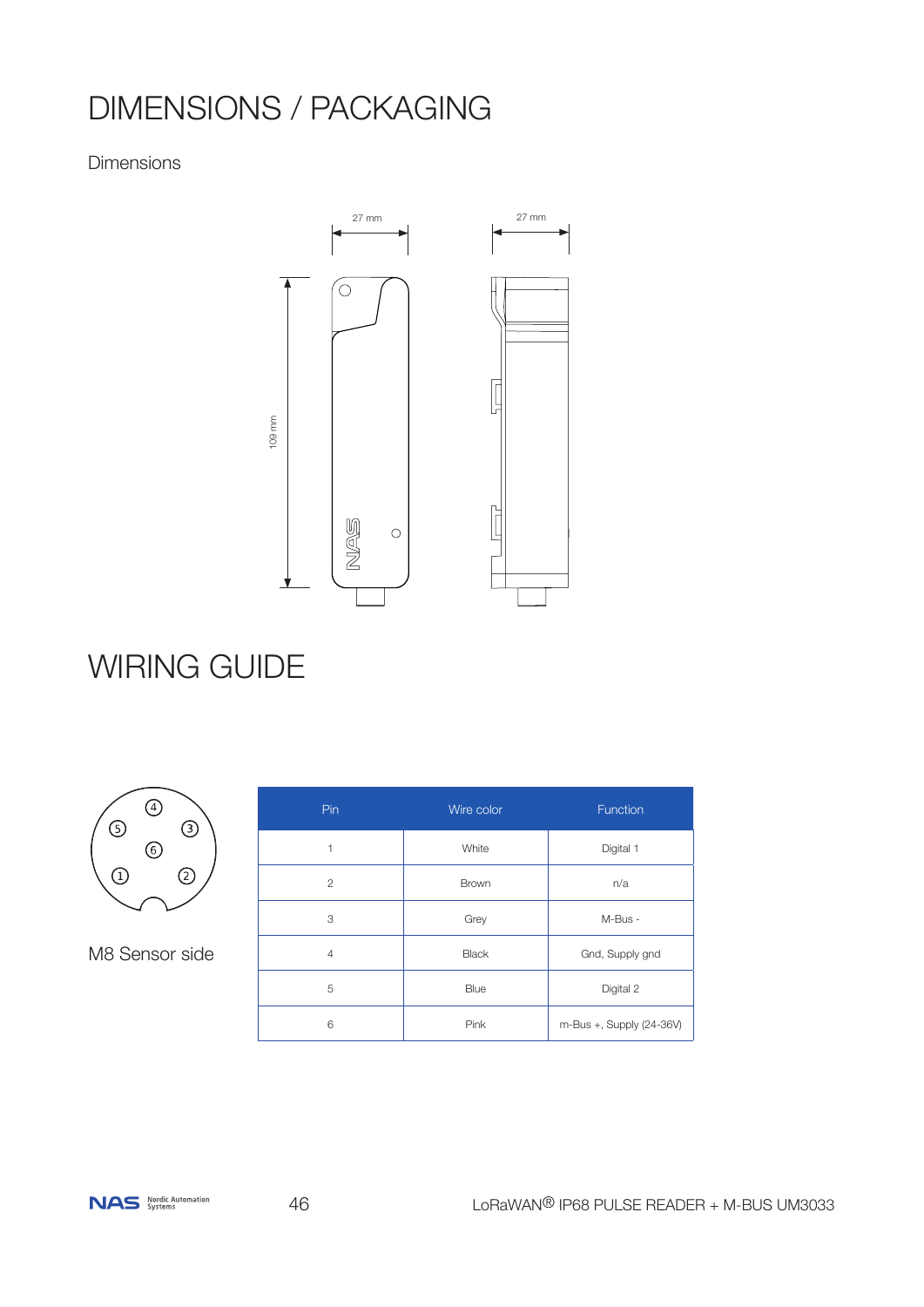# ORDERING INFORMATION



| Product/SKU    | Package qty | Version         |
|----------------|-------------|-----------------|
| UM3033x#0001xx |             | Digital + M-Bus |

| Article region | SKU region    | Frequency |
|----------------|---------------|-----------|
| A              | EU            | 868 MHz   |
| $\mathsf B$    | AU            | 915 MHz   |
| $\mathsf{C}$   | <b>US</b>     | 915 MHz   |
| D              | AS            | 923 MHz   |
| Ε              | CN            | 779 MHz   |
| F              | KR            | 920 MHz   |
| G              | EU            | 433 MHz   |
| Н              | CN            | 470 MHz   |
|                | $\mathsf{IN}$ | 865 MHz   |

# CONTACT INFORMATION

## Nordic Automation Systems AS

www.nasys.no info@nasys.no